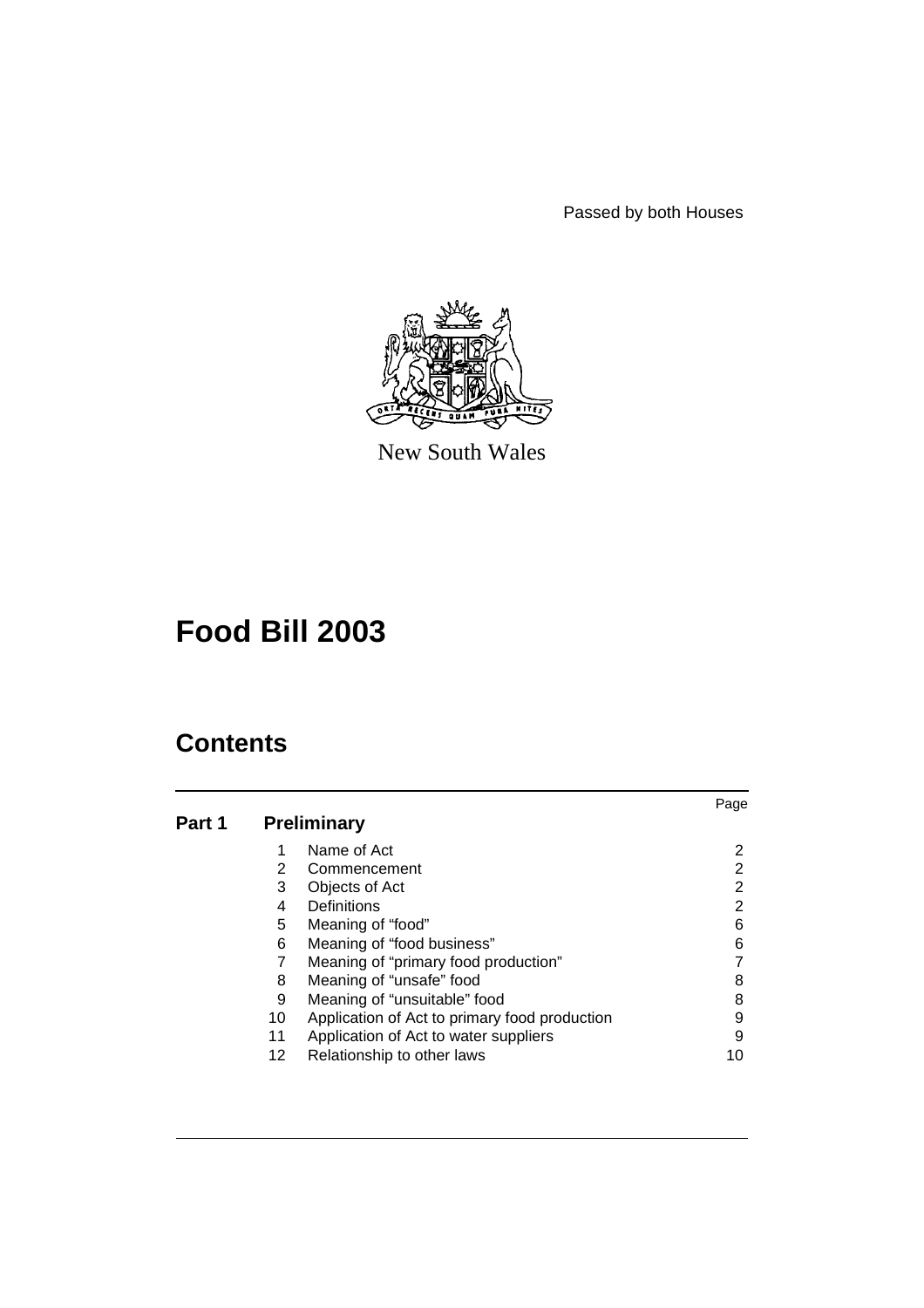|        |                               |                   |                                                                                                   | Page            |  |  |  |
|--------|-------------------------------|-------------------|---------------------------------------------------------------------------------------------------|-----------------|--|--|--|
| Part 2 |                               |                   | <b>Offences relating to food</b>                                                                  |                 |  |  |  |
|        |                               | <b>Division 1</b> | Serious offences relating to food                                                                 |                 |  |  |  |
|        | 13                            |                   | Handling of food in unsafe manner                                                                 | 11              |  |  |  |
|        | 14                            |                   | Sale of unsafe food                                                                               | 11              |  |  |  |
|        | 15 <sub>15</sub>              |                   | False description of food                                                                         | 11              |  |  |  |
|        |                               | <b>Division 2</b> | Other offences relating to food                                                                   |                 |  |  |  |
|        | 16                            |                   | Handling and sale of unsafe food                                                                  | 12              |  |  |  |
|        | 17<br>18                      |                   | Handling and sale of unsuitable food                                                              | 12 <sup>2</sup> |  |  |  |
|        | 19                            |                   | Misleading conduct relating to sale of food<br>Sale of food not complying with purchaser's demand | 13<br>13        |  |  |  |
|        | 20                            |                   | Sale of unfit equipment or packaging or labelling material                                        | 13              |  |  |  |
|        | 21                            |                   | Compliance with Food Standards Code                                                               | 14              |  |  |  |
|        | 22                            |                   | False descriptions of food                                                                        | 14              |  |  |  |
|        | 23                            |                   | Application of provisions outside the State                                                       | 15              |  |  |  |
|        | Division 3<br><b>Defences</b> |                   |                                                                                                   |                 |  |  |  |
|        | 24                            |                   | Defence relating to publication of advertisements                                                 | 15              |  |  |  |
|        | 25                            |                   | Defence in respect of food for export                                                             | 16              |  |  |  |
|        | 26<br>27                      |                   | Defence of due diligence<br>Defence of mistaken and reasonable belief not available               | 16<br>17        |  |  |  |
|        | 28                            |                   | Defence in respect of handling food                                                               | 18              |  |  |  |
|        | 29                            |                   | Defence in respect of sale of unfit equipment or packaging<br>or labelling material               | 18              |  |  |  |
| Part 3 |                               |                   | <b>Emergency powers</b>                                                                           |                 |  |  |  |
|        | 30                            |                   | Making of order                                                                                   | 19              |  |  |  |
|        | 31                            |                   | Nature of order                                                                                   | 19              |  |  |  |
|        | 32                            |                   | Special provisions relating to recall orders                                                      | 20              |  |  |  |
|        | 33                            |                   | Manner of making orders                                                                           | 20<br>21        |  |  |  |
|        | 34<br>35                      |                   | Compensation<br>Failure to comply with emergency order                                            | 22              |  |  |  |
|        | 36                            |                   | Limitation on stay of operation of emergency orders                                               | 22              |  |  |  |
| Part 4 |                               |                   | <b>Inspection and seizure powers</b>                                                              |                 |  |  |  |
|        |                               | <b>Division 1</b> | Inspection                                                                                        |                 |  |  |  |
|        | 37                            |                   | Powers of authorised officers                                                                     | 23              |  |  |  |
|        | 38                            |                   | Power of seizure                                                                                  | 24              |  |  |  |
|        | 39                            |                   | Search warrants                                                                                   | 25              |  |  |  |
|        | 40<br>41                      |                   | Failure to comply with requirements of authorised officers<br>Interfering with seized items       | 25<br>25        |  |  |  |
|        | 42                            |                   | False information                                                                                 | 26              |  |  |  |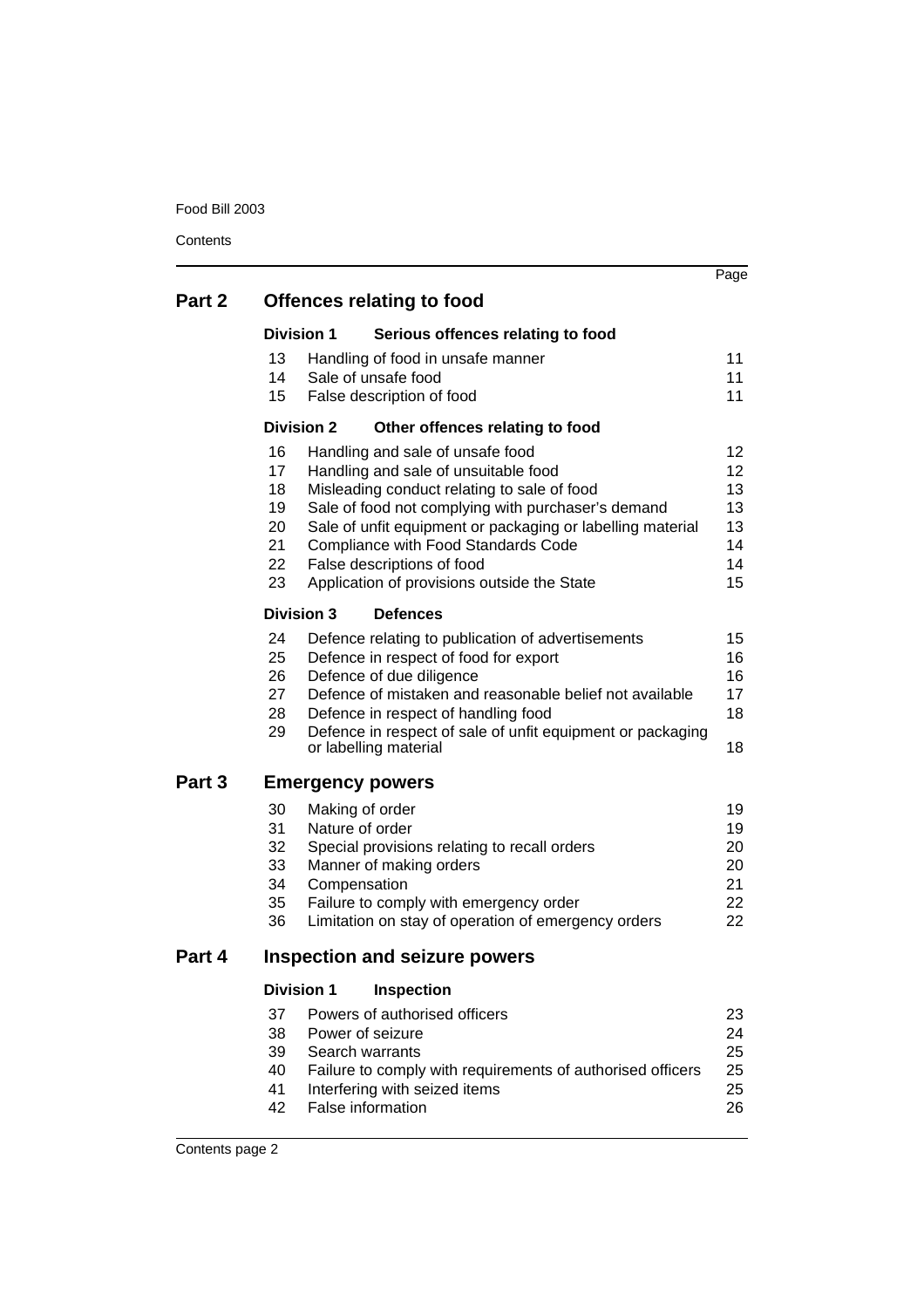|        |          |                   |                                                                                               | Page     |
|--------|----------|-------------------|-----------------------------------------------------------------------------------------------|----------|
|        | 43       |                   | Obstructing or impersonating authorised officers                                              | 26       |
|        |          | <b>Division 2</b> | Items seized by authorised officers                                                           |          |
|        | 44       | Seized items      |                                                                                               | 26       |
|        | 45       |                   | Notification of seizure                                                                       | 27       |
|        | 46       |                   | Destruction of filthy, decomposed or putrid matter                                            | 27       |
|        | 47       |                   | Return of seized item                                                                         | 27       |
|        | 48       |                   | Forfeiture of item                                                                            | 28       |
|        | 49       |                   | Cost of destruction or disposal of forfeited item                                             | 28       |
|        | 50<br>51 |                   | Return of forfeited item                                                                      | 28<br>29 |
|        | 52       |                   | Compensation to be paid in certain circumstances<br>Application for order disallowing seizure | 29       |
|        | 53       |                   | Enforcement agency entitled to answer application                                             | 30       |
|        | 54       |                   | Order disallowing seizure of item                                                             | 30       |
|        | 55       |                   | Ancillary orders                                                                              | 30       |
|        | 56       |                   | Adjournment pending hearing of other proceedings                                              | 31       |
| Part 5 |          |                   | Improvement notices and prohibition orders for<br>premises or equipment                       |          |
|        | 57       |                   | Unclean or unfit premises, vehicles or equipment                                              | 32       |
|        | 58       |                   | Improvement notice                                                                            | 32       |
|        | 59       |                   | Compliance with improvement notice                                                            | 33       |
|        | 60       |                   | Prohibition order                                                                             | 33       |
|        | 61       |                   | Scope of notices and orders                                                                   | 34       |
|        | 62       |                   | Notices and orders to contain certain information                                             | 35       |
|        | 63       |                   | Request for re-inspection                                                                     | 35       |
|        | 64       |                   | Contravention of prohibition order<br>Review of decision to refuse certificate of clearance   | 35<br>36 |
|        | 65<br>66 |                   |                                                                                               | 36       |
|        |          |                   | Compensation                                                                                  |          |
| Part 6 |          |                   | <b>Taking and analysis of samples</b>                                                         |          |
|        |          | <b>Division 1</b> | <b>Taking of samples</b>                                                                      |          |
|        | 67       |                   | Proprietor to be informed                                                                     | 37       |
|        | 68       |                   | Payment for sample                                                                            | 37       |
|        | 69       |                   | Samples from vending machines                                                                 | 37       |
|        | 70       |                   | Packaged food                                                                                 | 37       |
|        | 71<br>72 |                   | Procedure to be followed<br>Samples to be submitted for analysis                              | 38<br>39 |
|        |          | <b>Division 2</b> | Procedures relating to analyses                                                               |          |
|        | 73       |                   | Compliance with Food Standards Code                                                           | 39       |
|        | 74       |                   | Certificate of analysis                                                                       | 39       |
|        |          |                   |                                                                                               |          |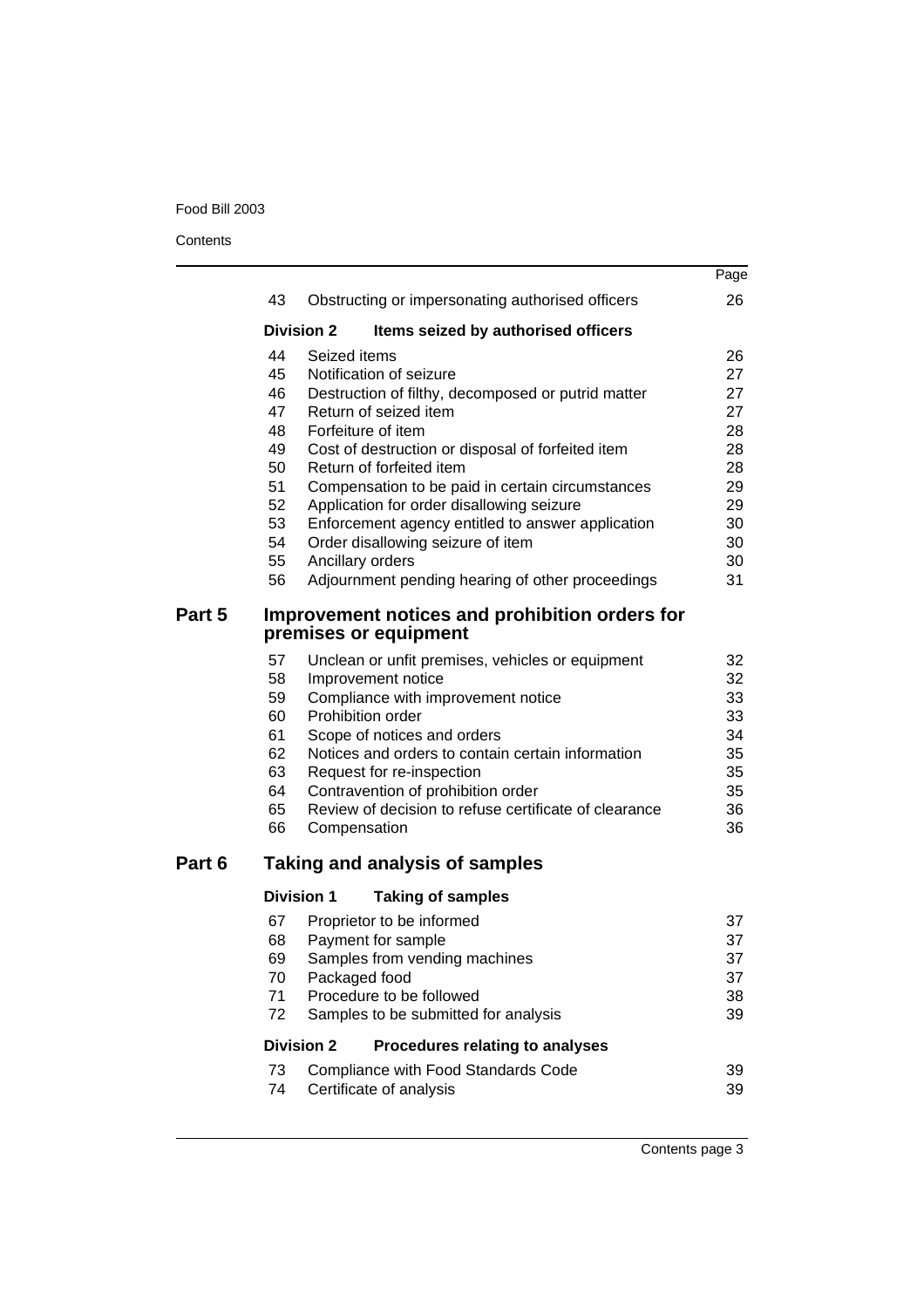**Contents** 

|        |     |                                                                                   | Page |
|--------|-----|-----------------------------------------------------------------------------------|------|
|        |     | <b>Division 3</b><br><b>Approval of laboratories</b>                              |      |
|        | 75  | Approval of laboratories                                                          | 40   |
|        | 76  | Term of approval                                                                  | 40   |
|        | 77  | Approved laboratory to give notice of certain interests                           | 41   |
|        | 78  | Variation of conditions or suspension or cancellation                             | 41   |
|        | 79  | of approval of laboratory<br>Review of decisions relating to approval             | 42   |
|        | 80  | List of approved laboratories to be maintained                                    | 42   |
|        |     | <b>Division 4</b><br><b>Approval of analysts</b>                                  |      |
|        | 81  | Approval of persons to carry out analyses                                         | 43   |
|        | 82  | Term of approval                                                                  | 43   |
|        | 83  | Approved analyst to give notice of certain interests                              | 43   |
|        | 84  | Variation of conditions or suspension or cancellation<br>of approval of analyst   | 43   |
|        | 85  | Review of decisions relating to approval                                          | 44   |
|        | 86  | List of approved analysts to be maintained                                        | 45   |
|        |     |                                                                                   |      |
| Part 7 |     | <b>Auditing</b>                                                                   |      |
|        |     | <b>Division 1</b><br>Approval of food safety auditors                             |      |
|        | 87  | Approval of food safety auditors                                                  | 46   |
|        | 88  | Term of approval                                                                  | 46   |
|        | 89  | Food safety auditor to give notice of certain interests                           | 47   |
|        | 90  | Variation of conditions or suspension or cancellation<br>of approval of auditor   | 47   |
|        | 91  | Review of decisions relating to approvals                                         | 48   |
|        |     | <b>Division 2</b><br>Auditing and reporting requirements                          |      |
|        | 92  | Food safety programs and auditing requirements                                    | 49   |
|        | 93  | Priority classification system and frequency of auditing                          | 49   |
|        | 94  | Duties of food safety auditors                                                    | 50   |
|        | 95  | Reporting requirements                                                            | 50   |
|        | 96  | Redetermination of frequency of auditing                                          | 52   |
|        | 97  | Certificates of authority of food safety auditors                                 | 52   |
|        | 98  | List of food safety auditors to be maintained                                     | 53   |
|        | 99  | Obstructing or impersonating food safety auditors                                 | 53   |
| Part 8 |     | Notification and registration of food<br>businesses and approval of food premises |      |
|        | 100 | Notification of conduct of food businesses                                        | 54   |
|        | 101 | Exemption in relation to notification of information                              | 54   |
|        | 102 | Registration of food businesses                                                   | 54   |
|        | 103 | Renewal of registration                                                           | 55   |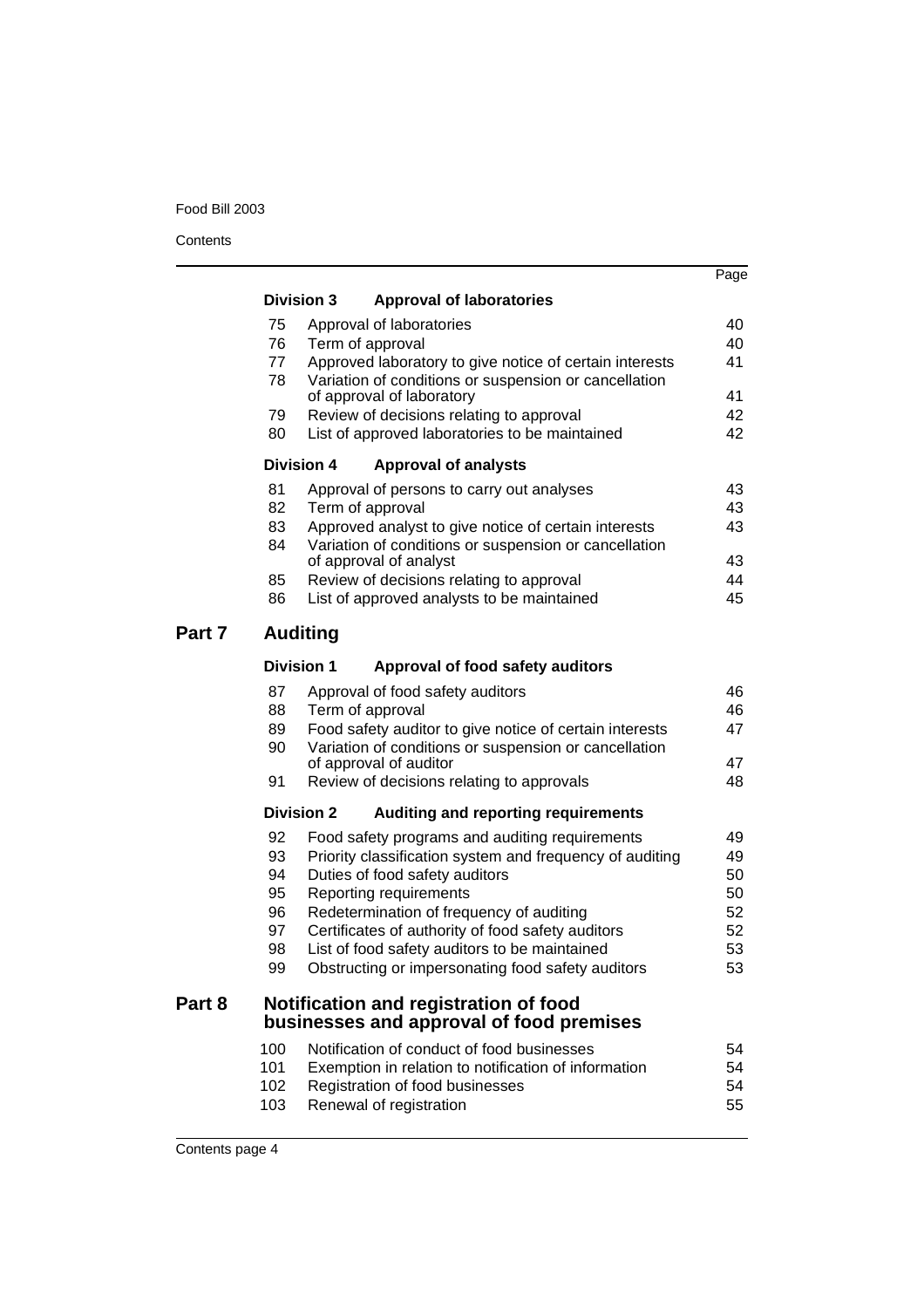|         |            |                       |                                                                                                                 | Page     |
|---------|------------|-----------------------|-----------------------------------------------------------------------------------------------------------------|----------|
|         | 104        | Term of registration  |                                                                                                                 | 56       |
|         | 105        |                       | Variation of conditions or suspension or cancellation of<br>registration of food businesses                     | 56       |
|         | 106        |                       | Review of decisions relating to registration                                                                    | 57       |
|         | 107        |                       | Register of food businesses to be maintained                                                                    | 57       |
| Part 9  |            | <b>Administration</b> |                                                                                                                 |          |
|         |            | <b>Division 1</b>     | <b>Regulatory authority</b>                                                                                     |          |
|         | 108<br>109 | Delegation            | Functions of the regulatory authority in relation to this Act                                                   | 59<br>59 |
|         |            | <b>Division 2</b>     | <b>Functions of enforcement agencies</b>                                                                        |          |
|         | 110<br>111 |                       | Functions of enforcement agencies in relation to this Act<br>Conditions on exercise of functions by enforcement | 59<br>60 |
|         | 112        | agencies              | Exercise of functions by enforcement agencies                                                                   | 60       |
|         | 113        |                       | Reports by enforcement agencies                                                                                 | 60       |
|         |            | <b>Division 3</b>     | Appointment of authorised officers                                                                              |          |
|         | 114        |                       | Appointment of authorised officers                                                                              | 60       |
|         | 115        |                       | Certificates of authority                                                                                       | 60       |
|         |            | <b>Division 4</b>     | <b>Advisory committees</b>                                                                                      |          |
|         | 116        |                       | Establishment of advisory committees                                                                            | 61       |
|         | 117        |                       | Functions of advisory committees                                                                                | 62       |
| Part 10 |            |                       | <b>Procedural and evidentiary provisions</b>                                                                    |          |
|         | 118        |                       | Nature of proceedings for offences                                                                              | 63       |
|         | 119<br>120 |                       | Institution of proceedings<br>Penalty notices for certain offences                                              | 63<br>63 |
|         | 121        |                       | Offences by employers                                                                                           | 64       |
|         | 122        |                       | Offences by corporations                                                                                        | 64       |
|         | 123        |                       | Liability of employees and agents                                                                               | 65       |
|         | 124        |                       | Alternative verdicts for serious food offences                                                                  | 65       |
|         | 125<br>126 |                       | No defence to allege deterioration of sample<br>Onus to prove certain matters on defendant                      | 66<br>66 |
|         | 127        | Presumptions          |                                                                                                                 | 66       |
|         | 128        |                       | Certificate evidence and evidence of analysts                                                                   | 67       |
|         | 129        |                       | Power of court to order further analysis                                                                        | 68       |
|         | 130        |                       | Disclosure by witnesses                                                                                         | 69       |
|         | 131<br>132 |                       | Court may order costs and expenses<br>Court may order corrective advertising                                    | 69<br>69 |
|         |            |                       |                                                                                                                 |          |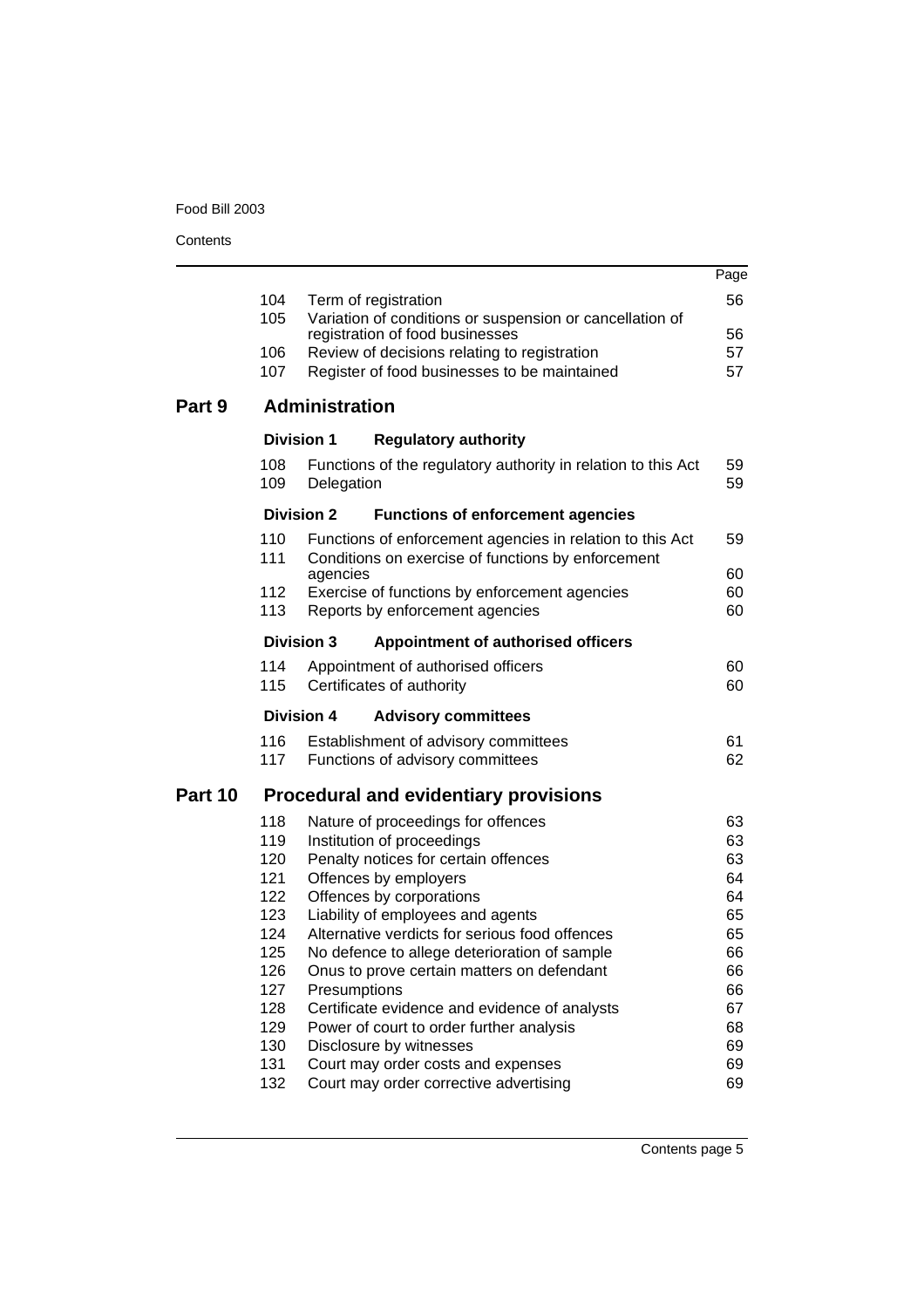|                  |     |                                                                                | Page |
|------------------|-----|--------------------------------------------------------------------------------|------|
|                  | 133 | Information in relation to prosecutions to be forwarded to<br>Director-General | 70   |
| Part 11          |     | <b>Miscellaneous</b>                                                           |      |
|                  | 134 | Protection from personal liability                                             | 71   |
|                  | 135 | Exclusion of liability of the State and others                                 | 71   |
|                  | 136 | Disclosure of certain confidential information                                 | 72   |
|                  | 137 | Publication of names of offenders                                              | 72   |
|                  | 138 | Act to bind Crown                                                              | 73   |
|                  | 139 | Regulations                                                                    | 73   |
|                  | 140 | Temporary emergency regulations modifying the Code                             | 74   |
|                  | 141 | Other regulations modifying the Code                                           | 74   |
|                  | 142 | Repeals                                                                        | 74   |
|                  | 143 | Amendment of other Acts                                                        | 75   |
|                  | 144 | Savings, transitional and other provisions                                     | 75   |
| <b>Schedules</b> |     |                                                                                |      |
|                  |     | Amendment of other Acts                                                        | 76   |

# **Schedules**

| Amendment of other Acts                      | 76. |
|----------------------------------------------|-----|
| 2 Savings, transitional and other provisions | 78. |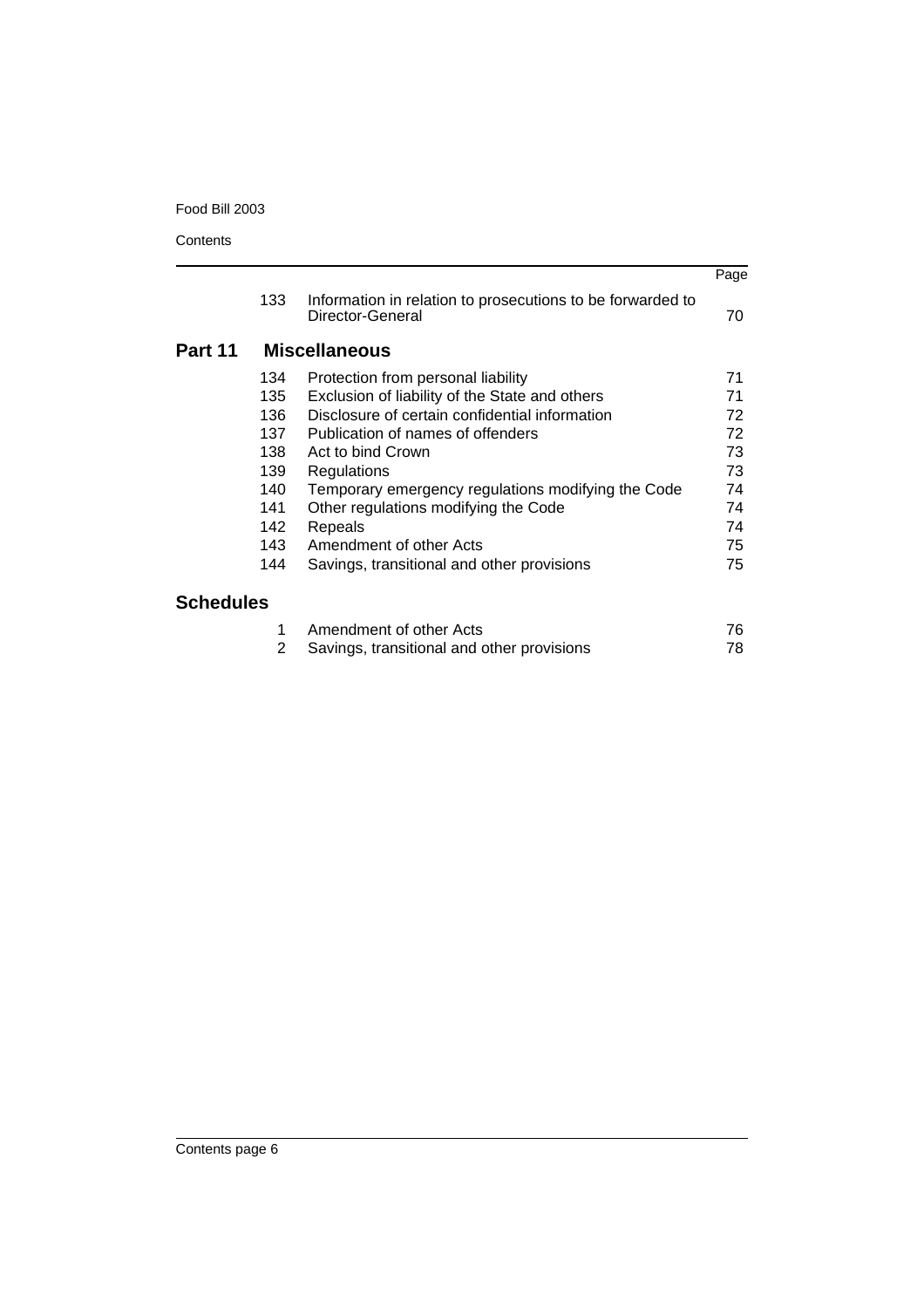*I certify that this PUBLIC BILL, which originated in the LEGISLATIVE ASSEMBLY, has finally passed the LEGISLATIVE COUNCIL and the LEGISLATIVE ASSEMBLY of NEW SOUTH WALES.*

> *Clerk of the Legislative Assembly. Legislative Assembly, Sydney, , 2003*



New South Wales

# **Food Bill 2003**

Act No , 2003

An Act to regulate the handling of food for sale and the sale of food and to provide for the application of the *Australia New Zealand Food Standards Code* in New South Wales; to repeal the *Food Act 1989*; and for other purposes.

*I have examined this Bill, and find it to correspond in all respects with the Bill as finally passed by both Houses.*

*Chairman of Committees of the Legislative Assembly.*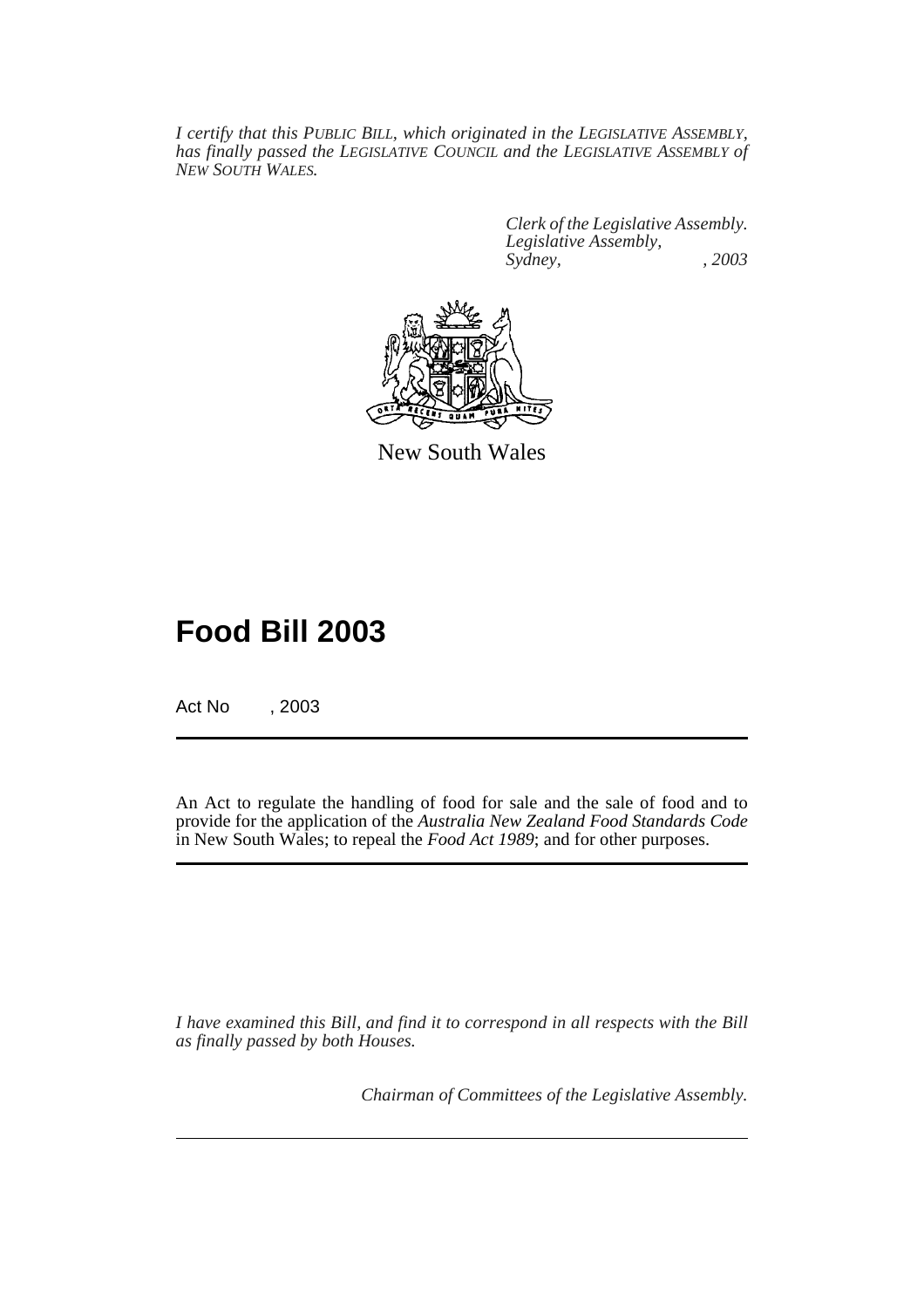| Clause 1 | Food Bill 2003 |
|----------|----------------|
| Part 1   | Preliminary    |

### **The Legislature of New South Wales enacts:**

# <span id="page-7-1"></span><span id="page-7-0"></span>**Part 1 Preliminary**

# **1 Name of Act**

This Act is the *Food Act 2003*.

# <span id="page-7-2"></span>**2 Commencement**

This Act commences on a day or days to be appointed by proclamation.

# <span id="page-7-3"></span>**3 Objects of Act**

The objects of this Act include the following:

- (a) to ensure food for sale is both safe and suitable for human consumption,
- (b) to prevent misleading conduct in connection with the sale of food,
- (c) to provide for the application in this State of the Food Standards Code.

# <span id="page-7-4"></span>**4 Definitions**

(1) In this Act:

*Administrative Decisions Tribunal* means the Administrative Decisions Tribunal constituted under the *Administrative Decisions Tribunal Act 1997*.

*advertisement* means:

- (a) any words, whether written or spoken, or
- (b) any pictorial representation or design, or
- (c) any other representation by any means at all,

used or apparently used to promote, directly or indirectly, the sale of food.

*analysis* includes any examination or testing of food or any other thing.

*animal* includes an amphibian, bird, crustacean, fish, mollusc or reptile.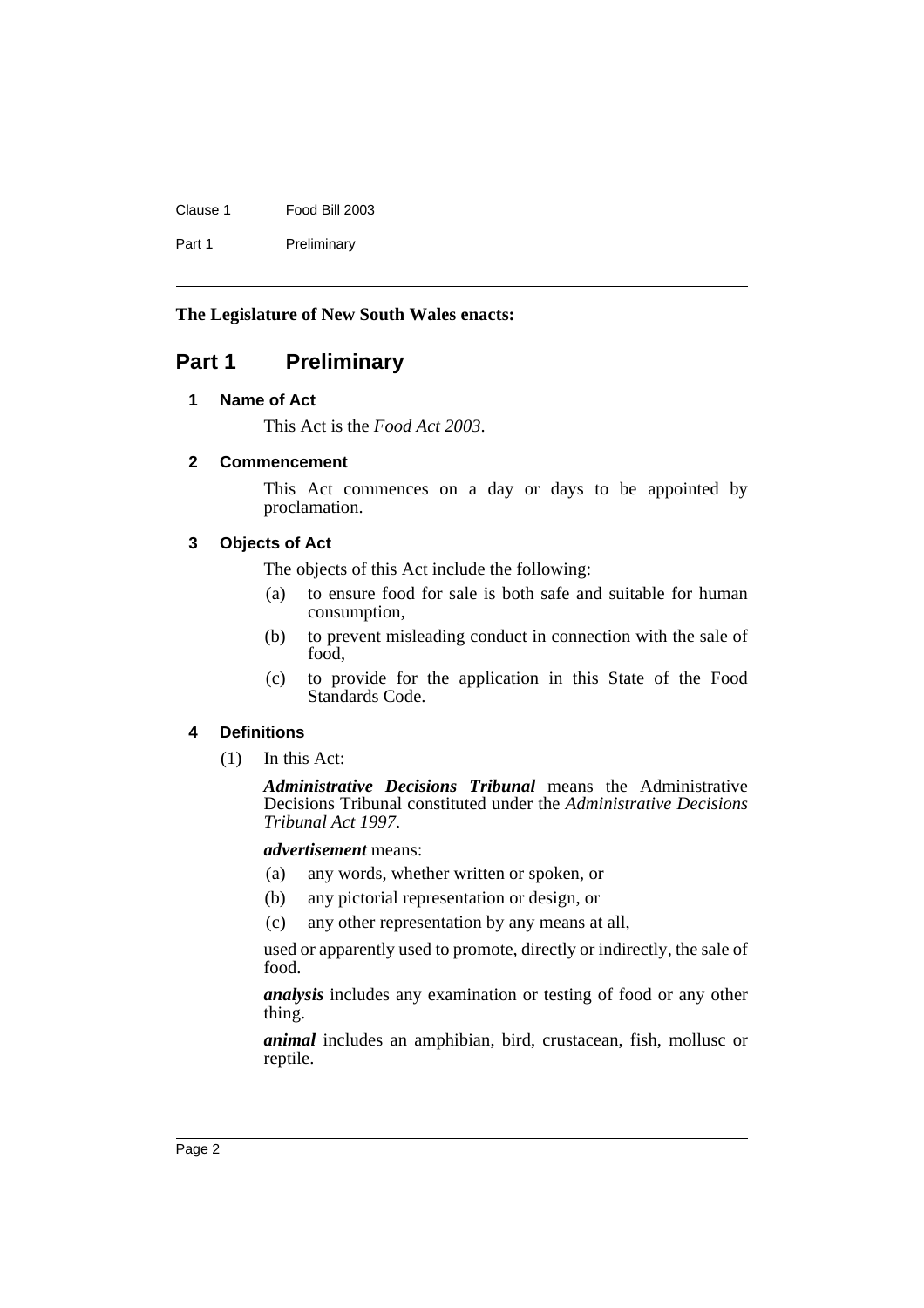| Food Bill 2003 | Clause 4 |
|----------------|----------|
| Preliminary    | Part 1   |
|                |          |

*appropriate enforcement agency* means, in relation to the provision in which the expression is used, the enforcement agency prescribed by the regulations for the purposes of that provision.

*approved analyst* means a person approved under Division 4 of Part 6.

*approved form* means the form approved from time to time by the regulatory authority.

*approved laboratory* means a laboratory approved under Division 3 of Part 6.

*authorised justice* has the same meaning as in the *Search Warrants Act 1985*.

*authorised officer* means a person appointed under Division 3 of Part 9.

*Commonwealth Food Authority* has the same meaning as *Authority* in the *Food Standards Australia New Zealand Act 1991* of the Commonwealth.

*enforcement agency* means:

- (a) the regulatory authority, or
- (b) any person or body, or a person or body within a class of persons or bodies, prescribed by the regulations for the purposes of this definition.

*equipment* means the whole or part of:

- (a) any utensil, machinery, instrument, device, apparatus or appliance that is used, or that is designed or intended for use, in or in connection with the handling of food, or
- (b) any substance, utensil, machinery, instrument, device, apparatus or appliance that is used, or that is designed or intended for use, in cleaning anything referred to in paragraph (a).

*examine* includes weigh, count, test or measure.

*food* has the meaning given by section 5.

*food business* has the meaning given by section 6.

*food safety auditor* means a person approved under Division 1 of Part 7.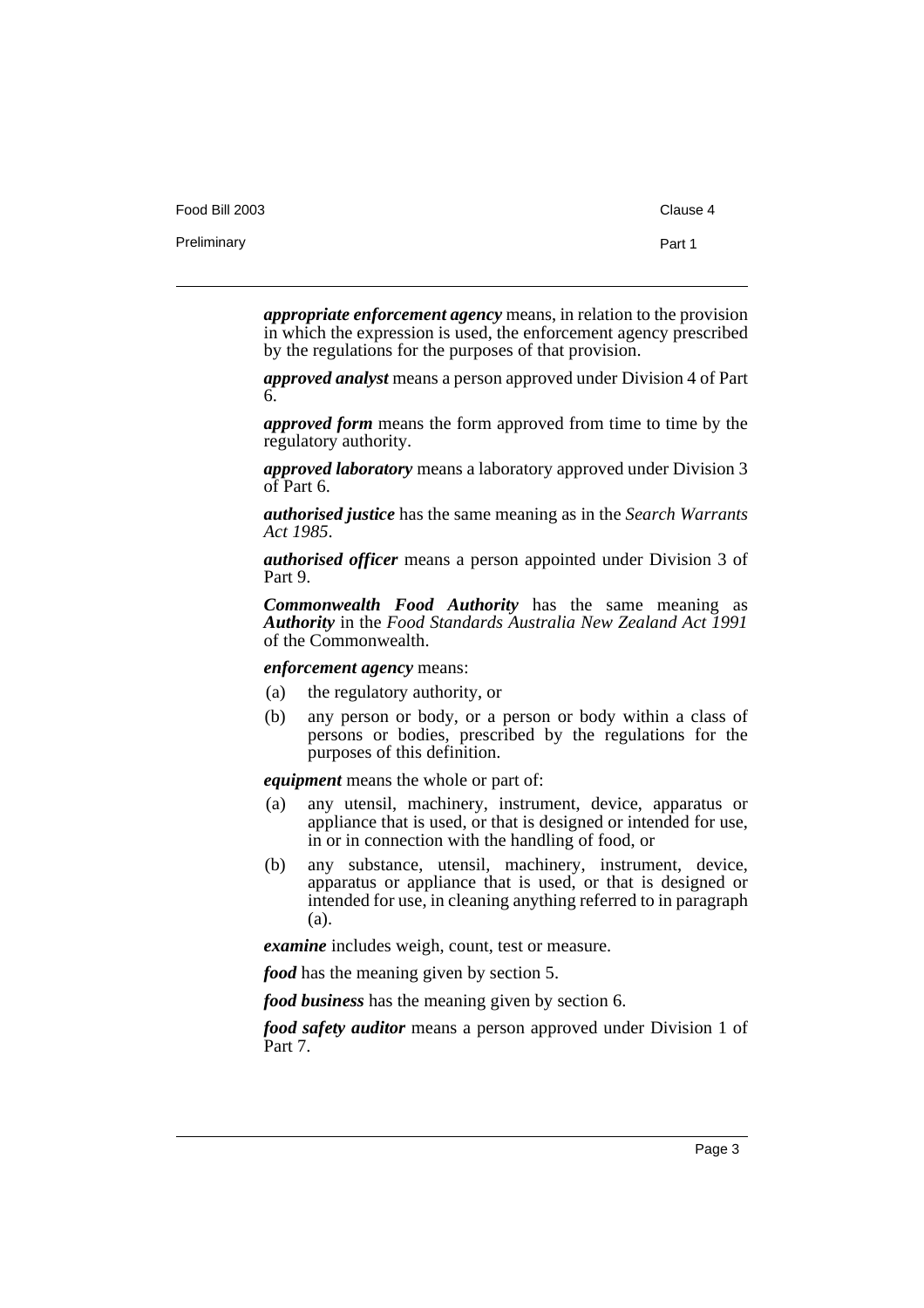### Clause 4 Food Bill 2003

Part 1 Preliminary

*Food Safety Standards* means the standards contained in Chapter 3 of the Food Standards Code.

*Food Standards Code* means the *Australia New Zealand Food Standards Code* as defined in the *Food Standards Australia New Zealand Act 1991* of the Commonwealth, as modified in accordance with regulations referred to in section 140 or 141.

*food transport vehicle* means a vehicle used for the transport of food for sale.

*handling of food* includes the making, manufacturing, producing, collecting, extracting, processing, storing, transporting, delivering, preparing, treating, preserving, packing, cooking, thawing, serving or displaying of food.

*improvement notice* means an improvement notice issued under Part 5.

*label* includes any tag, brand, mark or statement in writing or any representation or design or other descriptive matter on or attached to or used or displayed in connection with or accompanying any food or package.

*package* includes any container or wrapper in or by which food intended for sale is wholly or partly encased, covered, enclosed, contained or packed and, in the case of food carried or sold or intended to be carried or sold in more than one package, includes every such package.

*premises* includes:

- (a) land (whether or not vacant), or
- (b) the whole or any part of a building, tent, stall or other structure (whether of a permanent or temporary nature), or
- (c) a pontoon, or
- (d) a vehicle (other than a food transport vehicle while it is engaged in the transport of food).

*primary food production* has the meaning given by section 7.

*prohibition order* means a prohibition order made under Part 5.

*proprietor of a food business* means:

- (a) the person carrying on the food business, or
- (b) if that person cannot be identified the person in charge of the food business.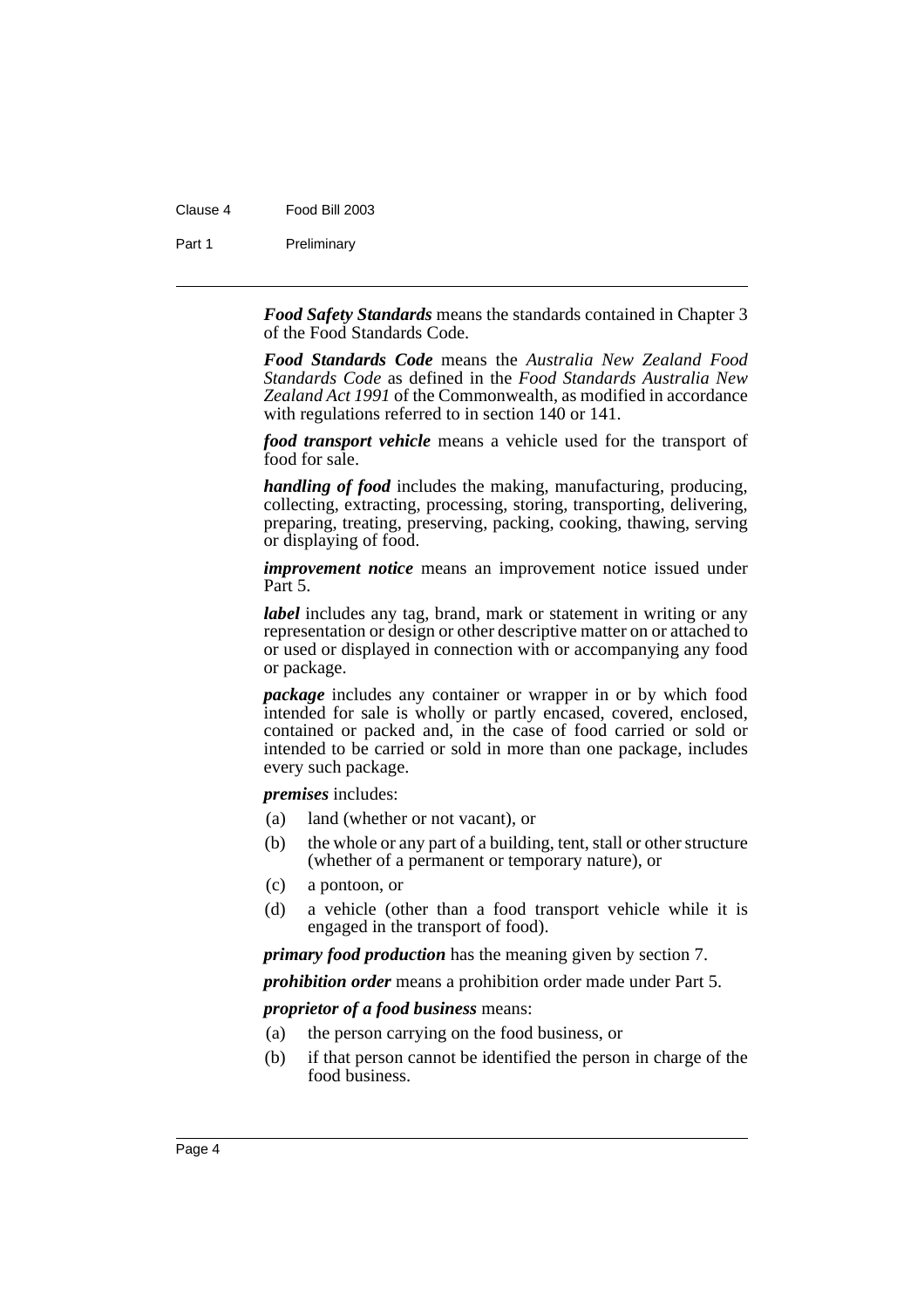| Food Bill 2003 | Clause 4 |
|----------------|----------|
| Preliminary    | Part 1   |
|                |          |

*recall order* means an order under Part 3 requiring the recall or disposal, or both, of any food.

*regulatory authority* means the Director-General of the Department of Health.

*sell* includes:

- (a) barter, offer or attempt to sell, or
- (b) receive for sale, or
- (c) have in possession for sale, or
- (d) display for sale, or
- (e) cause or permit to be sold or offered for sale, or
- (f) send, forward or deliver for sale, or
- (g) dispose of by any method for valuable consideration, or
- (h) dispose of to an agent for sale on consignment, or
- (i) provide under a contract of service, or
- (j) supply food as a meal or part of a meal to an employee, in accordance with a term of an award governing the employment of the employee or a term of the employee's contract of service, for consumption by the employee at the employee's place of work, or
- (k) dispose of by way of raffle, lottery or other game of chance, or
- (l) offer as a prize or reward, or
- (m) give away for the purpose of advertisement or in furtherance of trade or business, or
- (n) supply food under a contract (whether or not the contract is made with the consumer of the food), together with accommodation, service or entertainment, in consideration of an inclusive charge for the food supplied and the accommodation, service or entertainment, or
- (o) supply food (whether or not for consideration) in the course of providing services to patients in public hospitals (within the meaning of the *Health Services Act 1997*) or inmates in correctional centres (within the meaning of the *Crimes (Administration of Sentences) Act 1999*), or
- (p) sell for the purpose of resale.

*unsafe* has the meaning given by section 8.

*unsuitable* has the meaning given by section 9.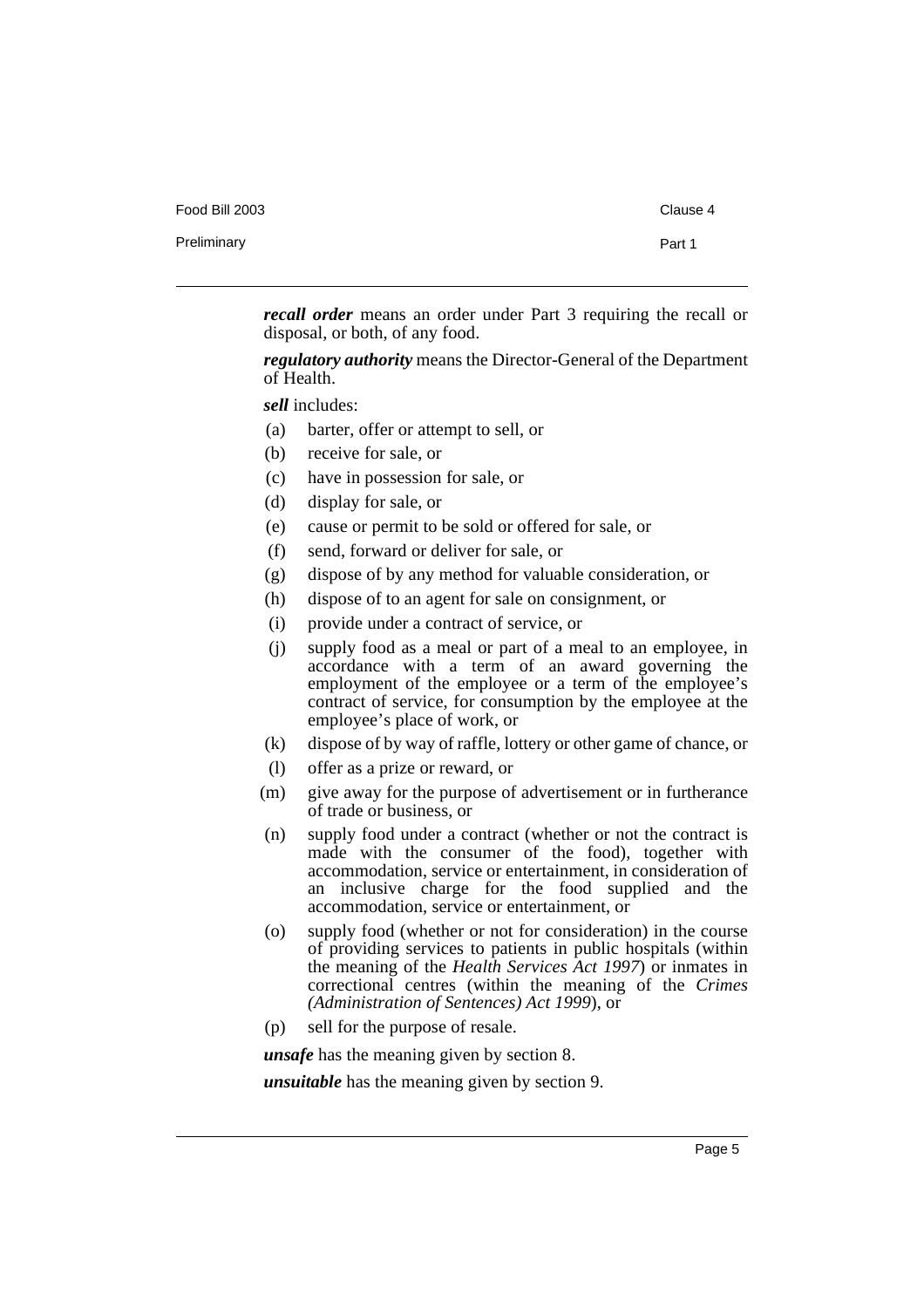| Clause 5 | Food Bill 2003 |
|----------|----------------|
|          |                |

Part 1 Preliminary

*vehicle* means any means of transport, whether self-propelled or not, and whether used on land or sea or in the air.

- (2) For the purposes of this Act, food or equipment that is displayed for the purpose of being offered as a prize or reward or given away for the purpose of advertisement or in the furtherance of trade or business is taken to have been displayed for sale by the owner of the food or equipment.
- (3) Notes included in this Act do not form part of this Act.

#### <span id="page-11-0"></span>**5 Meaning of "food"**

- (1) In this Act, *food* includes:
	- (a) any substance or thing of a kind used, or represented as being for use, for human consumption (whether it is live, raw, prepared or partly prepared), or
	- (b) any substance or thing of a kind used, or represented as being for use, as an ingredient or additive in a substance or thing referred to in paragraph (a), or
	- (c) any substance used in preparing a substance or thing referred to in paragraph (a) (other than a substance used in preparing a living thing) if it comes into direct contact with the substance or thing referred to in that paragraph, such as a processing aid, or
	- (d) chewing gum or an ingredient or additive in chewing gum, or any substance used in preparing chewing gum, or
	- (e) any substance or thing declared to be a food under a declaration in force under section 3B of the *Food Standards Australia New Zealand Act 1991* of the Commonwealth,

whether or not the substance, thing or chewing gum is in a condition fit for human consumption.

- (2) However, *food* does not include a therapeutic good within the meaning of the *Therapeutic Goods Act 1989* of the Commonwealth.
- (3) To avoid doubt, *food* may include live animals and plants.

#### <span id="page-11-1"></span>**6 Meaning of "food business"**

In this Act, *food business* means a business, enterprise or activity (other than a business, enterprise or activity that is primary food production) that involves:

(a) the handling of food intended for sale, or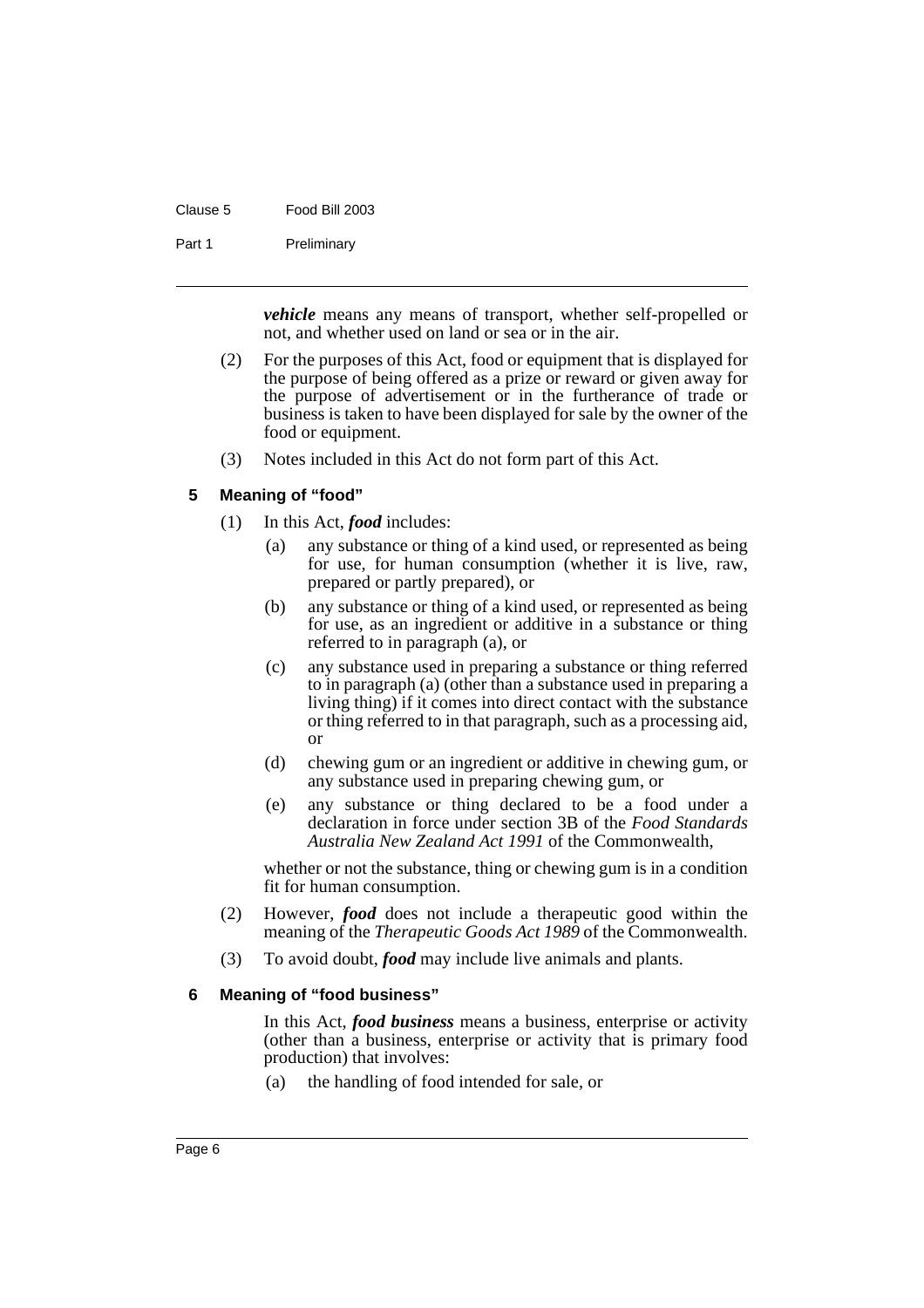Food Bill 2003 Clause 7

Preliminary **Preliminary** Part 1

(b) the sale of food,

regardless of whether the business, enterprise or activity concerned is of a commercial, charitable or community nature or whether it involves the handling or sale of food on one occasion only.

#### <span id="page-12-0"></span>**7 Meaning of "primary food production"**

- (1) In this Act, *primary food production* means the growing, raising, cultivation, picking, harvesting, collection or catching of food, and includes the following:
	- (a) the transportation or delivery of food on, from or between the premises on which it was grown, raised, cultivated, picked, harvested, collected or caught,
	- (b) the packing, treating (for example, washing) or storing of food on the premises on which it was grown, raised, cultivated, picked, harvested, collected or caught,
	- (c) the storage of food in a silo that is not connected with a food processing operation and the transportation or delivery of food from, between or to such silos,
	- (d) the sale of livestock at saleyards and the transportation of livestock to and from saleyards,
	- (e) any other food production activity that is regulated by or under an Act prescribed by the regulations for the purposes of this subsection.
- (2) However, *primary food production* does not include:
	- (a) any process involving the substantial transformation of food (for example, manufacturing or canning), regardless of whether the process is carried out on the premises on which the food was grown, cultivated, picked, harvested, collected or caught, or
	- (b) the sale or service of food directly to the public, or
	- (c) any other food production activity that is prescribed by the regulations for the purposes of this subsection.

**Note.** Section 7 (2) (c) enables regulations to be made prescribing food production activities that are not included in the definition of **primary food production**. Such a regulation might be made, for example, to prescribe a food production activity in relation to which significant and unmanaged food safety hazards have been identified.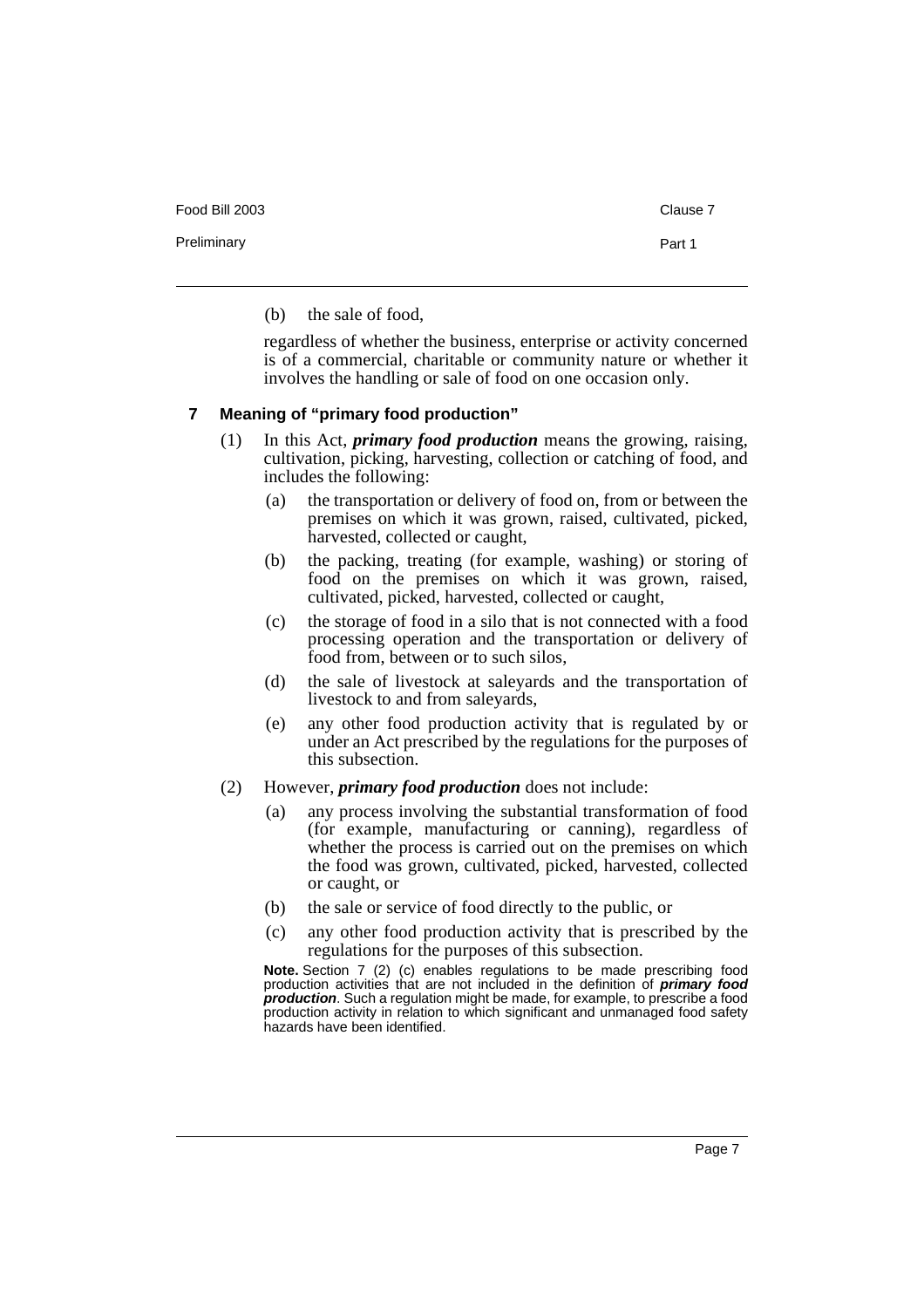#### Clause 8 Food Bill 2003

Part 1 Preliminary

#### <span id="page-13-0"></span>**8 Meaning of "unsafe" food**

- (1) For the purposes of this Act, food is *unsafe* at a particular time if it would be likely to cause physical harm to a person who might later consume it, assuming:
	- (a) it was, after that particular time and before being consumed by the person, properly subjected to all processes (if any) that are relevant to its reasonable intended use, and
	- (b) nothing happened to it after that particular time and before being consumed by the person that would prevent its being used for its reasonable intended use, and
	- (c) it was consumed by the person according to its reasonable intended use.
- (2) However, food is not *unsafe* for the purposes of this Act merely because its inherent nutritional or chemical properties cause, or its inherent nature causes, adverse reactions only in persons with allergies or sensitivities that are not common to the majority of persons.
- (3) In subsection (1), *processes* include processes involving storage and preparation.

#### <span id="page-13-1"></span>**9 Meaning of "unsuitable" food**

- (1) For the purposes of this Act, food is *unsuitable* if it is food that:
	- (a) is damaged, deteriorated or perished to an extent that affects its reasonable intended use, or
	- (b) contains any damaged, deteriorated or perished substance that affects its reasonable intended use, or
	- (c) is the product of a diseased animal, or an animal that has died otherwise than by slaughter, and has not been declared by or under another Act to be safe for human consumption, or
	- (d) contains a biological or chemical agent, or other matter or substance, that is foreign to the nature of the food.
- (2) However, food is not *unsuitable* for the purposes of this Act merely because:
	- (a) at any particular time before it is sold for human consumption it contains an agricultural or veterinary chemical, or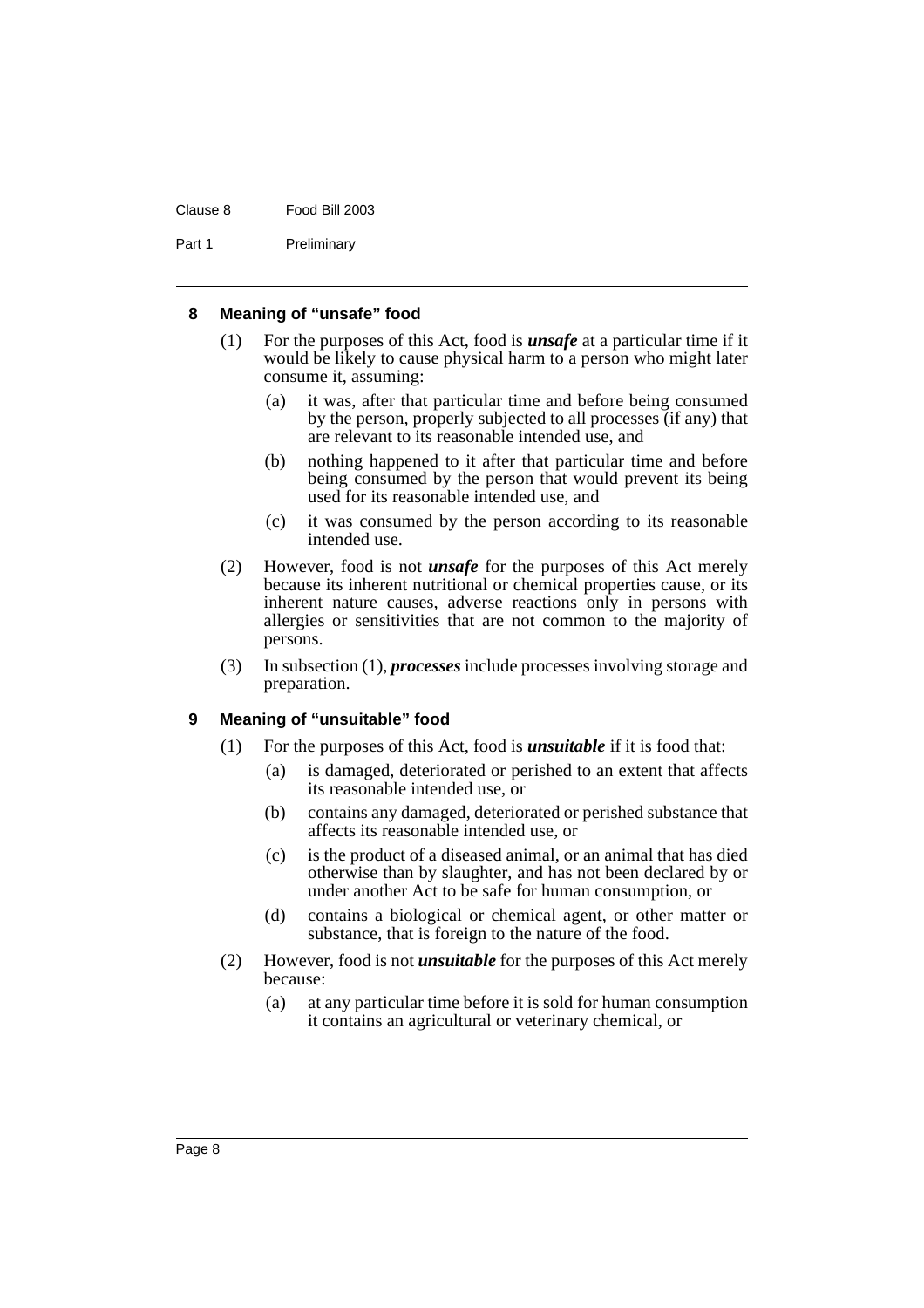- (b) when it is sold for human consumption it contains an agricultural or veterinary chemical, so long as it does not contain the chemical in an amount that contravenes the Food Standards Code, or
- (c) it contains a metal or non-metal contaminant (within the meaning of the Food Standards Code) in an amount that does not contravene the permitted level for the contaminant as specified in the Food Standards Code, or
- (d) it contains any matter or substance that is permitted by the Food Standards Code.
- (3) In this section, *slaughter* of an animal includes the killing of an animal in the process of capturing, taking or harvesting it for the purposes of preparing it for use as food.

#### <span id="page-14-0"></span>**10 Application of Act to primary food production**

- (1) Parts 5, 7 and 8 do not apply to or in respect of primary food production.
- (2) The functions conferred on authorised officers by Parts 4 and 6 may only be exercised in respect of primary food production:
	- (a) to enable the investigation and prosecution of offences against this Act or the regulations, or
	- (b) in connection with the making or enforcement of emergency orders under Part 3.

**Note.** The definition of **food business** excludes primary food production.

#### <span id="page-14-1"></span>**11 Application of Act to water suppliers**

- (1) The following provisions of this Act do not apply to a water supplier in respect of the supply of water for human consumption through a reticulated water system:
	- (a) sections 13, 15, 16 (1), 17 (1), 18, 19, 20 and 21 (but only to the extent to which section 21 requires compliance with the requirements of the Food Safety Standards),
	- (b) Parts 5, 7 and 8.
- (2) In this section, *water supplier* means:
	- (a) a body that is constituted by or under an Act and that has as or as one of its functions the supply of water for human consumption, or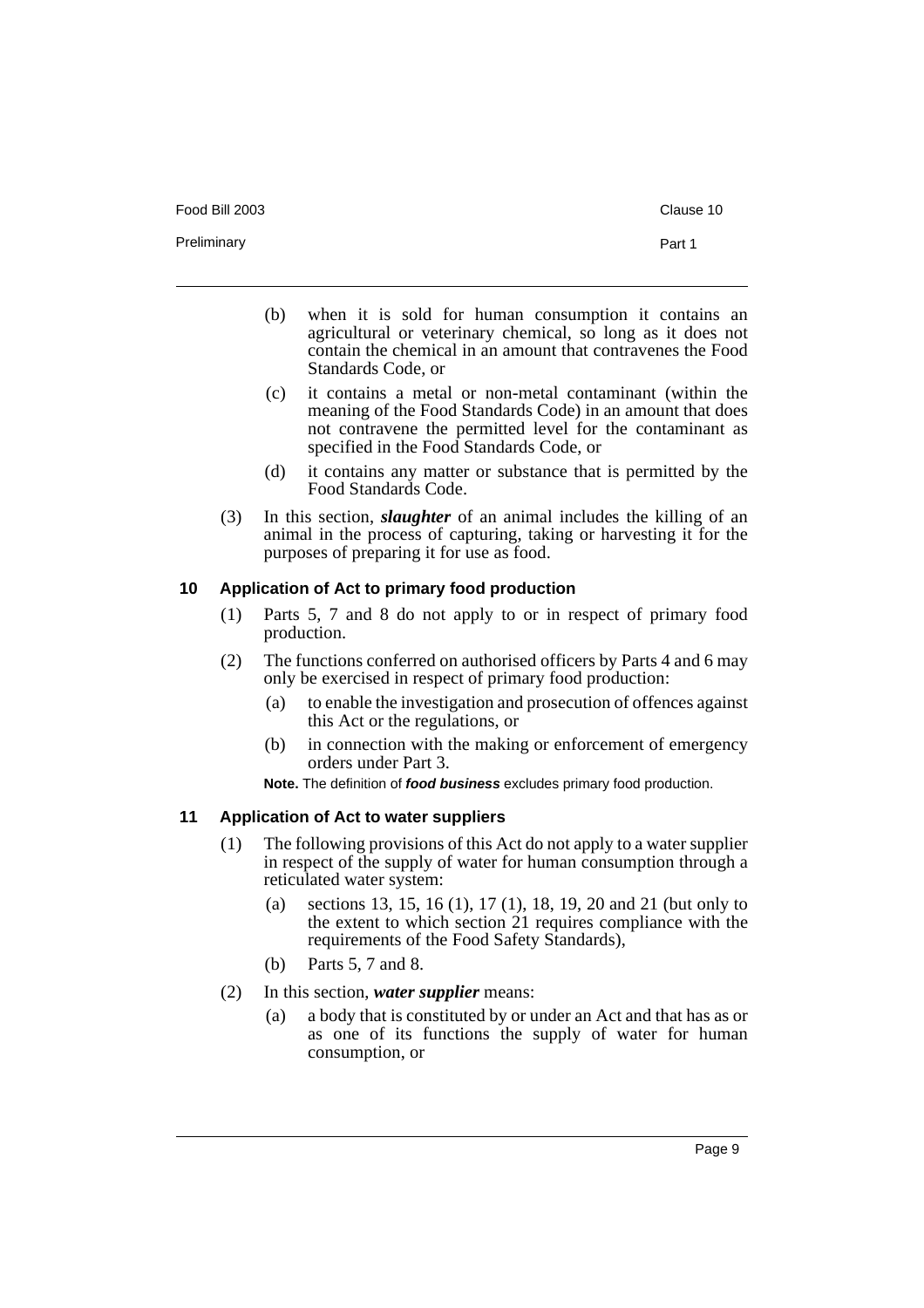#### Clause 12 Food Bill 2003

Part 1 Preliminary

- (b) a person who is employed or engaged by such a body to supply water for human consumption, or
- (c) any body or person prescribed by the regulations for the purposes of this section.

#### <span id="page-15-0"></span>**12 Relationship to other laws**

- (1) If, by or under any other Act (whether passed before or after the commencement of this section) any provision is made in relation to food for sale, being a provision that is inconsistent with the provisions of this Act or the regulations under this Act, the provisions of this Act or the regulations prevail to the extent of the inconsistency.
- (2) Any statutory rule relating to any of the following matters must be submitted to the Minister before being made:
	- (a) the wholesomeness, cleanliness or freedom from contamination of food,
	- (b) the composition of, and standards for, food,
	- (c) the cleanliness of vehicles, premises or places in which food is sold or handled for sale.
- (3) No such statutory rule may be made unless the Minister approves of such of its provisions as relate to any of those matters.
- (4) Failure to comply with any provision of this section does not affect the validity of a statutory rule.
- (5) In this section, *statutory rule* means a regulation, by-law, rule or ordinance made, or required by law to be approved or confirmed, by the Governor or made by a council.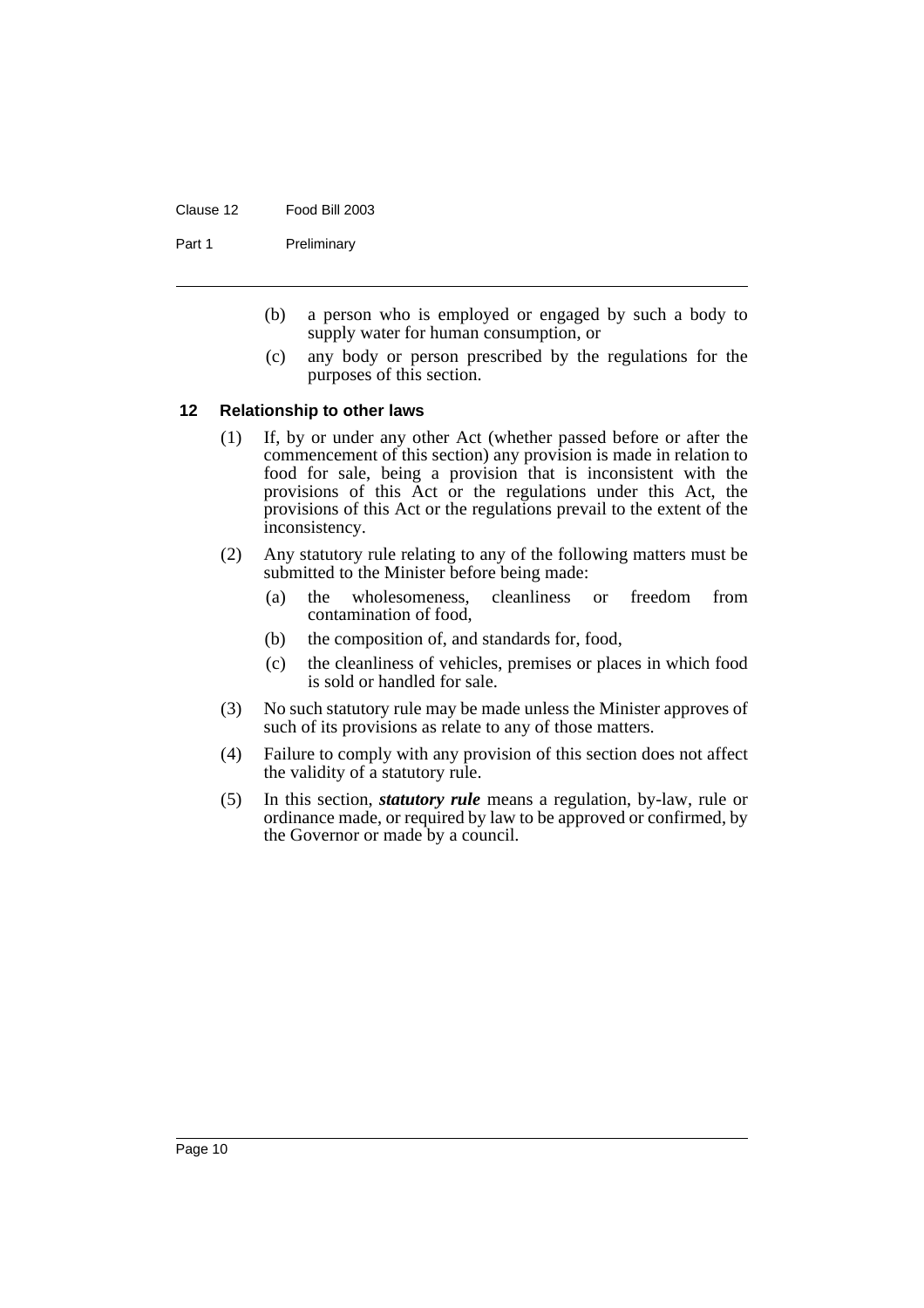Food Bill 2003 **Clause 13** 

Offences relating to food Part 2

# <span id="page-16-0"></span>**Part 2 Offences relating to food**

# <span id="page-16-1"></span>**Division 1 Serious offences relating to food**

#### <span id="page-16-2"></span>**13 Handling of food in unsafe manner**

(1) A person must not handle food intended for sale in a manner that the person knows will render, or is likely to render, the food unsafe.

Maximum penalty: 1,000 penalty units or imprisonment for 2 years, or both, in the case of an individual and 5,000 penalty units in the case of a corporation.

(2) A person must not handle food intended for sale in a manner that the person ought reasonably to know is likely to render the food unsafe.

Maximum penalty: 750 penalty units in the case of an individual and 3,750 penalty units in the case of a corporation.

#### <span id="page-16-3"></span>**14 Sale of unsafe food**

(1) A person must not sell food that the person knows is unsafe.

Maximum penalty: 1,000 penalty units or imprisonment for 2 years, or both, in the case of an individual and 5,000 penalty units in the case of a corporation.

(2) A person must not sell food that the person ought reasonably to know is unsafe.

Maximum penalty: 750 penalty units in the case of an individual and 3,750 penalty units in the case of a corporation.

#### <span id="page-16-4"></span>**15 False description of food**

(1) A person must not cause food intended for sale to be falsely described if the person knows that a consumer of the food who relies on the description will, or is likely to, suffer physical harm.

Maximum penalty: 1,000 penalty units or imprisonment for 2 years, or both, in the case of an individual and 5,000 penalty units in the case of a corporation.

**Note.** Examples of food that is falsely described are contained in section 22.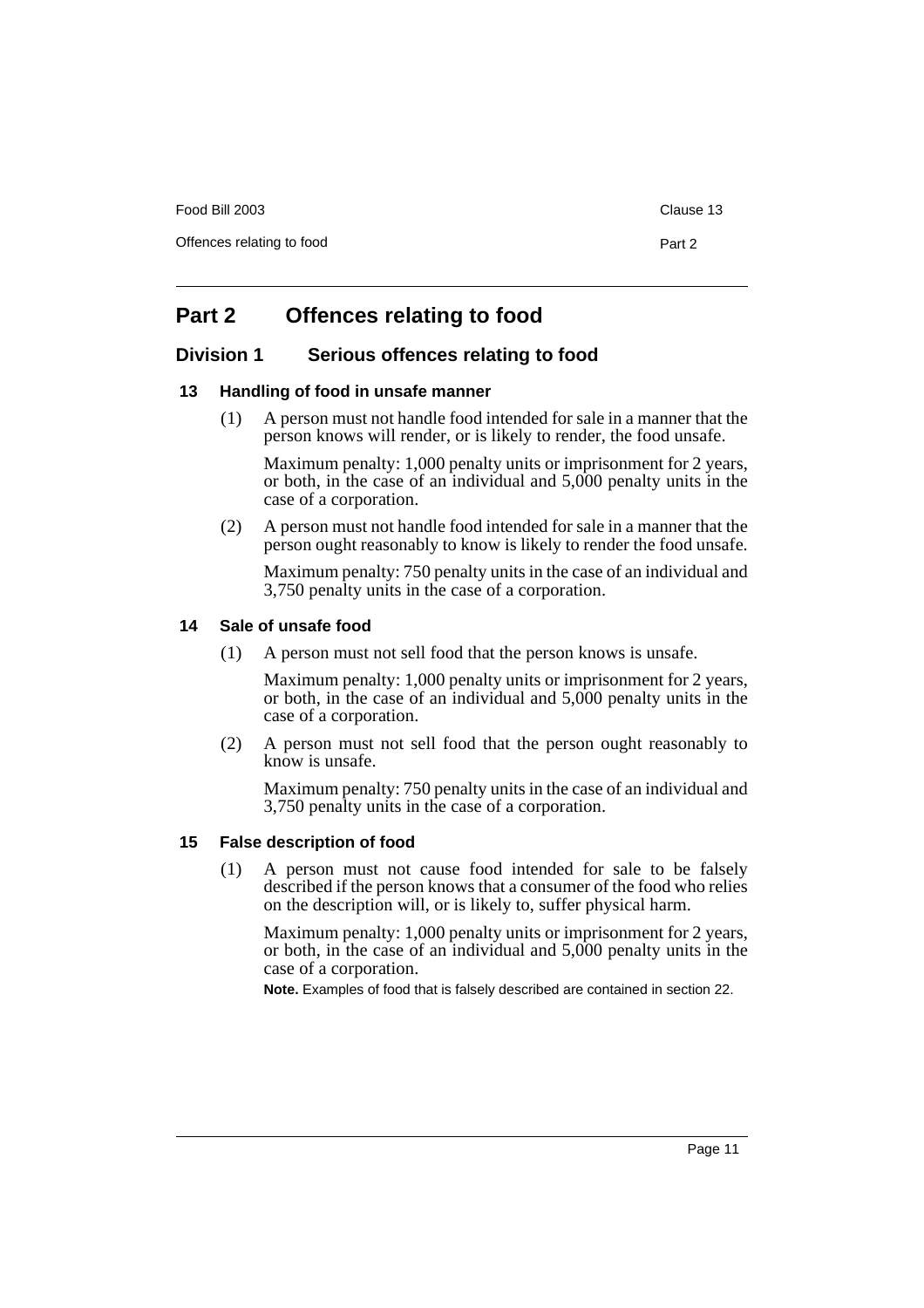Clause 16 Food Bill 2003

Part 2 **Offences relating to food** 

(2) A person must not cause food intended for sale to be falsely described if the person ought reasonably to know that a consumer of the food who relies on the description is likely to suffer physical harm.

Maximum penalty: 750 penalty units in the case of an individual and 3,750 penalty units in the case of a corporation.

**Note.** Examples of food that is falsely described are contained in section 22.

(3) A person must not sell food that the person knows is falsely described and will, or is likely to, cause physical harm to a consumer of the food who relies on the description.

Maximum penalty: 1,000 penalty units or imprisonment for 2 years, or both, in the case of an individual and 5,000 penalty units in the case of a corporation.

**Note.** Examples of food that is falsely described are contained in section 22.

(4) A person must not sell food that the person ought reasonably to know is falsely described and is likely to cause physical harm to a consumer of the food who relies on the description.

Maximum penalty: 750 penalty units in the case of an individual and 3,750 penalty units in the case of a corporation.

**Note.** Examples of food that is falsely described are contained in section 22.

# <span id="page-17-0"></span>**Division 2 Other offences relating to food**

#### <span id="page-17-1"></span>**16 Handling and sale of unsafe food**

- (1) A person must not handle food intended for sale in a manner that will render, or is likely to render, the food unsafe.
- (2) A person must not sell food that is unsafe.

Maximum penalty: 500 penalty units in the case of an individual and 2,500 penalty units in the case of a corporation.

# <span id="page-17-2"></span>**17 Handling and sale of unsuitable food**

- (1) A person must not handle food intended for sale in a manner that will render, or is likely to render, the food unsuitable.
- (2) A person must not sell food that is unsuitable.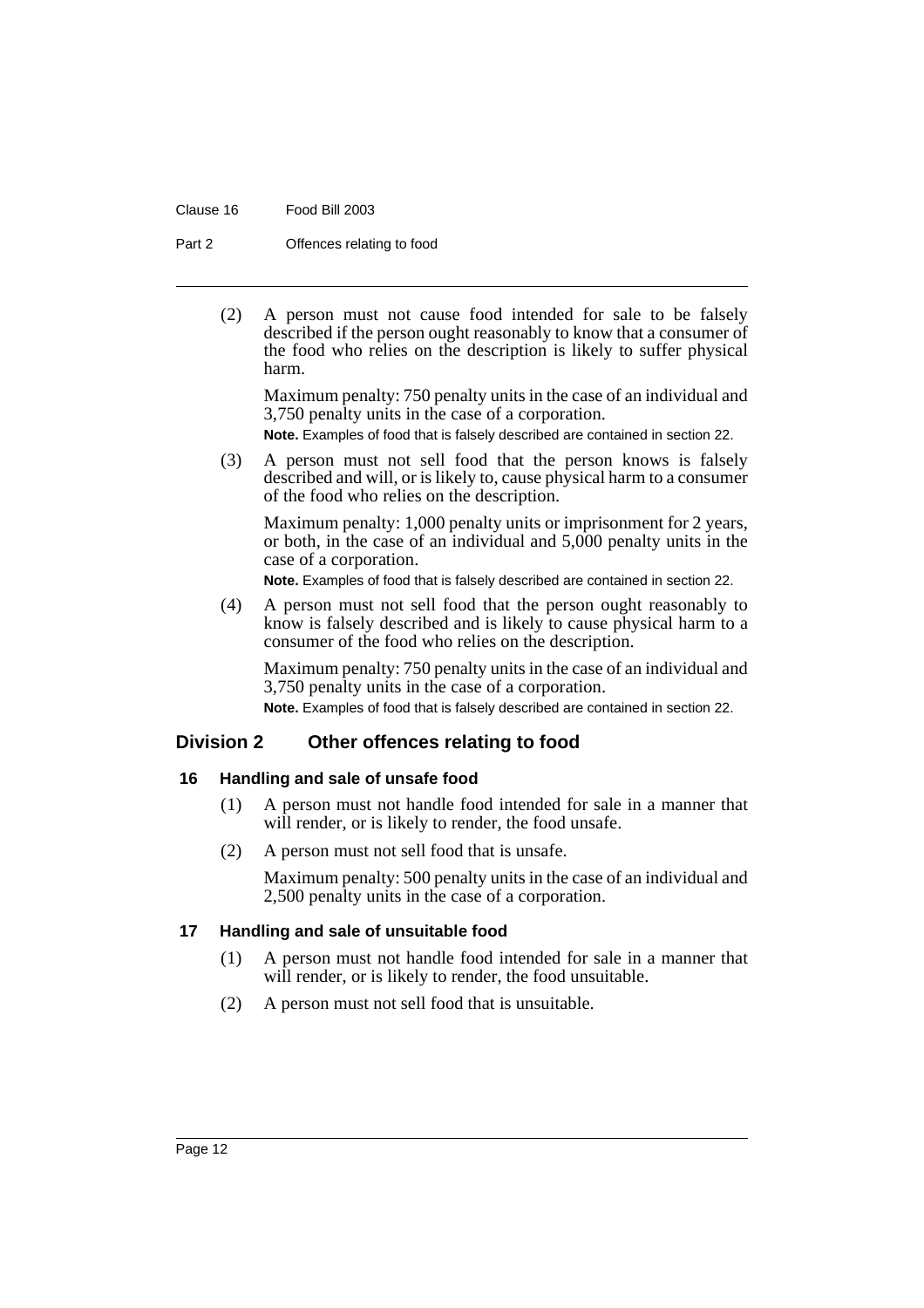| Food Bill 2003            | Clause 18 |
|---------------------------|-----------|
| Offences relating to food | Part 2    |

(3) For the purposes of this section, it is immaterial whether the food concerned is safe.

Maximum penalty: 400 penalty units in the case of an individual and 2,000 penalty units in the case of a corporation.

#### <span id="page-18-0"></span>**18 Misleading conduct relating to sale of food**

- (1) A person must not, in the course of carrying on a food business, engage in conduct that is misleading or deceptive or is likely to mislead or deceive in relation to the advertising, packaging or labelling of food intended for sale or the sale of food.
- (2) A person must not, for the purpose of effecting or promoting the sale of any food in the course of carrying on a food business, cause the food to be advertised, packaged or labelled in a way that falsely describes the food.

**Note.** Examples of food that is falsely described are contained in section 22.

(3) A person must not, in the course of carrying on a food business, sell food that is packaged or labelled in a way that falsely describes the food.

**Note.** Examples of food that is falsely described are contained in section 22.

(4) Nothing in subsection (2) or (3) limits the generality of subsection (1).

Maximum penalty: 500 penalty units in the case of an individual and 2,500 penalty units in the case of a corporation.

# <span id="page-18-1"></span>**19 Sale of food not complying with purchaser's demand**

(1) A person must not, in the course of carrying on a food business, supply food by way of sale if the food is not of the nature or substance demanded by the purchaser.

Maximum penalty: 500 penalty units in the case of an individual and 2,500 penalty units in the case of a corporation.

(2) For the purposes of this section, it is immaterial whether the food concerned is safe.

# <span id="page-18-2"></span>**20 Sale of unfit equipment or packaging or labelling material**

- (1) A person must not sell equipment that if used for the purposes for which it was designed or intended to be used:
	- (a) would render or be likely to render food unsafe, or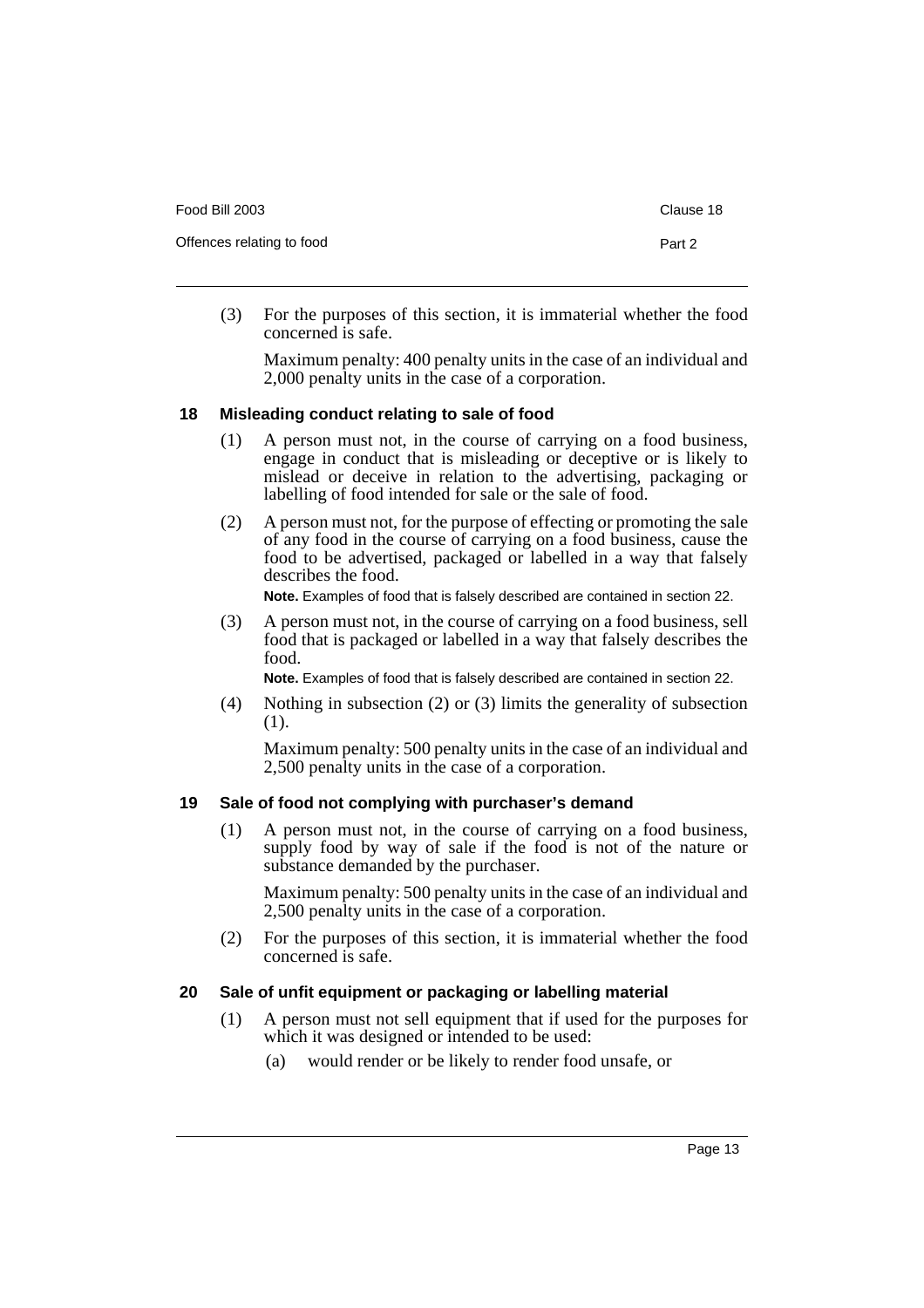#### Clause 21 Food Bill 2003

Part 2 **Offences relating to food** 

- (b) would put other equipment, or would be likely to put other equipment, in such a condition that, if the other equipment were used for the purposes for which it was designed or intended to be used, it would render, or be likely to render, food unsafe.
- (2) A person must not sell packaging or labelling material that if used for the purposes for which it was designed or intended to be used would render or be likely to render food unsafe.

Maximum penalty: 500 penalty units in the case of an individual and 2,500 penalty units in the case of a corporation.

#### <span id="page-19-0"></span>**21 Compliance with Food Standards Code**

- (1) A person must comply with any requirement imposed on the person by a provision of the Food Standards Code in relation to the conduct of a food business or to food intended for sale or food for sale.
- (2) A person must not sell any food that does not comply with a requirement of the Food Standards Code that relates to the food.
- (3) A person must not sell or advertise for sale any food that is packaged or labelled in a manner that contravenes a provision of the Food Standards Code.
- (4) A person must not sell or advertise for sale any food in a manner that contravenes a provision of the Food Standards Code.

Maximum penalty: 500 penalty units in the case of an individual and 2,500 penalty units in the case of a corporation.

#### <span id="page-19-1"></span>**22 False descriptions of food**

- (1) For the purposes of this Part, food that is falsely described includes food to which any one or more of the following paragraphs applies:
	- (a) the food is represented as being of a particular nature or substance for which there is a prescribed standard under the Food Standards Code and the food does not comply with that prescribed standard,
	- (b) the food is represented as being of a particular nature or substance and it contains, or is mixed or diluted with, any substance in a quantity or proportion that significantly diminishes its food value or nutritive properties as compared with food of the represented nature or substance,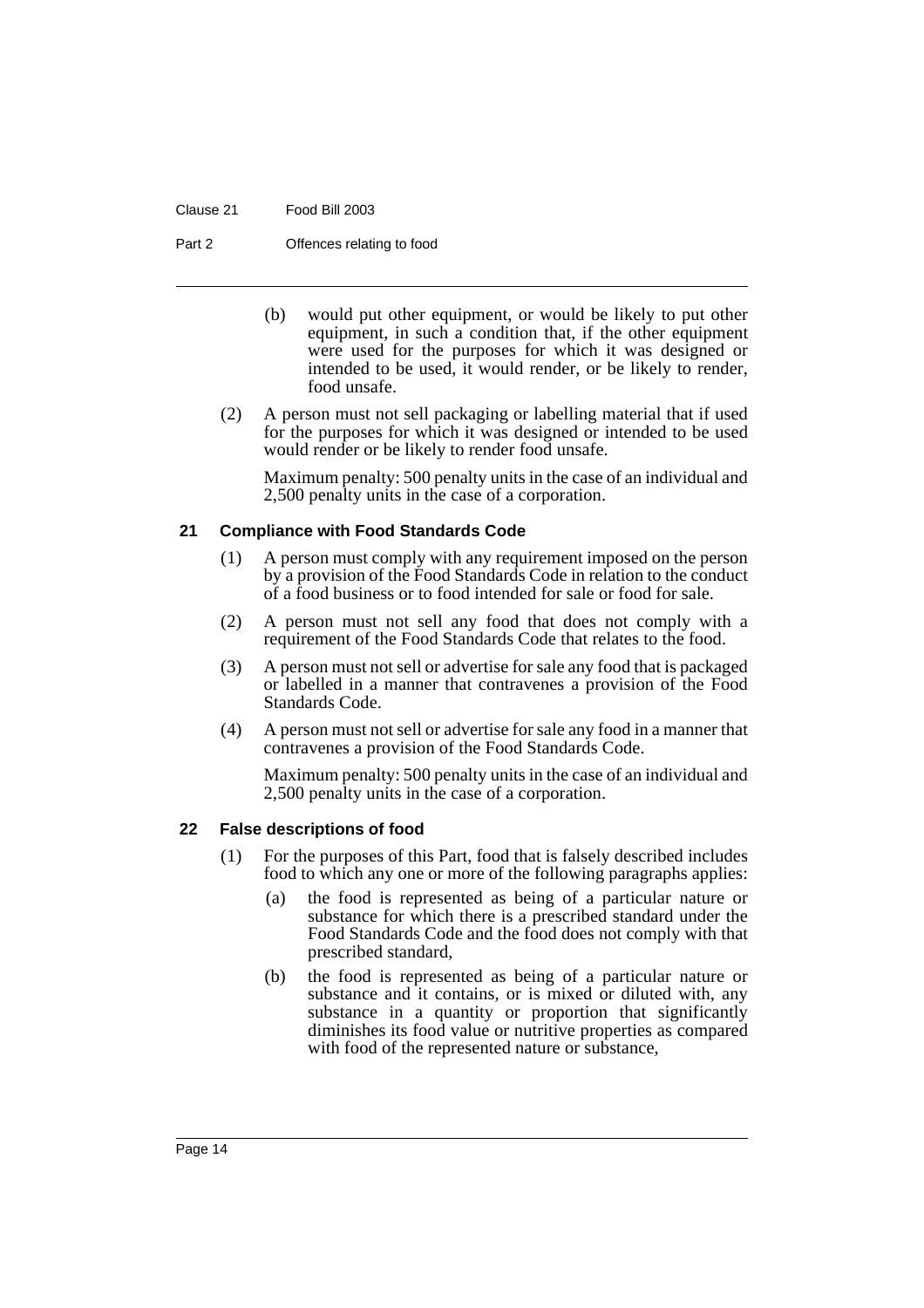Food Bill 2003 Clause 23

Offences relating to food Part 2

- (c) the food is represented as being of a particular nature or substance and it contains, or is mixed or diluted with, any substance of lower commercial value than food of the represented nature or substance,
- (d) the food is represented as being of a particular nature or substance and a constituent of the food has been wholly or partly removed so that its properties are diminished as compared with food of the represented nature or substance,
- (e) any word, statement, device or design used in the packaging or labelling of the food, or in an advertisement for the food, would create a false impression as to the nature or substance of the food, or the commercial value of the food, in the mind of a reasonable person,
- (f) the food is not of the nature or substance represented by the manner in which it is packaged, labelled or offered for sale.
- (2) Without limiting the application of subsection (1) of this section to section 18 (2), food is falsely described for the purposes of section 18 (2) if it is supplied in response to a purchaser's request for a particular type of food, or a food that does not contain a particular ingredient, and the food is not of that type or contains that ingredient.

#### <span id="page-20-0"></span>**23 Application of provisions outside the State**

For the purposes of a provision of this Part, it does not matter that the food concerned was sold or intended for sale outside this State. **Note.** See section 25 for a defence in relation to food intended for export.

# <span id="page-20-1"></span>**Division 3 Defences**

# <span id="page-20-2"></span>**24 Defence relating to publication of advertisements**

- (1) In any proceedings for an offence under this Part in relation to the publication of an advertisement, it is a defence for a person to prove that the person carried on the business of publishing or arranging for the publication of advertisements and that the person published or arranged for the publication of the advertisement in question in the ordinary course of that business.
- (2) Subsection (1) does not apply if the person:
	- (a) should reasonably have known that the publication of the advertisement was an offence, or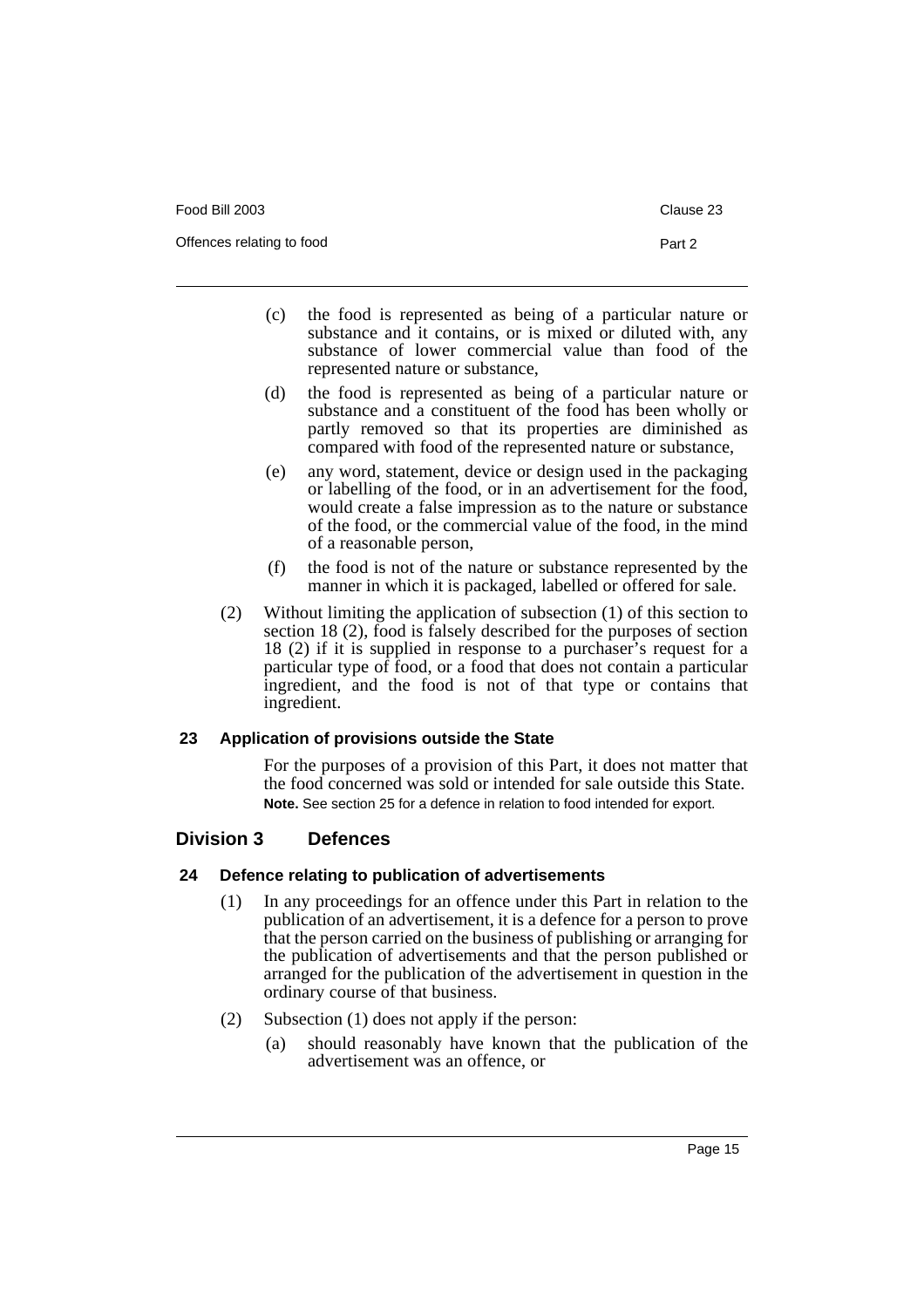Clause 25 Food Bill 2003

Part 2 **Offences relating to food** 

- (b) had previously been informed in writing by the relevant authority that publication of such an advertisement would constitute an offence, or
- (c) is the proprietor of a food business or is otherwise engaged in the conduct of a food business for which the advertisements concerned were published.

#### <span id="page-21-0"></span>**25 Defence in respect of food for export**

- (1) In any proceedings for an offence under this Part involving a contravention of or failure to comply with a provision of the Food Standards Code in relation to food, it is a defence for a person to prove that:
	- (a) the food in question is to be exported to another country, and
	- (b) the food complies with the laws in force at the time of the alleged offence in the place to which the food is to be exported, being laws that deal with the same subject-matter as the provision of the Food Standards Code concerned.
- (2) This section does not apply to food that was originally intended for export but was sold in this State.

#### <span id="page-21-1"></span>**26 Defence of due diligence**

- (1) In any proceedings for an offence under this Part, it is a defence if it is proved that the person took all reasonable precautions and exercised all due diligence to prevent the commission of the offence by the person or by another person under the person's control.
- (2) Without limiting the ways in which a person may satisfy the requirements of subsection (1), a person satisfies those requirements if it is proved:
	- (a) that the commission of the offence was due to:
		- (i) an act or default of another person, or
		- (ii) reliance on information supplied by another person, and
	- (b) that:
		- (i) the person carried out all such checks of the food concerned as were reasonable in all the circumstances, or
		- (ii) it was reasonable in all the circumstances to rely on checks carried out by the person who supplied the food concerned to the person, and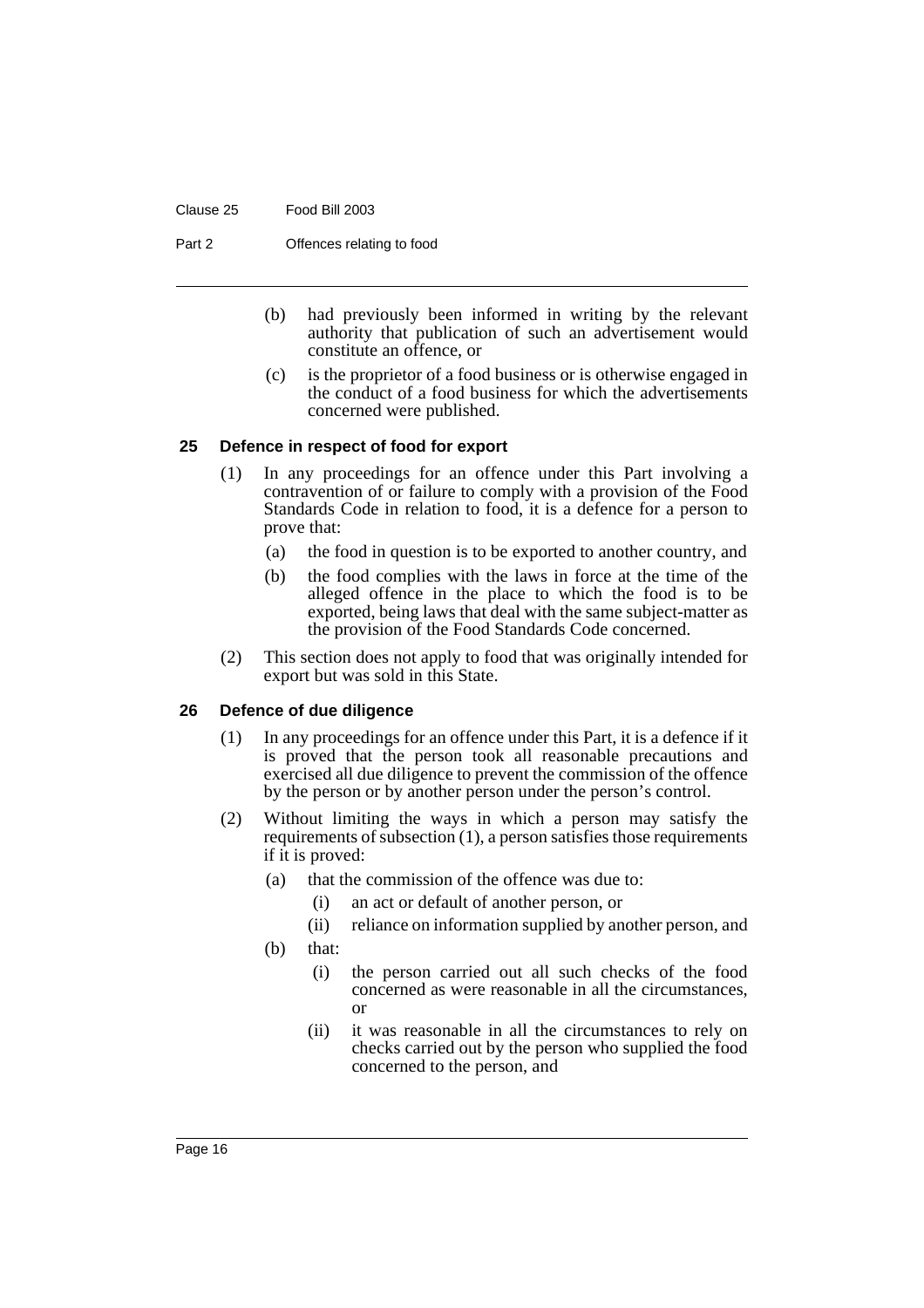| Food Bill 2003            | Clause 27 |
|---------------------------|-----------|
| Offences relating to food | Part 2    |

- (c) that the person did not import the food into this State from another country, and
- (d) in the case of an offence involving the sale of food, that:
	- (i) the person sold the food in the same condition as when the person purchased it, or
	- (ii) the person sold the food in a different condition to that in which the person purchased it, but that the difference did not result in any contravention of this Act or the regulations.
- (3) In subsection (2) (a), another person does not include a person who was:
	- (a) an employee or agent of the defendant, or
	- (b) in the case of a defendant that is a body corporate, a director, employee or agent of the defendant.
- (4) Without limiting the ways in which a person may satisfy the requirements of subsection (1) or (2) (b) (i), a person may satisfy those requirements by proving that:
	- (a) in the case of an offence relating to a food business for which a food safety program is required to be prepared in accordance with the regulations, the person complied with a food safety program for the food business that complies with the requirements of the regulations, or
	- (b) in any other case, the person complied with a scheme (for example, a quality assurance program or an industry code of practice) that was:
		- (i) designed to manage food safety hazards and based on Australian national or international standards, codes or guidelines designed for that purpose, and
		- (ii) documented in some manner.

#### <span id="page-22-0"></span>**27 Defence of mistaken and reasonable belief not available**

In any proceedings for an offence under Division 2, it is no defence that the defendant had a mistaken but reasonable belief as to the facts that constituted the offence.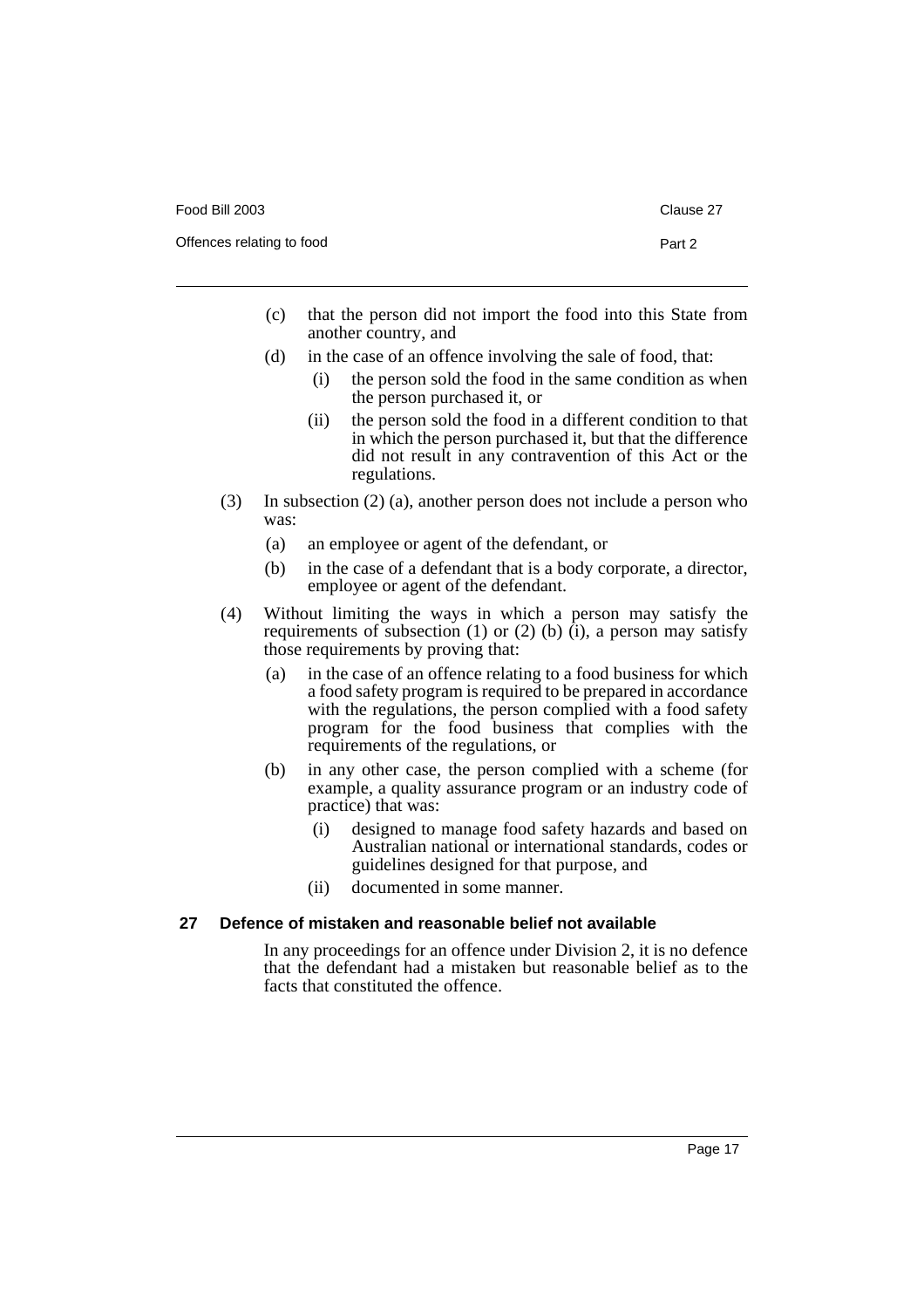Clause 28 Food Bill 2003

Part 2 **Offences relating to food** 

#### <span id="page-23-0"></span>**28 Defence in respect of handling food**

In any proceedings for an offence under section 13, 16 (1) or 17 (1), it is a defence if it is proved that the person caused the food to which the offence relates to be destroyed or otherwise disposed of immediately after the food was handled in the manner that was likely to render it unsafe or unsuitable.

#### <span id="page-23-1"></span>**29 Defence in respect of sale of unfit equipment or packaging or labelling material**

In any proceedings for an offence under section  $20(1)$  or  $(2)$ , it is a defence if the person proves that the person reasonably believed that the equipment or material concerned was not intended for use in connection with the handling of food.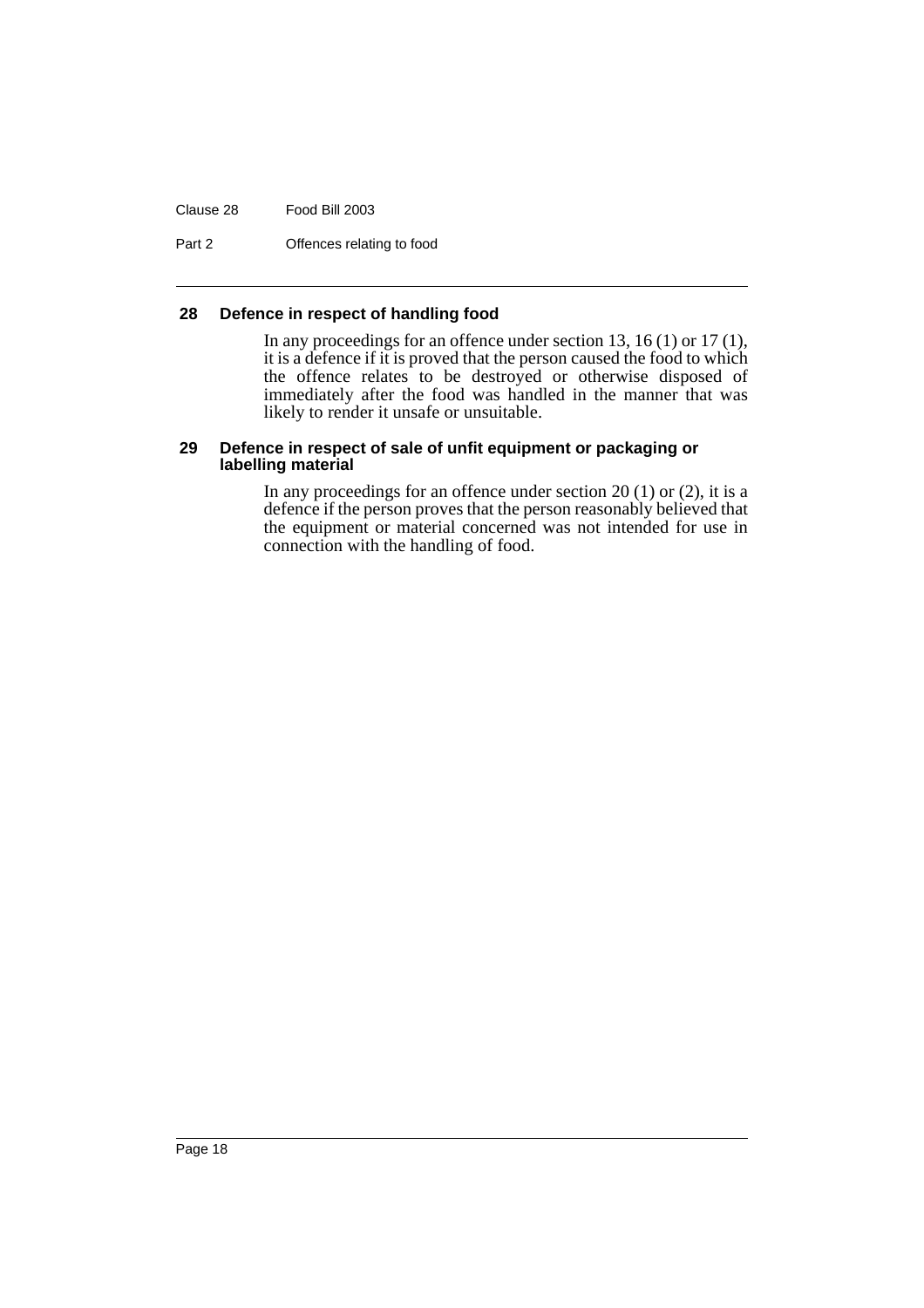Food Bill 2003 Clause 30

Emergency powers **Part 3** 

# <span id="page-24-0"></span>**Part 3 Emergency powers**

#### <span id="page-24-1"></span>**30 Making of order**

An order may be made under this Part by the regulatory authority if the regulatory authority has reasonable grounds to believe that the making of the order is necessary to prevent or reduce the possibility of a serious danger to public health or to mitigate the adverse consequences of a serious danger to public health.

#### <span id="page-24-2"></span>**31 Nature of order**

An order under this Part may do any one or more of the following:

- (a) require the publication of warnings, in a form approved by the regulatory authority, that a particular food or type of food is unsafe,
- (b) prohibit the cultivation, taking, harvesting or obtaining, from a specified area, of a particular food or type of food,
- (c) prohibit a particular food or type of food from being advertised or sold,
- (d) direct that a particular food or type of food consigned or distributed for sale or sold be recalled and specify the manner in which, and the period within which, the recall is to be conducted,
- (e) direct that a particular food or type of food be impounded, isolated, destroyed or otherwise disposed of and specify the manner in which the impounding, isolation, destruction or disposal is to be conducted,
- (f) prohibit absolutely the carrying on of an activity in relation to a particular food or type of food, or permit the carrying on of the activity in accordance with conditions specified in the order,
- (g) without limiting the generality of paragraph (f), impose conditions relating to the taking and analysis of samples of the food or of water or soil or any other thing that is part of the environment in which that activity is carried on in relation to the food,
- (h) specify methods of analysis (not inconsistent with any methods prescribed by the Food Standards Code) of any samples required to be taken in accordance with the order.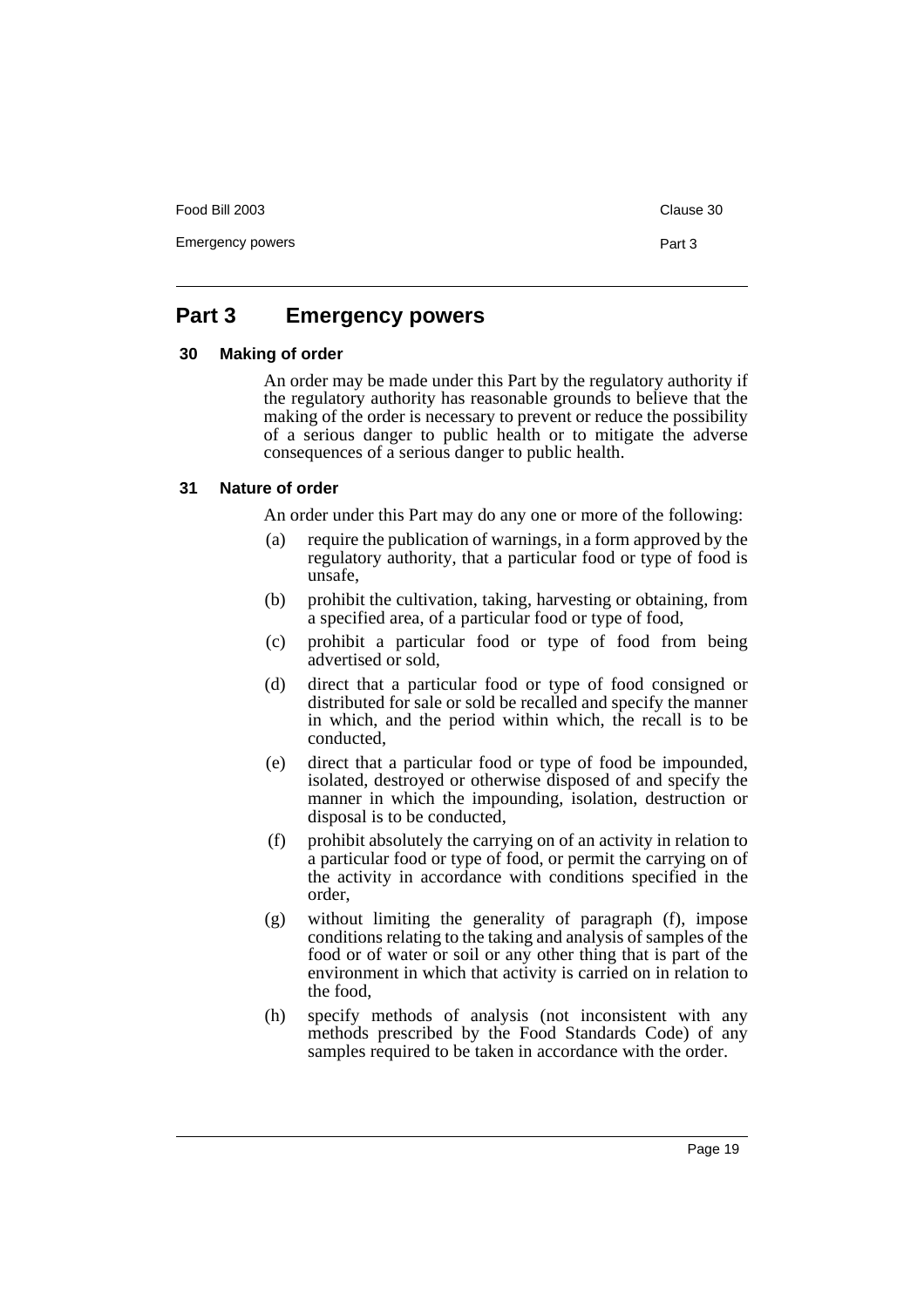#### Clause 32 Food Bill 2003

Part 3 Emergency powers

#### <span id="page-25-0"></span>**32 Special provisions relating to recall orders**

- (1) A recall order may require the person, or the persons of a class, that is bound by the order to disclose to the public or to a class of persons specified in the order, in a manner so specified, any one or more of the following:
	- (a) the particular food or type of food to be recalled or disposed of,
	- (b) the reasons why the food is considered to be unsafe,
	- (c) the circumstances in which the consumption of the food is unsafe,
	- (d) procedures for disposing of the food.
- (2) A person who is required by a recall order to conduct a recall of any food must give written notice to the regulatory authority of the completion of the recall as soon as practicable after that completion.
- (3) A person who is bound by a recall order is liable for any cost incurred by or on behalf of the regulatory authority in connection with the recall order and any such cost is taken to be a debt due to the regulatory authority from that person.
- (4) In any proceedings for the recovery of the debt, a certificate signed by the regulatory authority stating the amount of any costs and the manner in which they were incurred is evidence of the matters certified.

#### <span id="page-25-1"></span>**33 Manner of making orders**

- (1) An order under this Part:
	- (a) may be made in writing addressed to the person or persons intended to be bound by it, and served on that person or each of those persons, as the case requires, or
	- (b) may be addressed to several persons, to a class of persons, or to all persons.
- (2) Notice of an order addressed as referred to in subsection (1) (b) setting out the terms of the order and the persons to be bound by the order must, as soon as practicable after the order is made, be published in a newspaper that, in the opinion of the regulatory authority, will be most likely to bring the order to the attention of the persons bound by it.
- (3) An order under this Part, when it takes effect, is binding on the person or persons to whom it is addressed.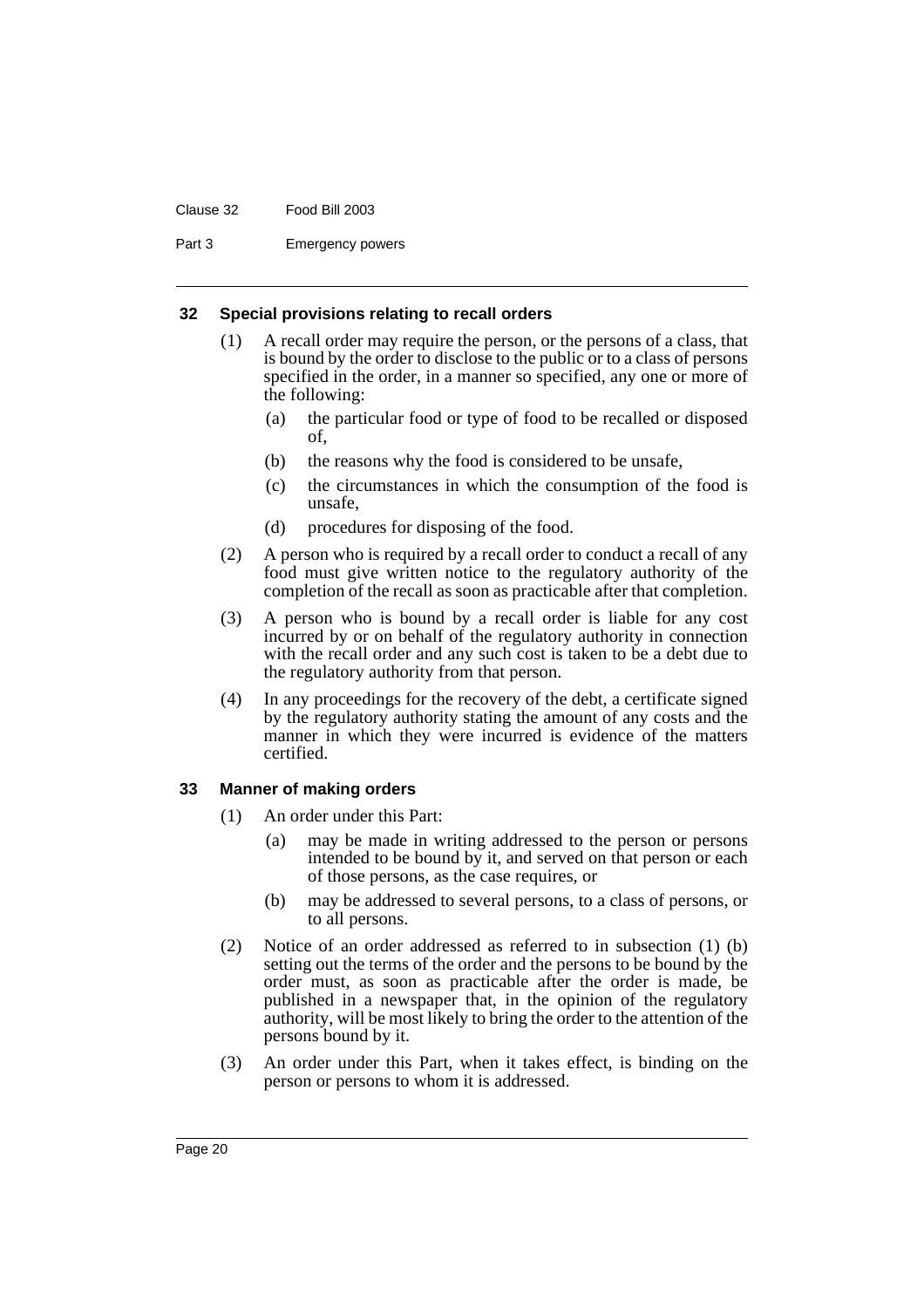- 
- (4) An order that is served on a person takes effect when it is served.
- (5) An order, notice of which is published under subsection (2), takes effect at the beginning of the first day on which the notice was published.
- (6) An order ceases to have effect at the expiration of 90 days after the day on which it takes effect unless it is sooner revoked.
- (7) Subsection (6) does not prevent a further order being made in the same terms as an order that has expired.
- (8) An order under this Part may be varied or revoked by the regulatory authority in the same manner as the order was made.

#### <span id="page-26-0"></span>**34 Compensation**

- (1) A person bound by an order under this Part who suffers loss as a result of the making of the order may apply to the regulatory authority for compensation if the person considers that there were insufficient grounds for the making of the order.
- (2) If there were insufficient grounds for the making of the order, the regulatory authority is to pay such compensation to the applicant as is just and reasonable.
- (3) The regulatory authority is to send written notification of its determination as to the payment of compensation under this section to each applicant for the payment of such compensation.
- (4) If the regulatory authority has not determined an application for compensation under this section within 28 days of receiving the application, the regulatory authority is taken to have refused to pay any compensation.
- (5) An applicant for the payment of compensation under this section who is dissatisfied with a determination by the regulatory authority as to the refusal to pay compensation or as to the amount of compensation may apply to the Administrative Decisions Tribunal for a review of the determination:
	- (a) within 28 days after the day on which notification of the determination was received, or
	- (b) in a case to which subsection (4) applies, within 28 days after the expiration of the 28-day period referred to in that subsection.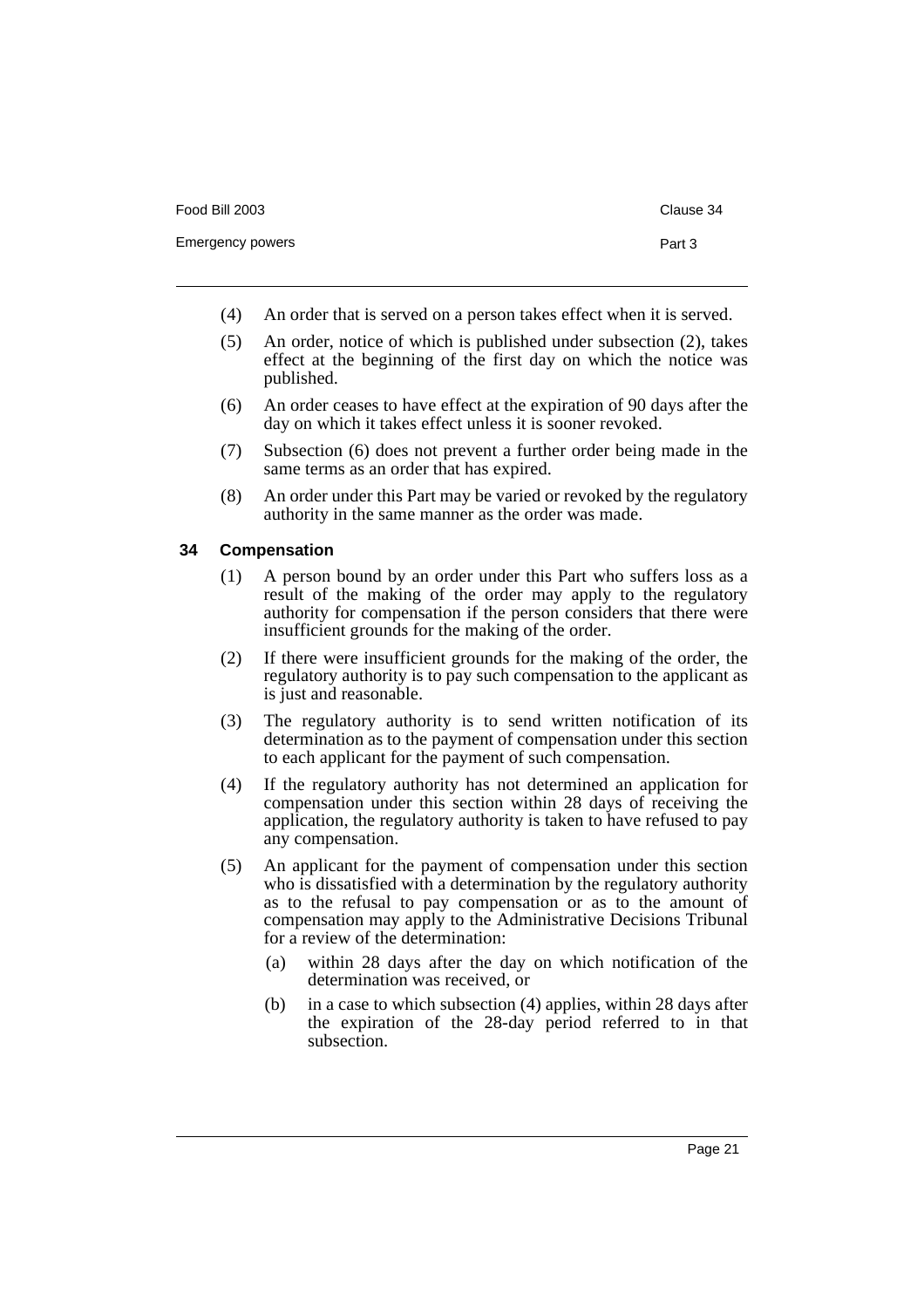#### Clause 35 Food Bill 2003

Part 3 Emergency powers

#### <span id="page-27-0"></span>**35 Failure to comply with emergency order**

A person must not, without reasonable excuse:

- (a) carry on an activity in contravention of any prohibition imposed on the person by an order under this Part, or
- (b) neglect or refuse to comply with a direction given by such an order, or
- (c) fail to comply with a condition specified in such an order.

Maximum penalty: 500 penalty units in the case of an individual or 2,500 penalty units in the case of a corporation.

#### <span id="page-27-1"></span>**36 Limitation on stay of operation of emergency orders**

In any proceedings for judicial review or in any other proceedings, a court or tribunal is not authorised to make an interlocutory order that has the effect of staying the operation of an order under this Part.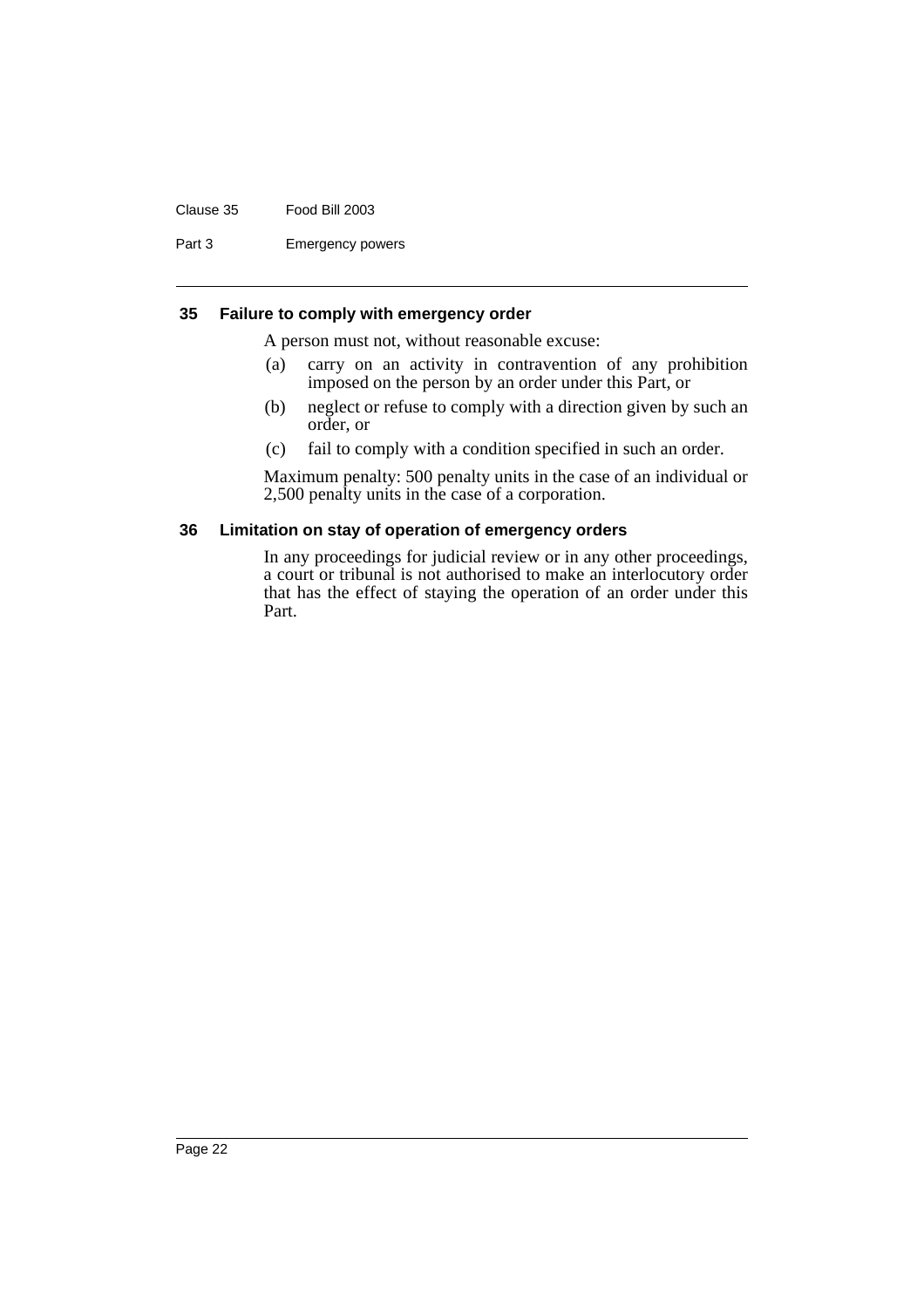Food Bill 2003 Clause 37

Inspection and seizure powers **Part 4** 

# <span id="page-28-0"></span>**Part 4 Inspection and seizure powers**

# <span id="page-28-1"></span>**Division 1 Inspection**

#### <span id="page-28-2"></span>**37 Powers of authorised officers**

- (1) For the purposes of this Act, an authorised officer may, at any reasonable time, do any one or more of the following:
	- (a) alone, or with such police officers or other persons as the authorised officer considers necessary, enter and inspect any premises that the authorised officer reasonably believes are used in connection with the handling of any food intended for sale or the sale of food, or any food transport vehicle,
	- (b) alone, or with such police officers or other persons as the authorised officer considers necessary, enter and inspect any premises or food transport vehicle, in which the authorised officer reasonably believes that there are any records or documents that relate to the handling of any food intended for sale or the sale of food,
	- (c) examine any food intended for sale,
	- (d) open and examine any package that the authorised officer reasonably believes contains any food intended for sale or any equipment,
	- (e) open and examine any equipment,
	- (f) examine any labelling or advertising material that appears to the authorised officer to be intended for use in connection with any food intended for sale or any equipment,
	- (g) subject to Division 1 of Part 6, for the purpose of analysing any food sold or intended for sale or for carrying out any other examination in order to determine whether the provisions of this Act or the regulations are being complied with, demand, select and obtain samples of any food,
	- (h) for the purpose of analysis, take samples of water or soil or any other thing that is part of the environment in which any food is handled to determine whether that environment poses a risk to the safety of the food for human consumption,
	- (i) take samples of any thing, other than for the purpose of analysis, that the authorised officer reasonably believes may be used as evidence that an offence has been, or is being, committed under this Act or the regulations,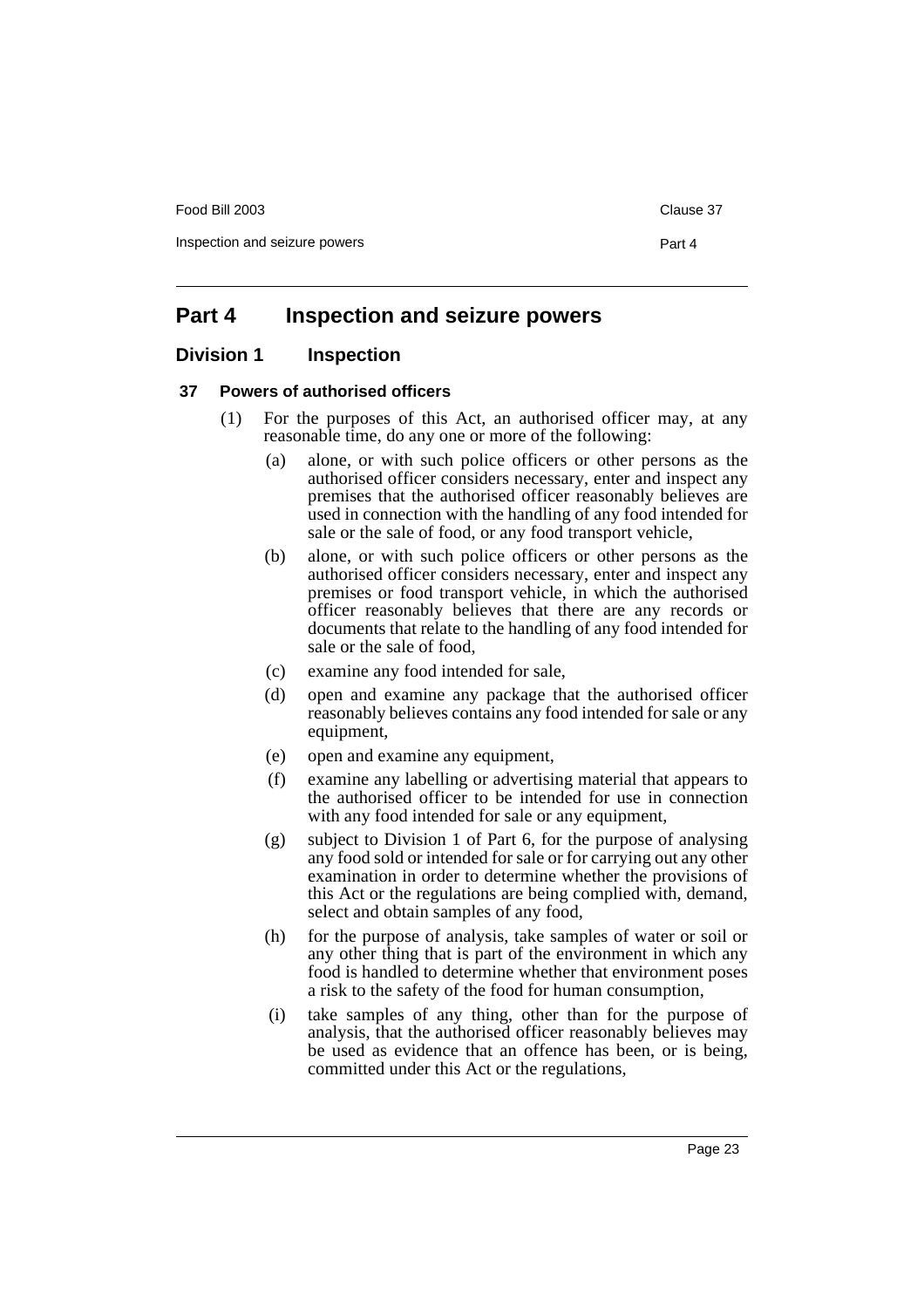#### Clause 38 Food Bill 2003

Part 4 **Inspection and seizure powers** 

- (j) examine any records or documents referred to in paragraph (b), make copies of those records or documents or any part of them and, for that purpose, take away and retain (for such time as may be reasonably necessary) any such records or documents or any part of them,
- (k) stop and detain any vehicle that the authorised officer is authorised by this subsection to enter,
- (l) open, or require to be opened, any container used for the conveyance of goods, or any package, that the authorised officer reasonably believes to contain any food sold or intended for sale, or any equipment,
- (m) take such photographs, films or audio or visual recordings as the authorised officer considers necessary,
- (n) take any measurements and make sketches or drawings or any other type of record,
- (o) require a person to provide information or answer questions in connection with the authorised officer's functions under this Act or to produce any record, document or thing that an authorised officer is authorised to examine under this Act,
- (p) require a person to state the person's name and residential address,
- (q) generally make such investigations and inquiries as may be necessary to ascertain whether an offence under this Act or the regulations has been or is being committed.
- (2) This section does not authorise entry into any part of premises that is being used solely for residential purposes, except:
	- (a) with the consent of the occupier of the premises, or
	- (b) under the authority of a search warrant, or
	- (c) if that part of the premises is being used for the preparation or service of meals provided with paid accommodation.

#### <span id="page-29-0"></span>**38 Power of seizure**

An authorised officer may seize any food, or any vehicle, equipment, package or labelling or advertising material, or any other thing at all, that the authorised officer believes on reasonable grounds:

(a) is evidence that an offence under this Act or the regulations has been or is being committed, or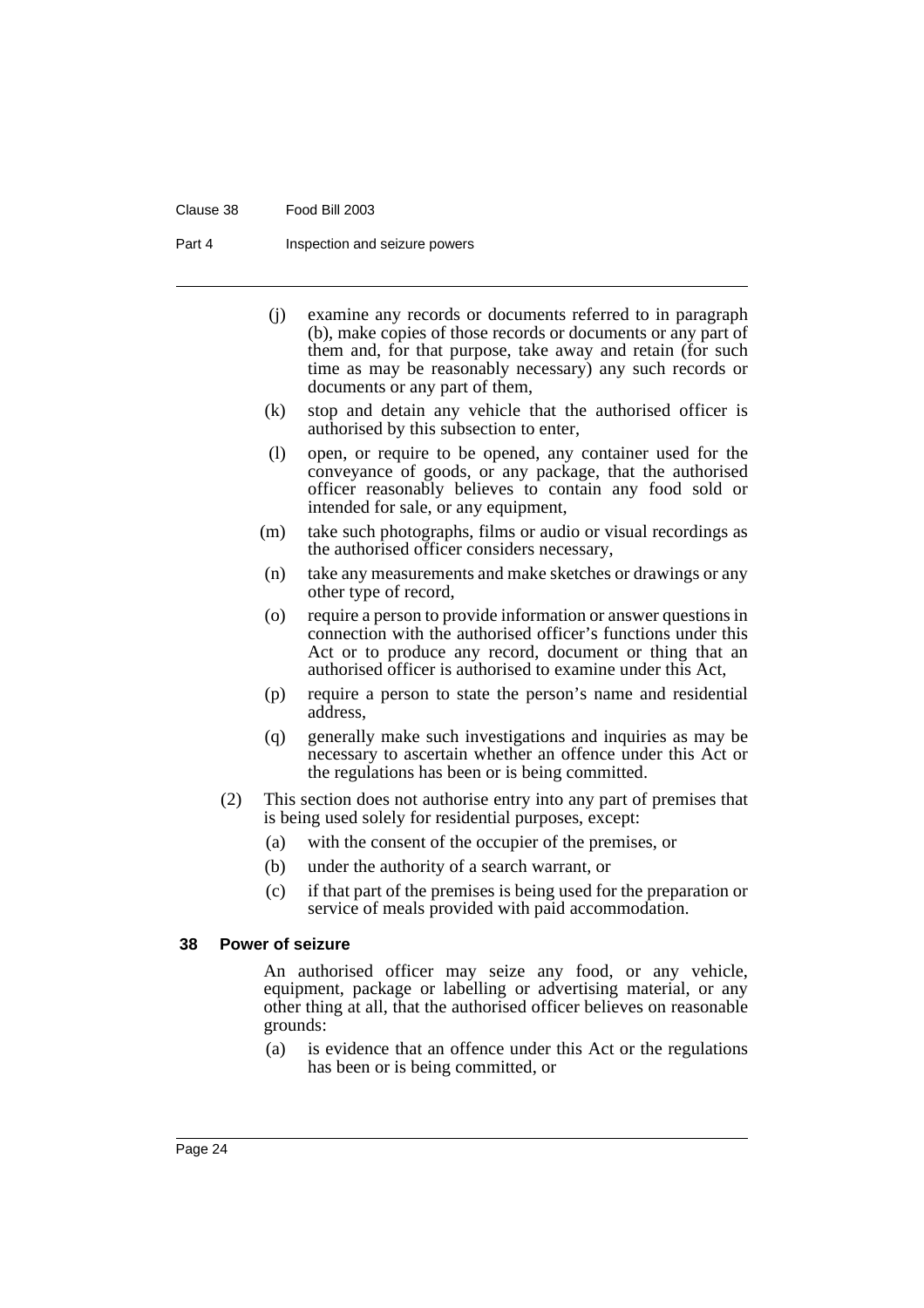Food Bill 2003 **Clause 39** 

Inspection and seizure powers **Part 4** 

(b) does not comply with a provision of this Act or the regulations, or, in the case of food, is labelled or packaged in a way that does not comply with a provision of this Act or the regulations.

#### <span id="page-30-0"></span>**39 Search warrants**

- (1) An authorised officer may apply to an authorised justice for a search warrant if the authorised officer has reasonable grounds for believing that a provision of this Act or the regulations has been or is being contravened on premises.
- (2) An authorised justice to whom an application is made under this section may, if satisfied that there are reasonable grounds for doing so, issue a search warrant authorising the authorised officer named in the warrant, when accompanied by a police officer, and such other person (if any) as is named in the warrant:
	- (a) to enter the premises concerned, and
	- (b) to search the premises for evidence of a contravention of this Act or the regulations.
- (3) Part 3 of the *Search Warrants Act 1985* applies to a search warrant issued under this section.

#### <span id="page-30-1"></span>**40 Failure to comply with requirements of authorised officers**

(1) A person must not, without reasonable excuse, fail to comply with a requirement of an authorised officer duly made under this Division.

Maximum penalty: 500 penalty units in the case of an individual and 2,500 penalty units in the case of a corporation.

(2) Such a requirement is not duly made unless, at the time of the making of the requirement, the person of whom the requirement is made is informed by the authorised officer that a refusal or failure to comply with the requirement may constitute an offence.

#### <span id="page-30-2"></span>**41 Interfering with seized items**

A person must not, without the permission of an authorised officer, detain, remove or tamper with any food, vehicle, equipment, package or labelling or advertising material or other thing that has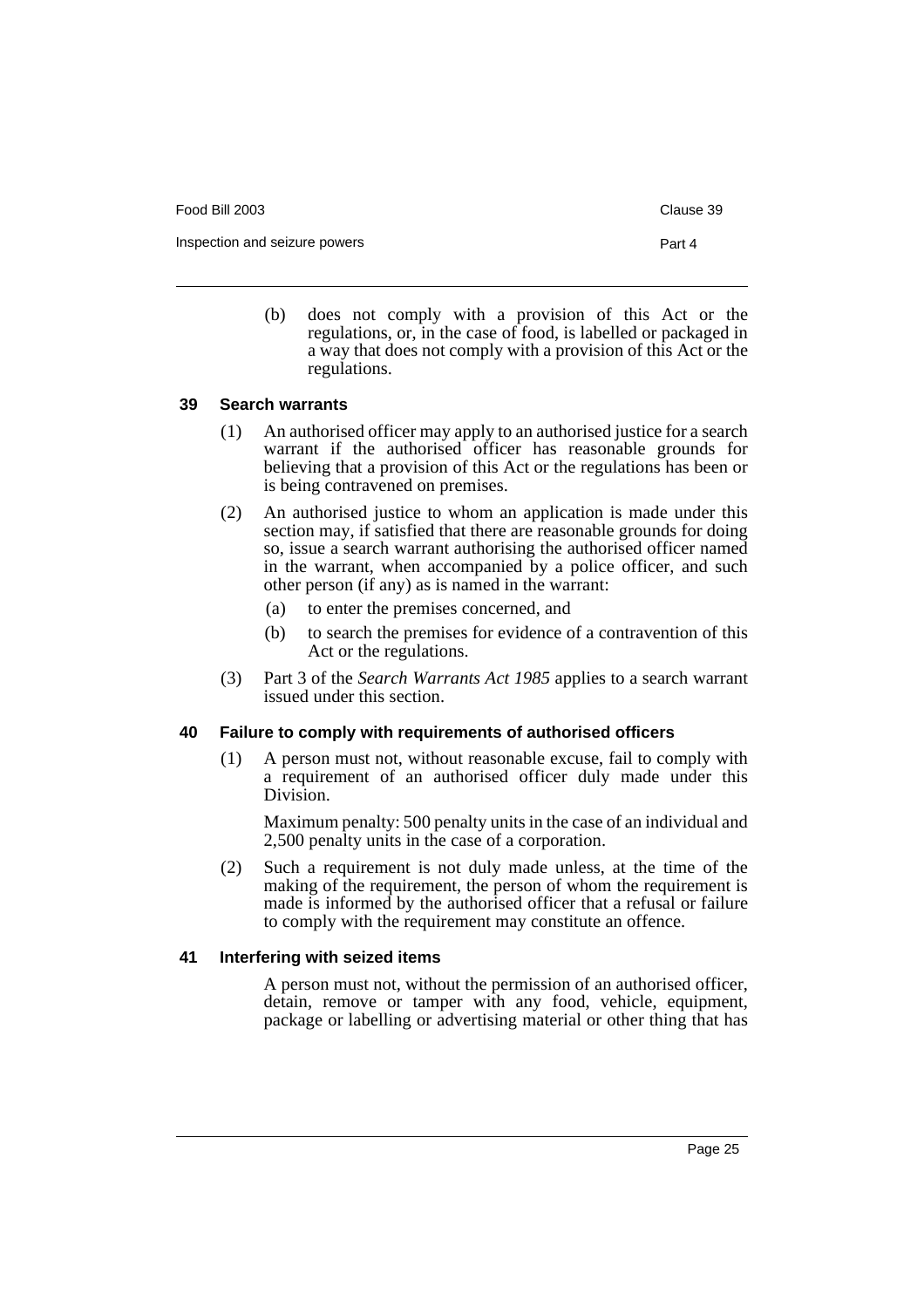Clause 42 Food Bill 2003

Part 4 **Inspection and seizure powers** 

been seized under this Act, unless it has been returned in accordance with Division 2 or an order disallowing the seizure has been made under that Division.

Maximum penalty: 500 penalty units in the case of an individual and 2,500 penalty units in the case of a corporation.

#### <span id="page-31-0"></span>**42 False information**

A person must not, in connection with a requirement or direction under this Act, provide any information or produce any document that the person knows is false or misleading in a material particular.

Maximum penalty: 500 penalty units in the case of an individual and 2,500 penalty units in the case of a corporation.

#### <span id="page-31-1"></span>**43 Obstructing or impersonating authorised officers**

- (1) A person must not, without reasonable excuse, resist, obstruct, or attempt to obstruct, an authorised officer in the exercise of the authorised officer's functions under this Act.
- (2) A person must not impersonate an authorised officer.
- (3) A person must not threaten, intimidate or assault an authorised officer in the exercise of the authorised officer's functions under this Act.

Maximum penalty: 500 penalty units.

# <span id="page-31-2"></span>**Division 2 Items seized by authorised officers**

#### <span id="page-31-3"></span>**44 Seized items**

- (1) Any item seized under this Part may, at the option of the authorised officer who seized the item or of any authorised officer acting in his or her place, be detained in the premises where it was found or be removed to another place and detained there.
- (2) If the item is to be detained in the premises where it was found, the authorised officer:
	- (a) may place it in a room, compartment or cabinet in those premises, and
	- (b) may mark, fasten and seal the door or opening providing access to that room, compartment or cabinet, and
	- (c) must ensure that it is marked in such a way as to indicate that it has been seized under this Act.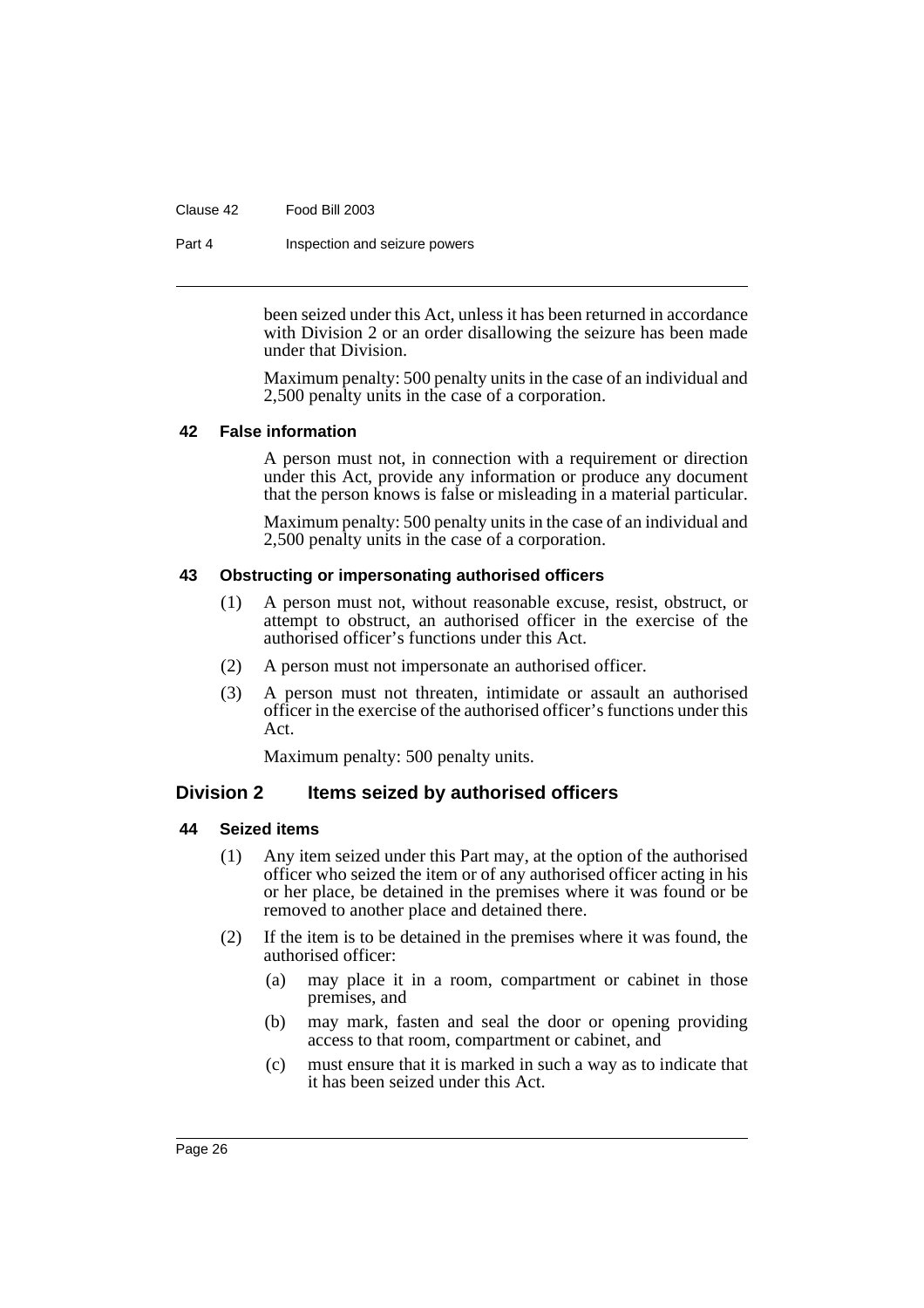| Food Bill 2003                | Clause 45 |
|-------------------------------|-----------|
| Inspection and seizure powers | Part 4    |

#### <span id="page-32-0"></span>**45 Notification of seizure**

An authorised officer who seizes any item under this Part must, as soon as practicable after the seizure, give the person from whom the item was seized written notification of the seizure that includes the following:

- (a) a description of the items seized,
- (b) the reason for the seizure,
- (c) an explanation of the person's right to make an application to the court under section 52 for an order disallowing the seizure,
- (d) the address of the place where the item is held if the item has been removed from the premises where it was seized,
- (e) the name of the enforcement agency to whom the authorised officer reports.

#### <span id="page-32-1"></span>**46 Destruction of filthy, decomposed or putrid matter**

If an authorised officer who has seized food under this Part is satisfied that the food consists wholly or partly of filthy, decomposed or putrid matter or that it poses an immediate risk to health or property, the authorised officer (disregarding any provision to the contrary in this Part) may cause the food to be destroyed.

#### <span id="page-32-2"></span>**47 Return of seized item**

If, before any item seized under this Part is forfeited to the Crown under this Division, the enforcement agency concerned becomes satisfied that there has been no contravention of this Act or the regulations of which the item is evidence, the enforcement agency must, as soon as practicable, cause the item to be delivered to:

- (a) the person from whom it was seized, or
- (b) such other person as appears to the enforcement agency to be entitled to it.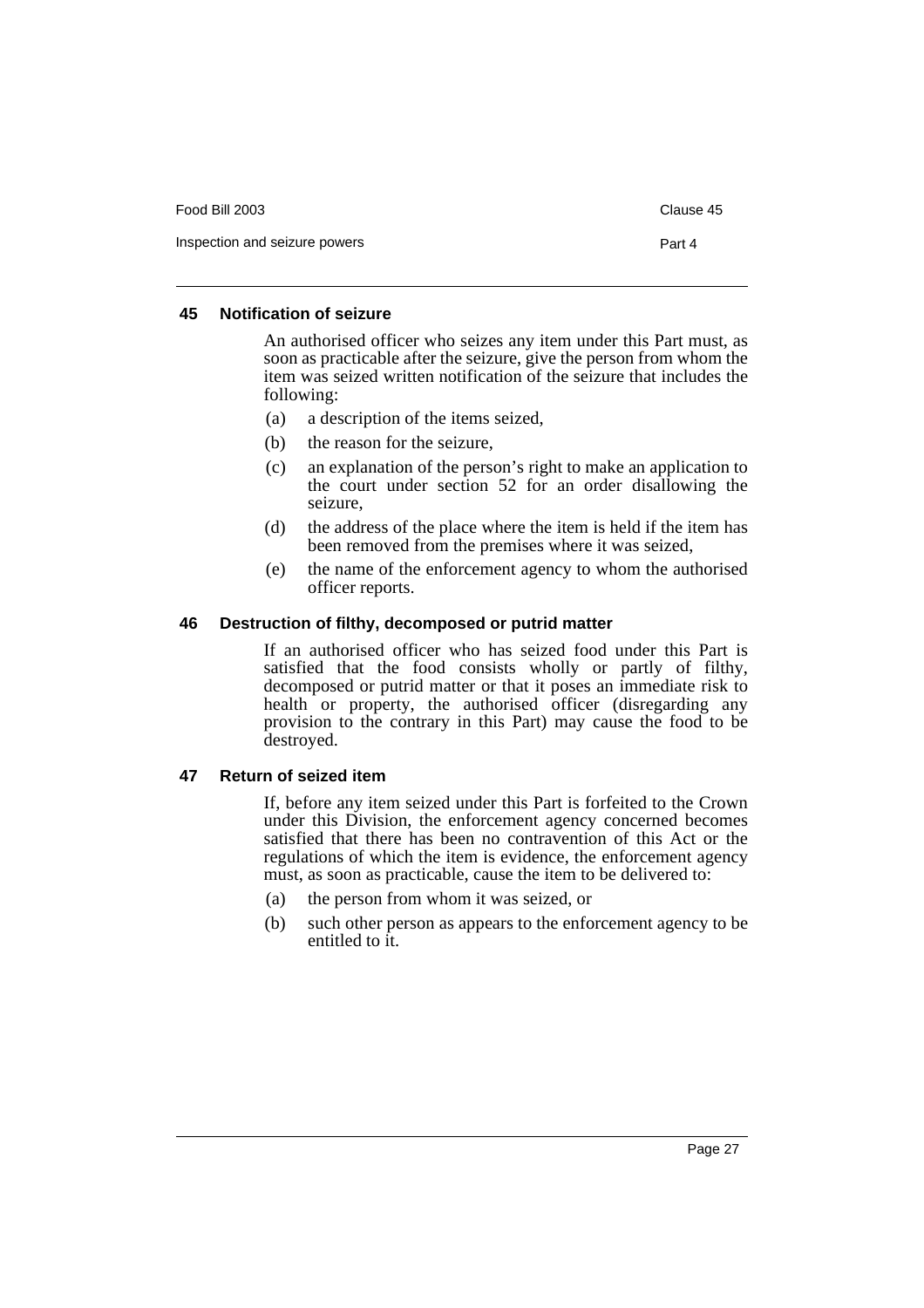#### Clause 48 Food Bill 2003

Part 4 **Inspection and seizure powers** 

#### <span id="page-33-0"></span>**48 Forfeiture of item**

- (1) An item seized under this Part is forfeited to the Crown:
	- (a) on the expiration of the period allowed by section 52 for the making of an application for an order disallowing the seizure if the item has not been dealt with under section 47 and no application under section 52 has been made within that period, or
	- (b) if an application for an order disallowing the seizure has been made under section 52 but the application has been refused or has been withdrawn before a decision on the application has been made, on the date on which the application is refused or withdrawn.
- (2) An item forfeited to the Crown under this section may be destroyed, sold or otherwise disposed of as the enforcement agency concerned may, generally or in a particular case, direct.

#### <span id="page-33-1"></span>**49 Cost of destruction or disposal of forfeited item**

- (1) A person who was the owner of an item immediately before its forfeiture under this Division is liable for any cost incurred by or on behalf of the enforcement agency concerned in connection with the lawful destruction or disposal of the item (including any storage costs) and any such cost is taken to be a debt due to the enforcement agency from that person.
- (2) In any proceedings for the recovery of the debt, a certificate signed by the enforcement agency stating the amount of any costs and the manner in which they were incurred is evidence of the matters certified.

#### <span id="page-33-2"></span>**50 Return of forfeited item**

- (1) An item seized under this Part that is forfeited under this Division and that has not been destroyed or otherwise disposed of in a manner that would prevent its return must, as soon as practicable, be delivered to the person from whom it was seized, or such other person as appears to the enforcement agency concerned to be entitled to it, if the enforcement agency becomes satisfied that no contravention of this Act or the regulations has been committed in relation to the item.
- (2) On being so delivered, any proprietary and other interests in the item that existed immediately before its forfeiture are restored.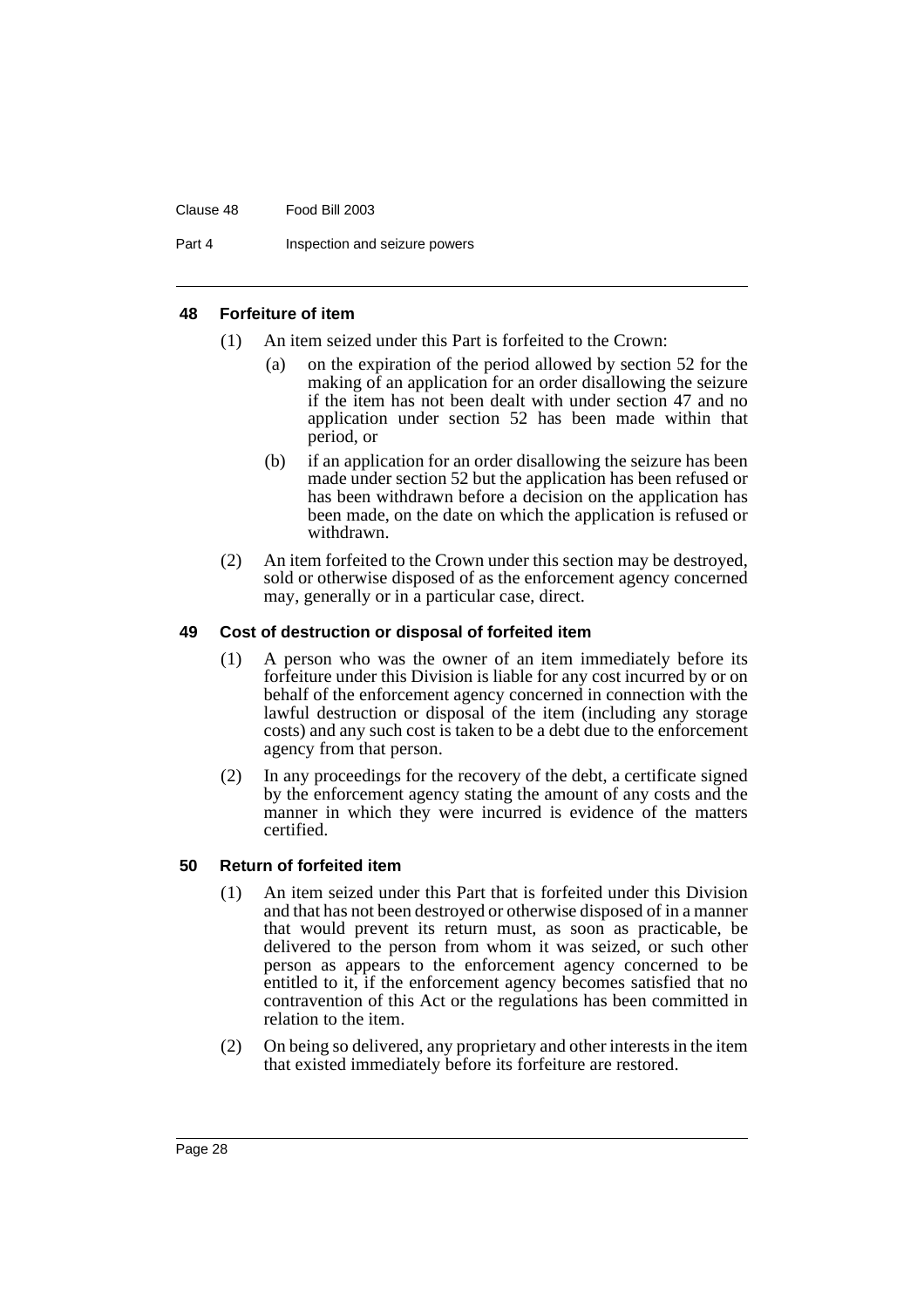| Food Bill 2003                | Clause 51 |
|-------------------------------|-----------|
| Inspection and seizure powers | Part 4    |

### <span id="page-34-0"></span>**51 Compensation to be paid in certain circumstances**

- (1) A person may apply for compensation for an item seized under this Part to the enforcement agency that appointed the authorised officer who seized the item, but only if the period allowed by section 52 for the making of an application for an order disallowing the seizure has expired and no application has been made.
- (2) An enforcement agency is, on an application made in accordance with this section, to pay such compensation as is just and reasonable in relation to any item seized under this Part by an authorised officer appointed by it if:
	- (a) no contravention of this Act or the regulations has been committed in relation to the item, and
	- (b) the item cannot be returned or has in consequence of the seizure depreciated in value.
- (3) An enforcement agency required to make a determination under subsection (2) as to the payment of compensation is to send written notification of its determination to the person from whom the item was seized and any person seeking compensation under this section.
- (4) If an enforcement agency determines to pay compensation under this section in relation to an item, the compensation is to be paid to the person from whom the item was seized, or such other person as appears to the enforcement agency to be entitled to it.
- (5) A person from whom an item was seized under this Part, or any other person who has sought compensation under this section, who is dissatisfied with a determination by an enforcement agency under this section as to the payment of such compensation may apply to the Administrative Decisions Tribunal for a review of the determination within 10 days after the date on which notification of the determination was received.

# <span id="page-34-1"></span>**52 Application for order disallowing seizure**

- (1) A person claiming to be entitled to any item seized under this Part may, within 10 days after the date on which the seizure took place, lodge an application with the District Court or a Local Court for an order disallowing the seizure.
- (2) The application is to be made in accordance with the rules governing the court and is not to be heard unless the applicant has previously served a copy of the application on the enforcement agency concerned.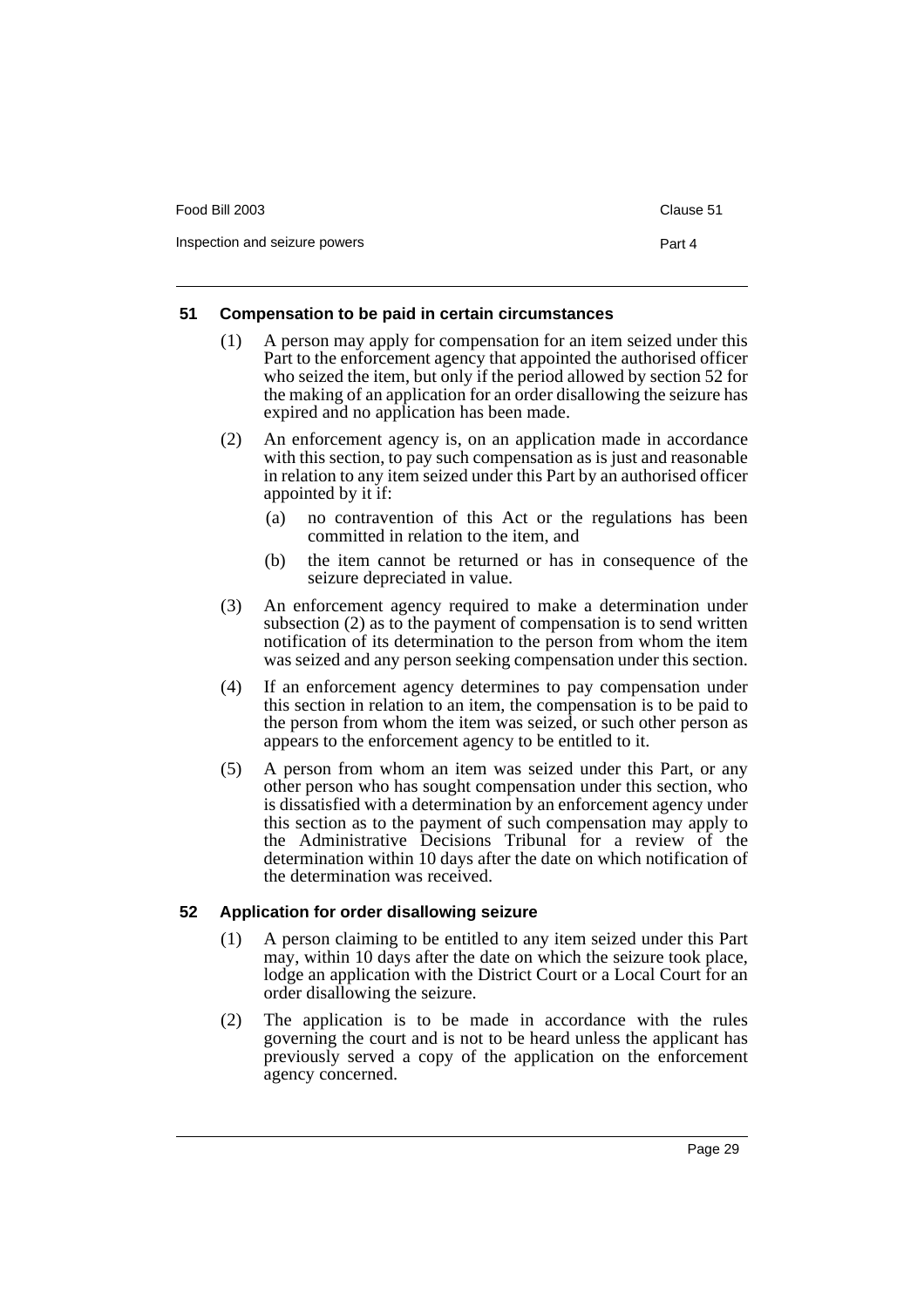#### Clause 53 Food Bill 2003

Part 4 **Inspection and seizure powers** 

#### <span id="page-35-0"></span>**53 Enforcement agency entitled to answer application**

The enforcement agency concerned is entitled to appear as respondent at the hearing of an application made under section 52.

#### <span id="page-35-1"></span>**54 Order disallowing seizure of item**

The court, on the hearing of an application made under section 52, must make an order disallowing the seizure of an item if:

- (a) it is proved that the applicant would, but for the seizure, be entitled to the item and it is not proved that an offence under this Act or the regulations was being, or had been, committed, being an offence of which the item was evidence, or
- (b) in the opinion of the court, there are exceptional circumstances justifying the making of such an order,

but otherwise the court must refuse the application.

#### <span id="page-35-2"></span>**55 Ancillary orders**

- (1) In the event that the court makes an order for the return of any item seized under this Part, it must also make one or both of the following orders:
	- (a) an order directing the respondent to cause the item to be delivered to the applicant or to such other person as appears to the court to be entitled to it,
	- (b) if the item cannot for any reason be so delivered or has in consequence of the seizure depreciated in value, an order directing the enforcement agency concerned to pay to the applicant such amount by way of compensation as the court considers to be just and reasonable.
- (2) Despite subsection (1), the court is not to award an amount of compensation that exceeds its general monetary jurisdiction.
- (3) The award of costs with respect to the hearing of the application lies in the discretion of the court.
- (4) If the court makes an order for the payment of any amount as compensation or awards any amount as costs, the order is enforceable as a judgment of the court.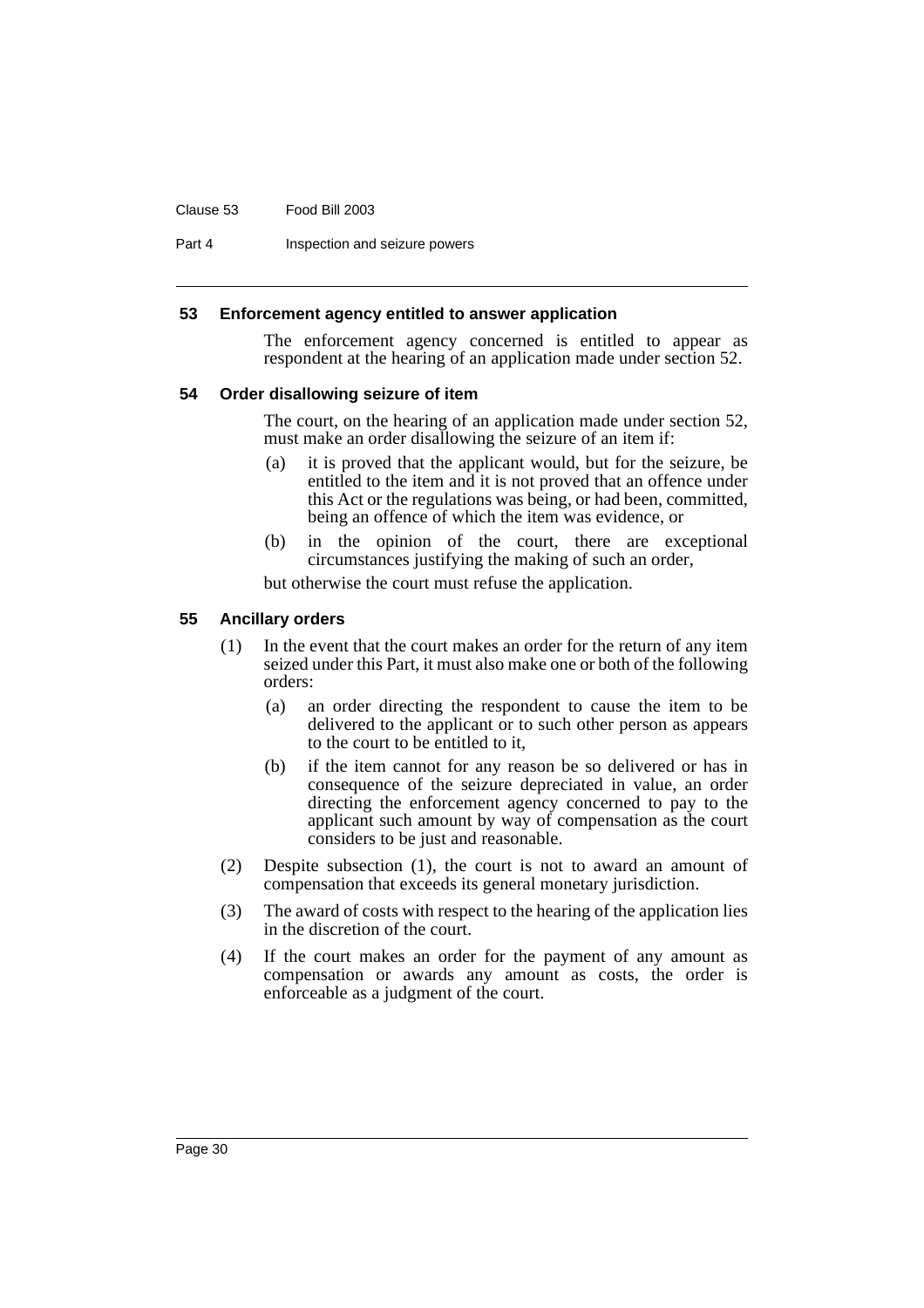| Food Bill 2003                | Clause 56 |
|-------------------------------|-----------|
| Inspection and seizure powers | Part 4    |

### **56 Adjournment pending hearing of other proceedings**

If on the hearing of an application made under section 52 it appears to the court that the item that is the subject of the application is required to be produced in evidence in any pending proceedings in connection with an offence under this Act or the regulations or under any other Act or regulations under any other Act, the court, on the application of the respondent or on its own motion, may adjourn the hearing until the conclusion of those proceedings.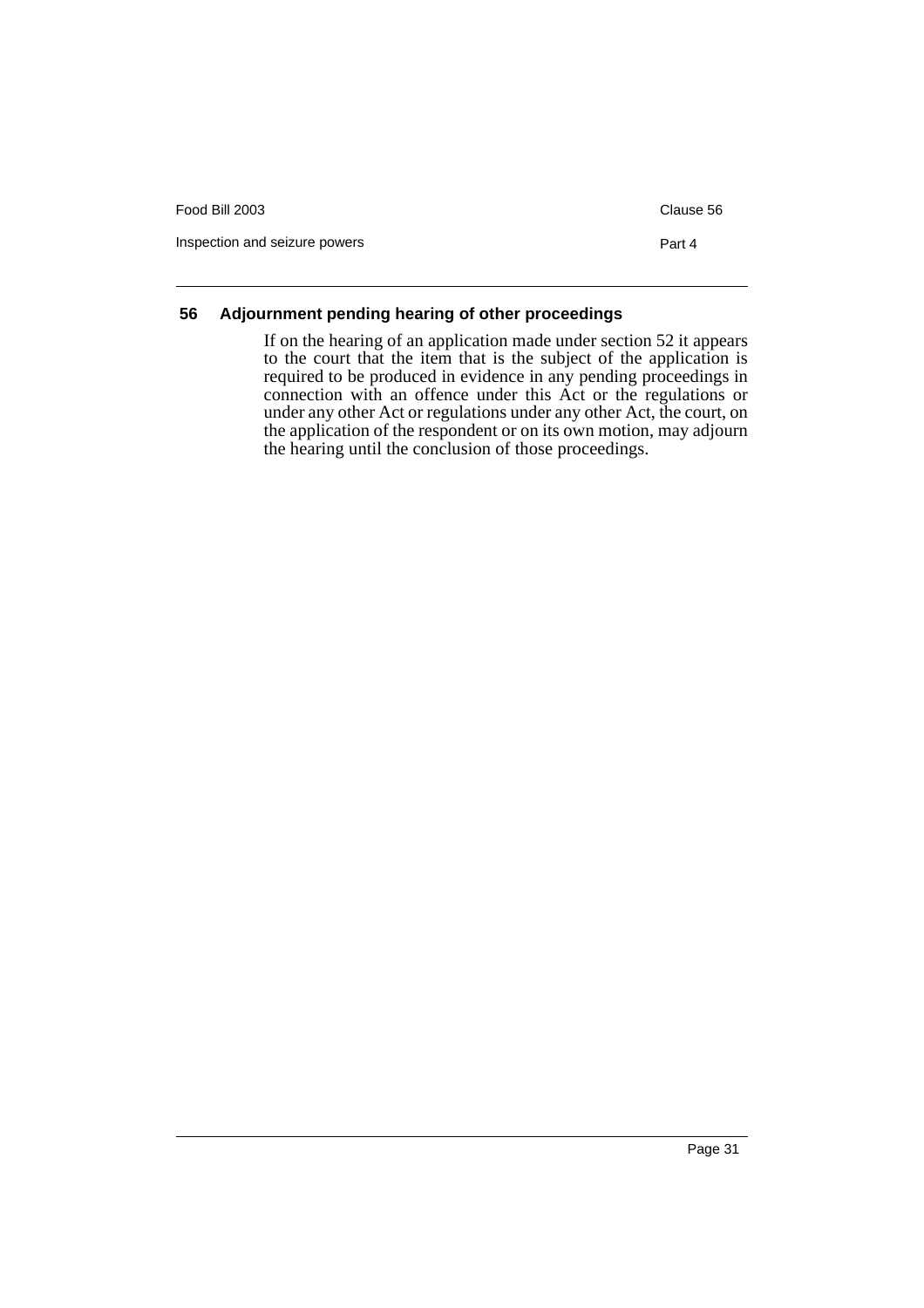#### Clause 57 Food Bill 2003

Part 5 **Improvement notices and prohibition orders for premises or equipment** 

## **Part 5 Improvement notices and prohibition orders for premises or equipment**

#### **57 Unclean or unfit premises, vehicles or equipment**

If an authorised officer believes, on reasonable grounds, that:

- (a) any premises used by a food business in connection with the handling of food intended for sale or any equipment or food transport vehicle is in an unclean or insanitary condition or is otherwise unfit for the purpose for which it is designed or intended to be used, or
- (b) any premises used by a food business in connection with the handling of food intended for sale or any equipment or food transport vehicle does not comply with a provision of the Food Safety Standards, or
- (c) in relation to any premises used in connection with the handling of food for sale or any food transport vehicle, any relevant food safety program prepared in accordance with the regulations is not being implemented adequately by a food business, or
- (d) any provision of the Food Standards Code is being contravened in relation to the handling of food intended for sale on any premises or in any food transport vehicle used by a food business in connection with the handling of food intended for sale,

the authorised officer may serve an improvement notice on the proprietor of the food business in accordance with this Part.

#### **58 Improvement notice**

- (1) An improvement notice is to take the form of an order that:
	- (a) premises, equipment or a food transport vehicle be put into a clean and sanitary condition, or be repaired, to the satisfaction of an authorised officer, or
	- (b) equipment or a vehicle be replaced, or
	- (c) a food safety program be prepared if required by the regulations, or
	- (d) a food safety program required by the regulations be revised so as to comply with the requirements of the regulations, or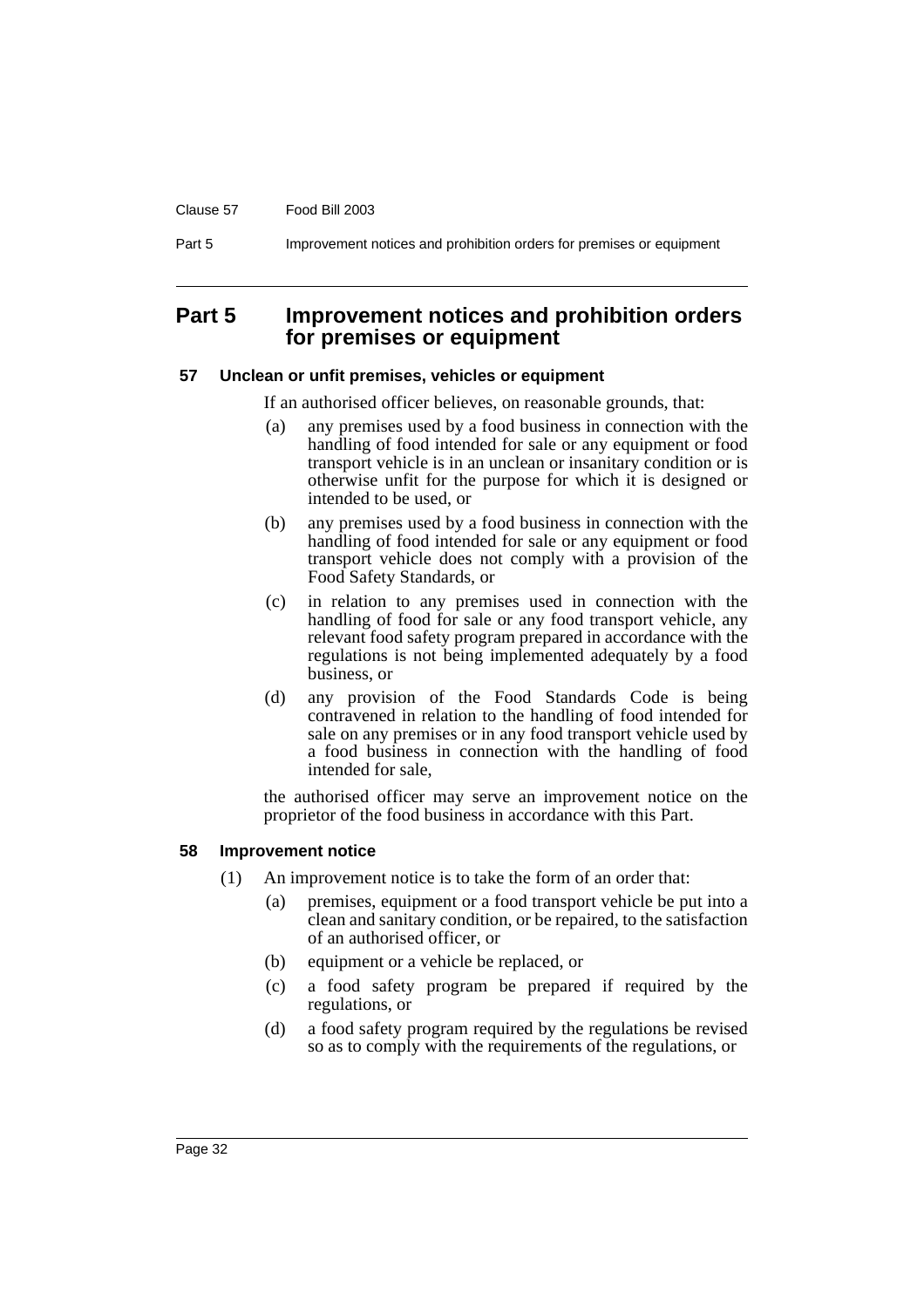Food Bill 2003 Clause 59

- (e) in relation to the handling of food intended for sale, measures be taken to implement the provisions of any relevant food safety program required to be prepared by the regulations, or
- (f) in relation to the handling of food intended for sale, measures be taken to implement the requirements of the Food Safety Standards,

within a period of 24 hours (or such longer period as is specified in the notice) after the service of the notice on the proprietor of the food business.

- (2) Before the end of the period specified in the improvement notice, the authorised officer who issued the notice may, on his or her own motion or on the application of the proprietor of the food business, extend the period within which the proprietor of the food business is to take action in accordance with the notice.
- (3) An improvement notice is to state that it is issued under this section.

### **59 Compliance with improvement notice**

- (1) If an improvement notice is complied with, an authorised officer is to note the date of compliance on a copy of the notice.
- (2) An authorised officer must give a copy of an improvement notice, noted in accordance with this section, to the person on whom the improvement notice was served if requested to do so by the person.

### **60 Prohibition order**

- (1) If a regulatory authority or an enforcement agency believes, on reasonable grounds:
	- (a) that any of the circumstances specified in section 57 (a), (b), (c) or (d) exist, and
	- (b) that:
		- (i) the proprietor of a food business has not complied with an improvement notice within the time required by section 58 for compliance, or
		- (ii) the issue of the order is necessary to prevent or mitigate a serious danger to public health,

the regulatory authority or the enforcement agency may serve a prohibition order on the proprietor of the food business in accordance with this Part.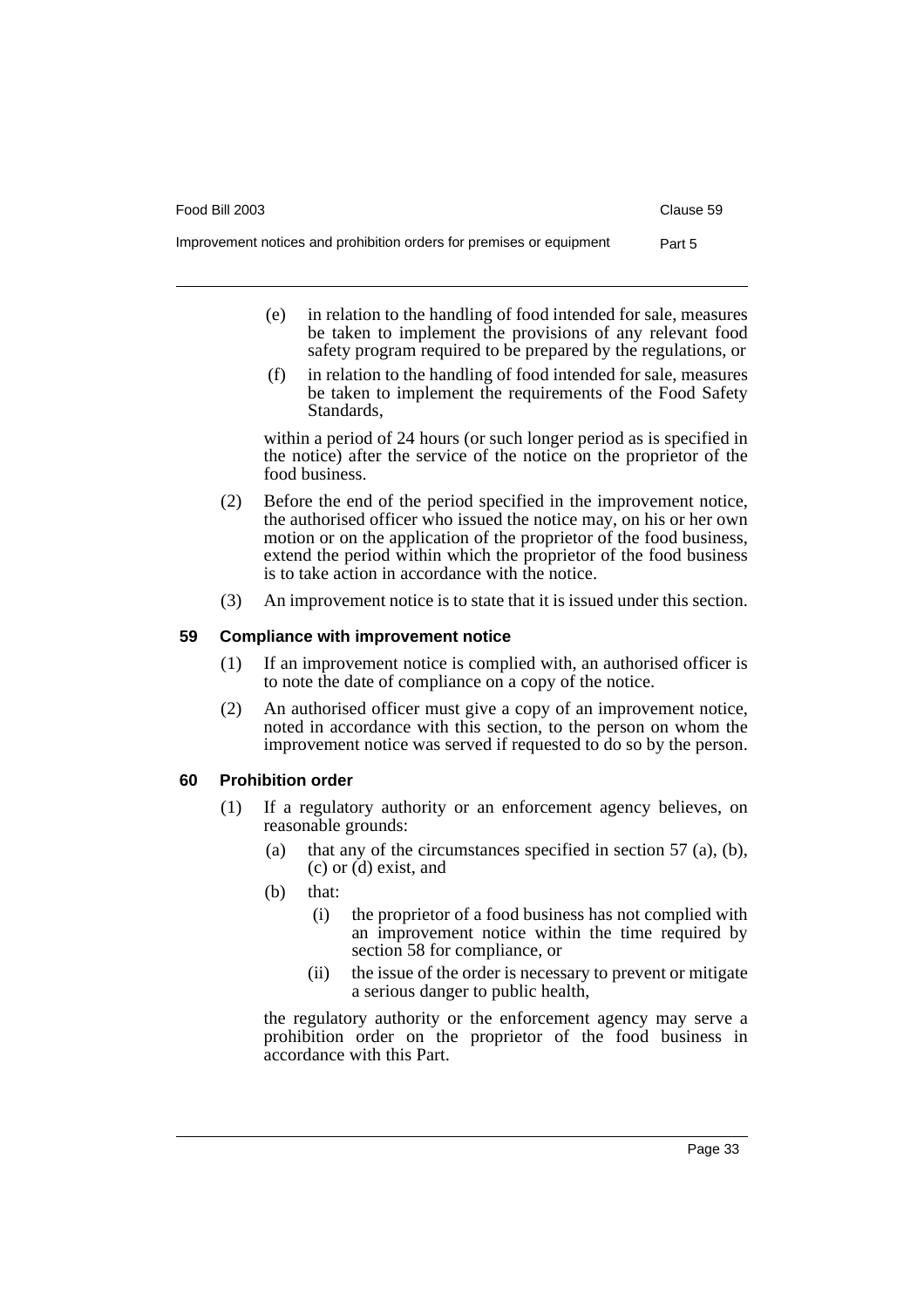#### Clause 61 Food Bill 2003

Part 5 **Improvement notices and prohibition orders for premises or equipment** 

- (2) A prohibition order is to take the form of an order that:
	- (a) no food intended for sale is to be handled on specified premises or a specified part of specified premises, or
	- (b) no food intended for sale is to be conveyed in a specified vehicle, or
	- (c) specified equipment is not to be used in connection with food intended for sale, or
	- (d) no food intended for sale is to be handled by a food business in a specified way or for a specified purpose,

until the proprietor of the food business has been given a certificate of clearance stating that the premises, part of the premises, vehicle or equipment may be used for the handling or conveyance of food intended for sale, or for use in connection with such food, or that the food may be handled in the specified way or for the specified purpose, as the case may be.

- (3) A prohibition order is to state that it is issued under this section.
- (4) The regulatory authority or person that made the order must give a certificate of clearance if, after an inspection of the premises, part of the premises, vehicle or equipment, or the way of handling food, specified in the prohibition order, the regulatory authority or person finds, by the regulatory authority's or person's own inspection or the report of an authorised officer, that:
	- (a) the premises, part of the premises, vehicle or equipment, or the handling of food by the food business in the specified way or for the specified purpose, is not a serious danger to public health, and
	- (b) the person on whom the prohibition order was served has complied with the prohibition order and any improvement notices served on the person.

#### **61 Scope of notices and orders**

An improvement notice or a prohibition order may be made with respect to any one or more of the following:

- (a) any premises or any part of any premises, food transport vehicle or equipment specified in the notice or order,
- (b) all equipment contained on any premises or any part of any premises, or in a food transport vehicle, specified in the notice or order, or any specified equipment so contained,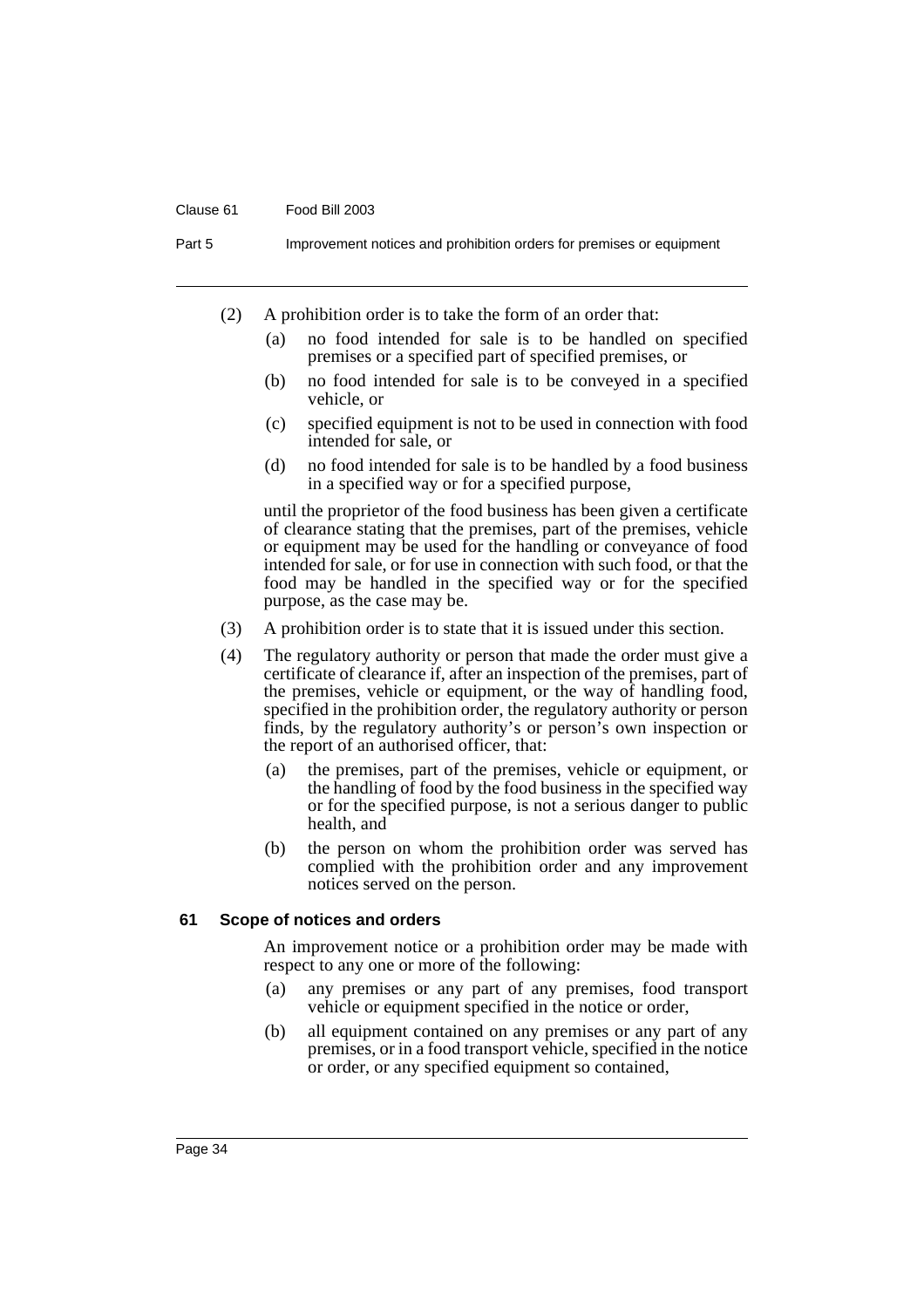| Food Bill 2003                                                       | Clause 62 |
|----------------------------------------------------------------------|-----------|
| Improvement notices and prohibition orders for premises or equipment | Part 5    |

(c) the handling of food intended for sale by a food business in a specified way or for a specified purpose.

### **62 Notices and orders to contain certain information**

An improvement notice or prohibition order under this Part:

- (a) must specify any provision of the Food Standards Code to which it relates, and
- (b) may specify particular action to be taken by a person to ensure compliance with the provision of the Food Standards Code to which it relates.

### **63 Request for re-inspection**

- (1) The proprietor of the food business whose premises (other than a vehicle) are affected by a prohibition order may at any time after the order has been served make a written request to the regulatory authority or person who made the order to cause the premises to be inspected by an authorised officer.
- (2) The proprietor of the food business whose vehicle or equipment is affected by a prohibition order may at any time after the order has been served make a written request to the regulatory authority or person who made the order to cause the vehicle or equipment to be inspected by an authorised officer:
	- (a) at the place where it was originally inspected, or
	- (b) if it is not convenient for it to be inspected at that place, at some other place that the regulatory authority or person who made the order has agreed to.
- (3) If a request for inspection is made under this section and the premises, vehicle or equipment concerned, through no fault of the proprietor of the food business, is not inspected by an authorised officer within the period of 48 hours of the receipt of the request by the regulatory authority or person, a certificate of clearance is taken to have been given to the proprietor of the food business under section 60.

### **64 Contravention of prohibition order**

A person must not contravene or fail to comply with a prohibition order served on the person under this Part.

Maximum penalty: 500 penalty units in the case of an individual and 2,500 penalty units in the case of a corporation.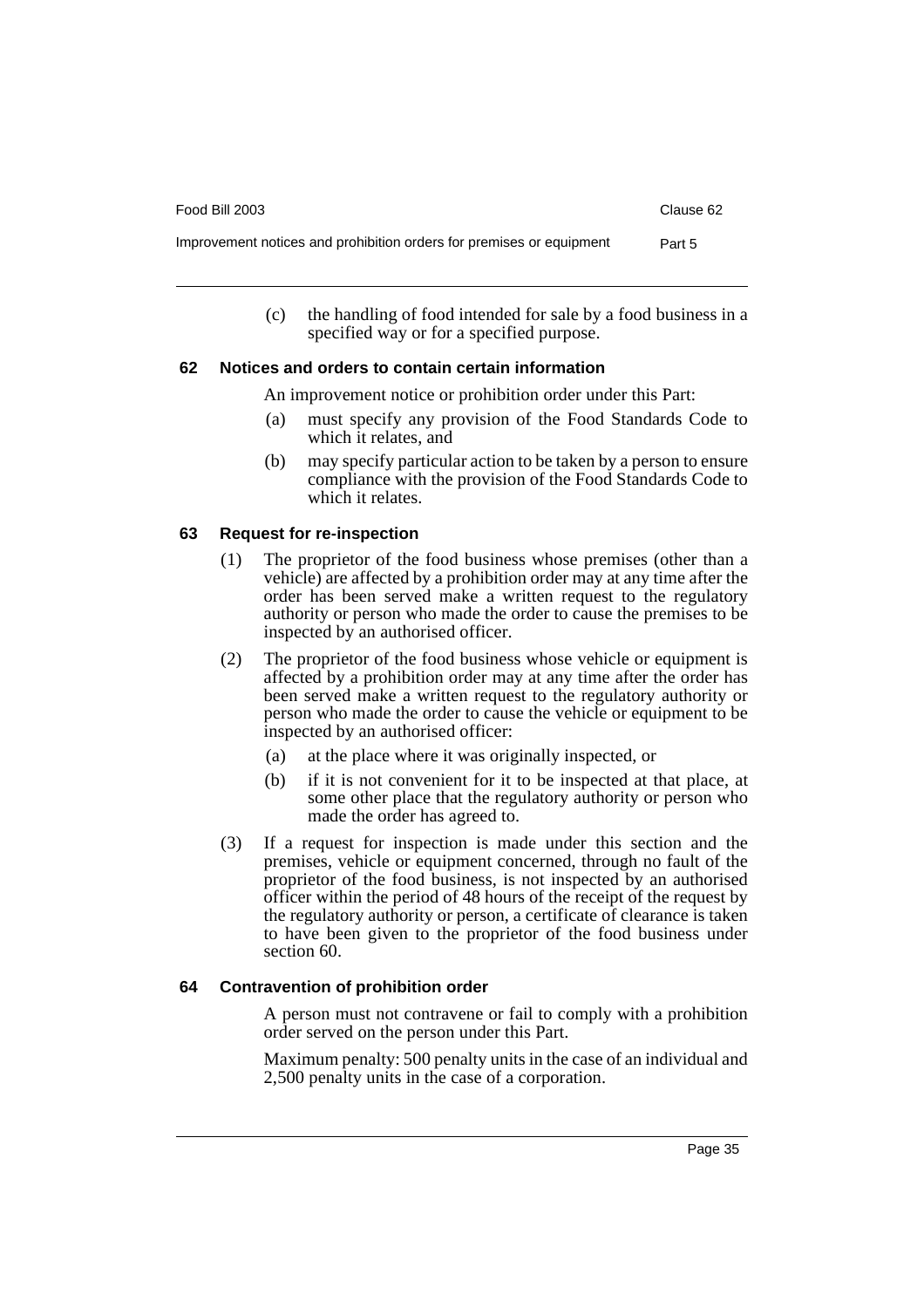#### Clause 65 Food Bill 2003

Part 5 **Improvement notices and prohibition orders for premises or equipment** 

#### **65 Review of decision to refuse certificate of clearance**

The proprietor of a food business on whom a prohibition order has been served may apply to the Administrative Decisions Tribunal for a review of a decision of the regulatory authority or the person who made the order to refuse to give a certificate of clearance under section 60 to the proprietor.

#### **66 Compensation**

- (1) A person bound by a prohibition order who suffers loss as a result of the making of the order may apply to the regulatory authority or person who made the order for compensation if the person bound by the order considers that there were no grounds for the making of the order.
- (2) If there were no grounds for the making of the order, the regulatory authority or enforcement agency is to pay such compensation to the applicant as is just and reasonable.
- (3) The regulatory authority or enforcement agency is to send written notification of its determination as to the payment of compensation under this section to each applicant for the payment of such compensation.
- (4) If the regulatory authority or enforcement agency has not determined an application for compensation under this section within 28 days of receiving the application, the regulatory authority or enforcement agency is taken to have refused to pay any compensation.
- (5) An applicant for the payment of compensation under this section who is dissatisfied with a determination by the regulatory authority or enforcement agency as to the refusal to pay compensation or as to the amount of compensation may apply to the Administrative Decisions Tribunal for a review of the determination:
	- (a) within 28 days after the day on which notification of the determination was received, or
	- (b) in a case to which subsection (4) applies, within 28 days after the expiration of the 28-day period referred to in that subsection.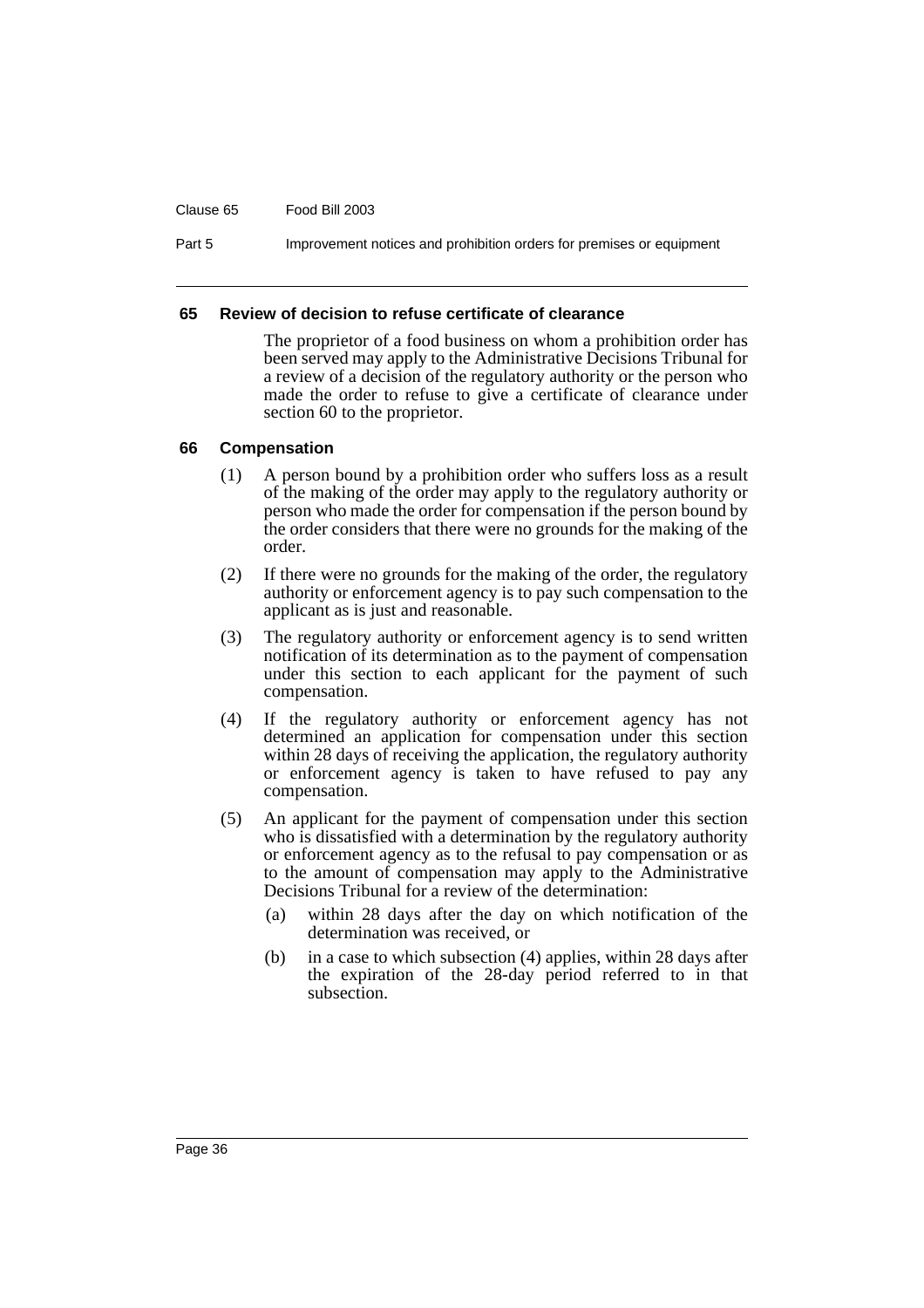Food Bill 2003 Clause 67

Taking and analysis of samples **Part 6** Part 6

# **Part 6 Taking and analysis of samples**

### **Division 1 Taking of samples**

### **67 Proprietor to be informed**

Whenever an authorised officer obtains a sample of food for the purposes of analysis, an authorised officer must, either before or as soon as practicable after obtaining the sample, inform:

- (a) the proprietor of the food business from which the sample is to be taken or was taken, or
- (b) if the proprietor is not present or readily available, the person from whom the sample was obtained or who was in charge of the food from which the sample was taken,

of the authorised officer's intention to have the sample analysed.

### **68 Payment for sample**

An authorised officer when obtaining a sample of food must pay, or tender payment of:

- (a) the amount prescribed by the regulations as the amount payable for the sample concerned, or
- (b) if no such amount is prescribed by the regulations, an amount equal to the current market value of the sample,

to the person from whom the sample is obtained.

### **69 Samples from vending machines**

Sections 67 and 68 do not apply to the obtaining of a sample by an authorised officer from a vending machine if the authorised officer obtains the sample by making proper payment for it and the authorised officer cannot identify anyone who at the time appears to be in charge of the machine.

### **70 Packaged food**

An authorised officer who takes a sample of food for the purposes of this Act that is contained in a closed package intended for retail sale must take the whole of the package unless the package contains two or more smaller packages of the same food.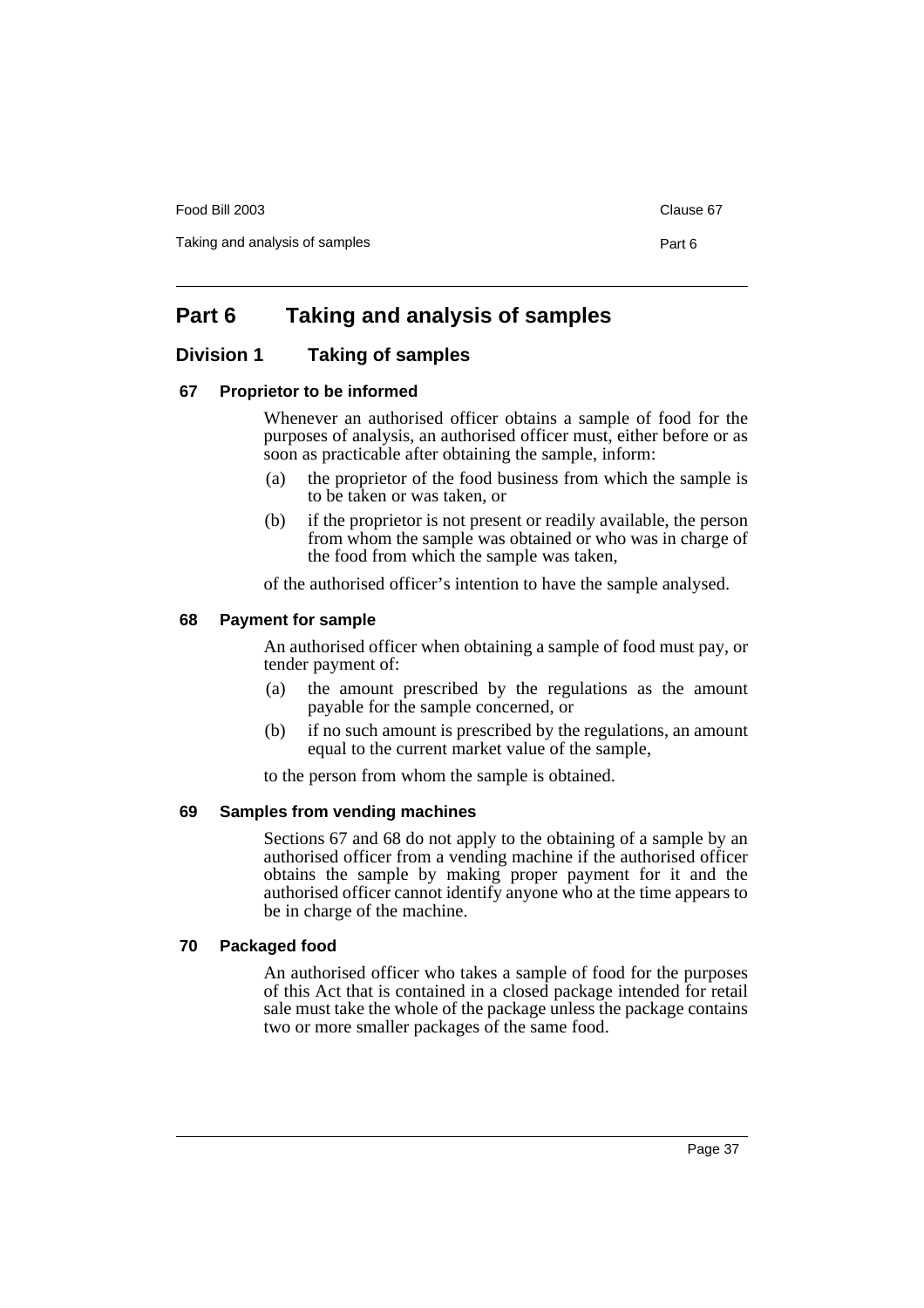#### Clause 71 Food Bill 2003

Part 6 Taking and analysis of samples

#### **71 Procedure to be followed**

- (1) This section applies to the taking of samples for the purposes of this Act except to the extent that the Food Standards Code otherwise provides.
- (2) An authorised officer who obtains a sample of food for the purposes of analysis must (unless subsection (3) applies):
	- (a) divide the sample into 3 separate parts and mark and seal or fasten each part in such manner as its nature will permit, and
	- (b) leave one part with the proprietor of the food business or any other person from whom the sample was obtained or a person appearing to be the employee or agent of that proprietor or other person, and
	- (c) submit one of the remaining parts for analysis, and
	- (d) retain the other remaining part for future comparison.
- (3) If the division of a sample for analysis into 3 separate parts in accordance with subsection (2) would in the opinion of the authorised officer:
	- (a) so affect or impair the composition or quality of the sample as to render the separate parts unsuitable for accurate analysis, or
	- (b) result in the separate parts being of an insufficient size for accurate analysis, or
	- (c) render the sample in any other way unsuitable for analysis, including a method of analysis prescribed by the regulations in relation to the food from which the sample was taken,

the authorised officer may take, in accordance with this section, as many samples as the authorised officer considers necessary to enable an accurate analysis to be carried out and may deal with the sample or samples in such manner as is appropriate in the circumstances.

- (4) If a sample of food is taken by an authorised officer in the form of separate or severable objects, it is not necessary, in dividing that sample into parts in accordance with this section, to divide any one of those objects, and it is sufficient compliance with this section if the authorised officer:
	- (a) takes a number of those objects, and
	- (b) divides the number so taken into the requisite number of parts so that each part consists of one or more than one of the separate or severable objects, and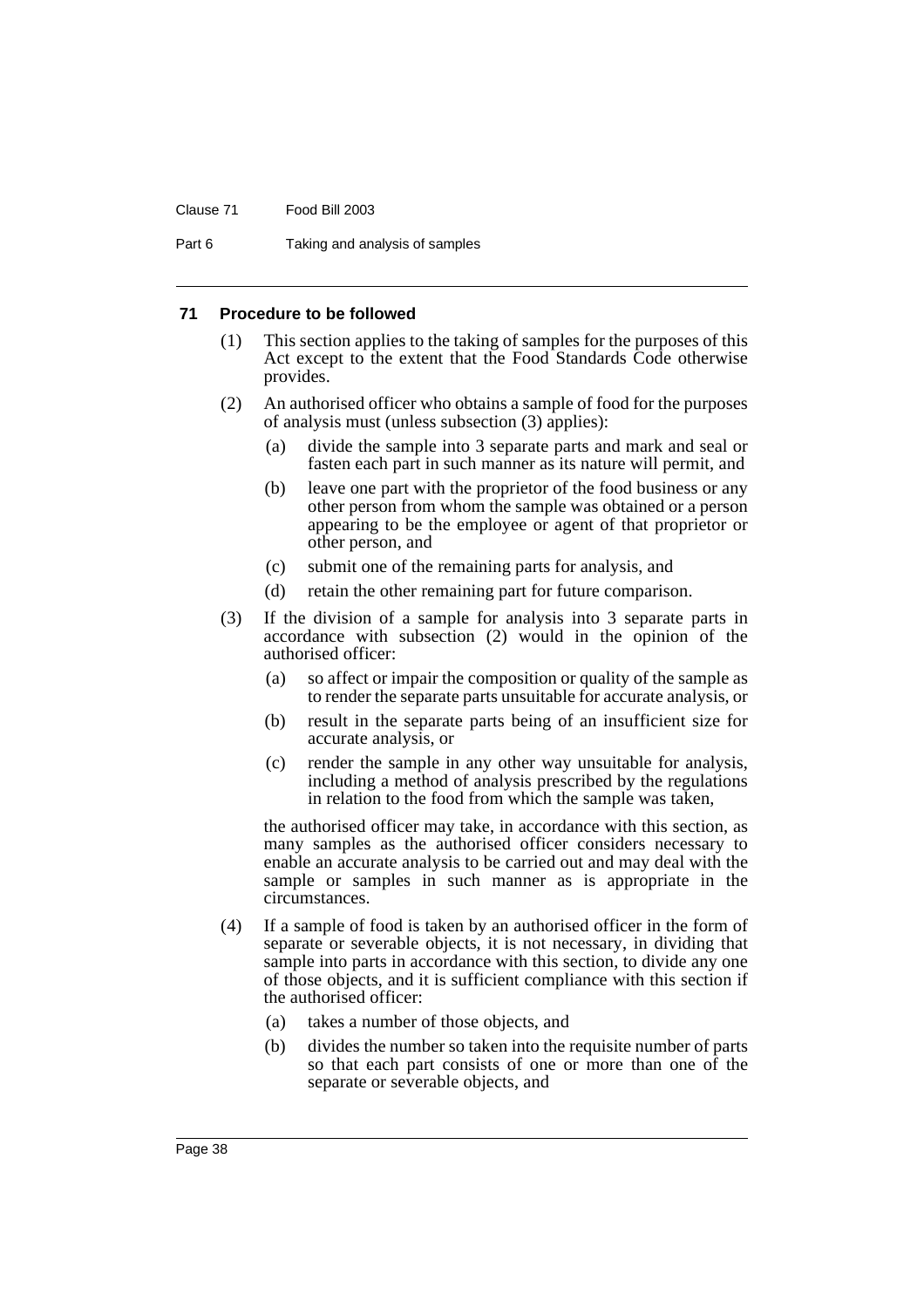| Food Bill 2003                 | Clause 72 |
|--------------------------------|-----------|
| Taking and analysis of samples | Part 6    |
|                                |           |

(c) deals with those parts in accordance with the preceding provisions of this section.

### **72 Samples to be submitted for analysis**

An authorised officer must submit any sample obtained in accordance with this Division for analysis under Division 2 unless no longer of the opinion that the sample ought to be analysed.

### **Division 2 Procedures relating to analyses**

### **73 Compliance with Food Standards Code**

A person who carries out an analysis for the purposes of this Act is to comply with any requirements of the Food Standards Code relating to the carrying out of analyses.

### **74 Certificate of analysis**

- (1) This section applies to an analysis that is carried out:
	- (a) by an approved laboratory, or
	- (b) by an approved analyst, or
	- (c) under the supervision of an approved analyst,

for the purposes of this Act.

- (2) On completion of an analysis to which this section applies:
	- (a) the person in charge of the laboratory at which the analysis was carried out, or
	- (b) the approved analyst who carried out the analysis, or
	- (c) the approved analyst who supervised the carrying out of the analysis,

is to give the person who requested the analysis, or an agent of the person, a certificate of analysis, in the approved form, that complies with the requirements of subsection  $(3)$ .

- (3) The certificate of analysis must:
	- (a) be dated and signed by the person in charge of the laboratory at which the analysis was carried out or by the approved analyst who carried out the analysis or who supervised the carrying out of the analysis, and
	- (b) contain a written report of the analysis that sets out the findings, and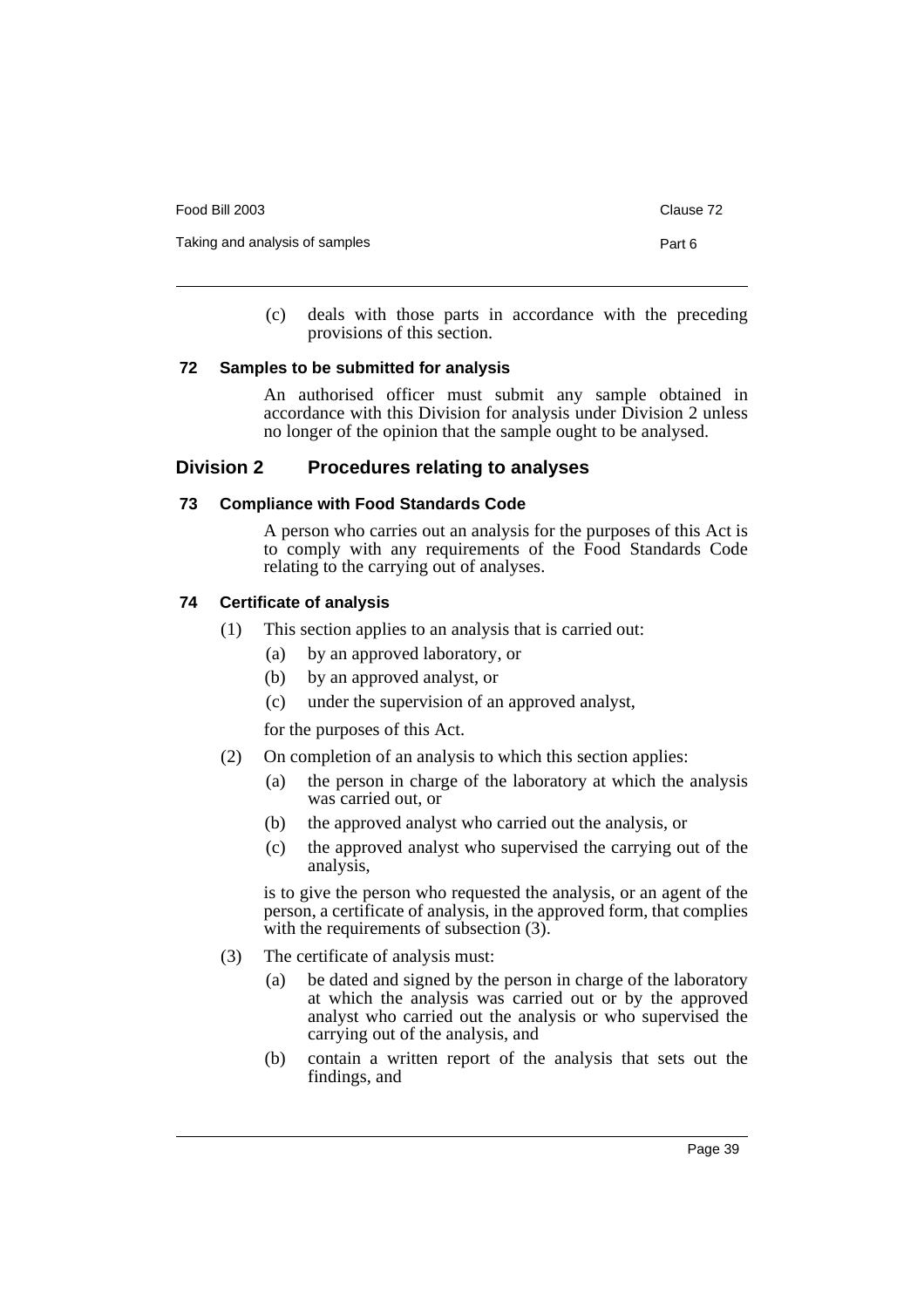#### Clause 75 Food Bill 2003

Part 6 Taking and analysis of samples

(c) specify the requirements, if any, of the Food Standards Code relating to the carrying out of the analysis and certify that the analysis was carried out in accordance with those requirements.

### **Division 3 Approval of laboratories**

### **75 Approval of laboratories**

- (1) The regulatory authority may approve laboratories for the purposes of carrying out analyses under this Act.
- (2) A person providing or intending to provide analysis services at a laboratory may make an application, in the approved form, to the regulatory authority for an approval of the laboratory under this Division.
- (3) The application is to be accompanied by:
	- (a) such information as the regulatory authority requires to determine the application, and
	- (b) the fee, if any, prescribed by the regulations.
- (4) The regulatory authority may, after considering an application for approval:
	- (a) grant the application, with or without conditions, or
	- (b) refuse the application.
- (5) If the regulatory authority grants an application for approval, it must issue the applicant with a written approval that sets out the conditions to which the approval is subject.
- (6) If the regulatory authority refuses an application for approval, the regulatory authority must give notice of the refusal in writing to the applicant setting out the reasons for the refusal.

#### **76 Term of approval**

Except during any period of suspension, an approval of a laboratory granted under this Division remains in force until cancelled.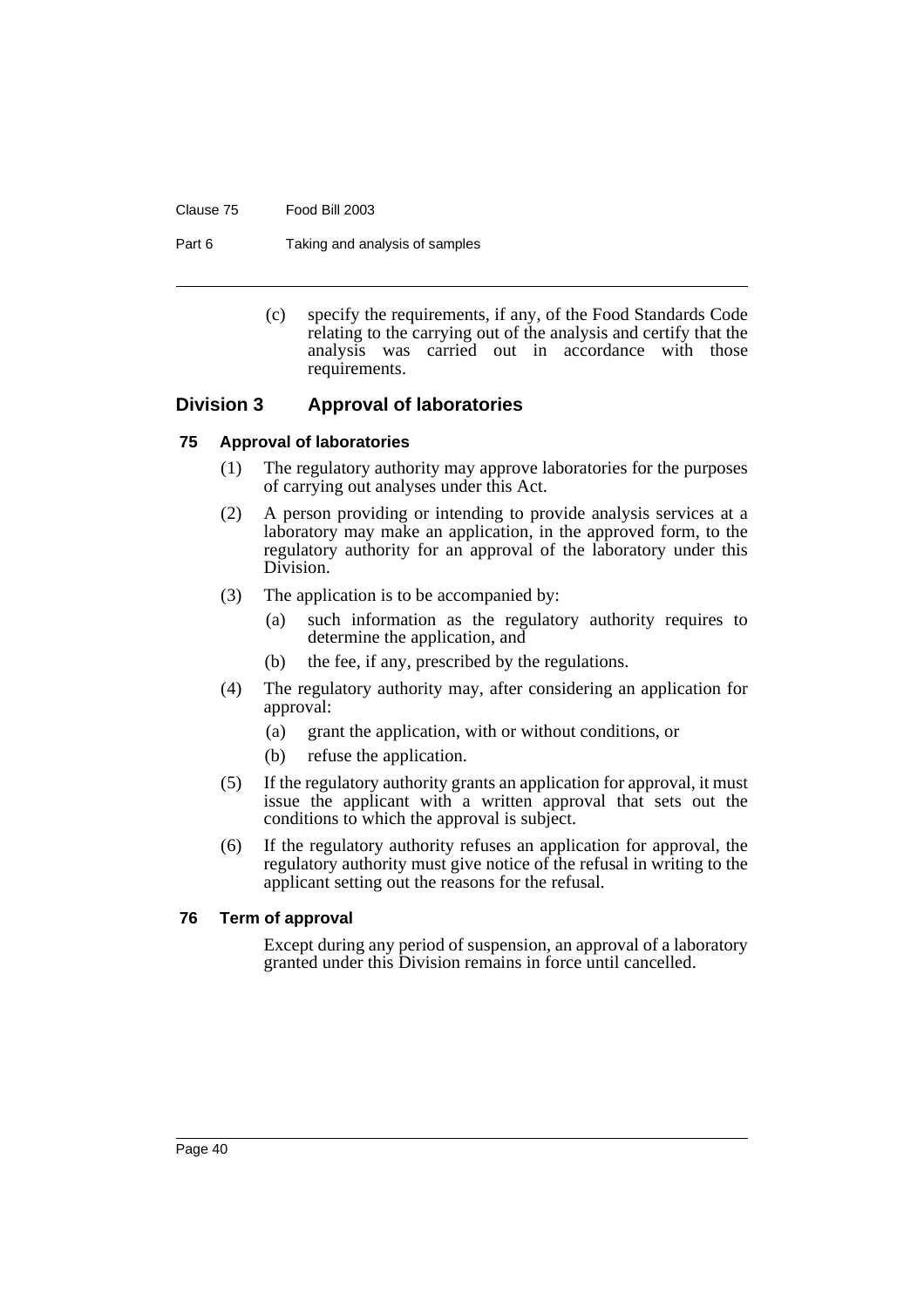| Food Bill 2003                 | Clause 77 |
|--------------------------------|-----------|
| Taking and analysis of samples | Part 6    |

### **77 Approved laboratory to give notice of certain interests**

The person in charge of an approved laboratory must notify the regulatory authority of any direct or indirect interest in any food business that a person concerned in the management of, or an employee of, the approved laboratory has as soon as possible after becoming aware of that interest.

Maximum penalty: 50 penalty units.

#### **78 Variation of conditions or suspension or cancellation of approval of laboratory**

- (1) The regulatory authority may vary the conditions of, or suspend or cancel, the approval of a laboratory under this Division.
- (2) An approval of a laboratory may be suspended or cancelled on one or more of the following grounds:
	- (a) if the regulatory authority is satisfied that a person providing services at the laboratory has wilfully or negligently contravened or failed to comply with any provision of this Act or the regulations,
	- (b) if the regulatory authority is satisfied that a person providing services at the laboratory has contravened a condition to which the approval is subject,
	- (c) if the regulatory authority is satisfied that a person in charge of, concerned in the management of or employed by, the laboratory has a direct or indirect interest in any food business that, in the opinion of the regulatory authority, could affect the carrying out of the laboratory's functions under this Act,
	- (d) at the request of the person in charge of the laboratory,
	- (e) for any other reason that the regulatory authority considers appropriate.
- (3) The regulatory authority may only vary the conditions of, or suspend or cancel, the approval of a laboratory:
	- (a) after having given the person in charge of the laboratory:
		- (i) written reasons of its intention to vary, suspend or cancel, and
		- (ii) an opportunity to make submissions, and
	- (b) after having considered any submissions duly made by the person.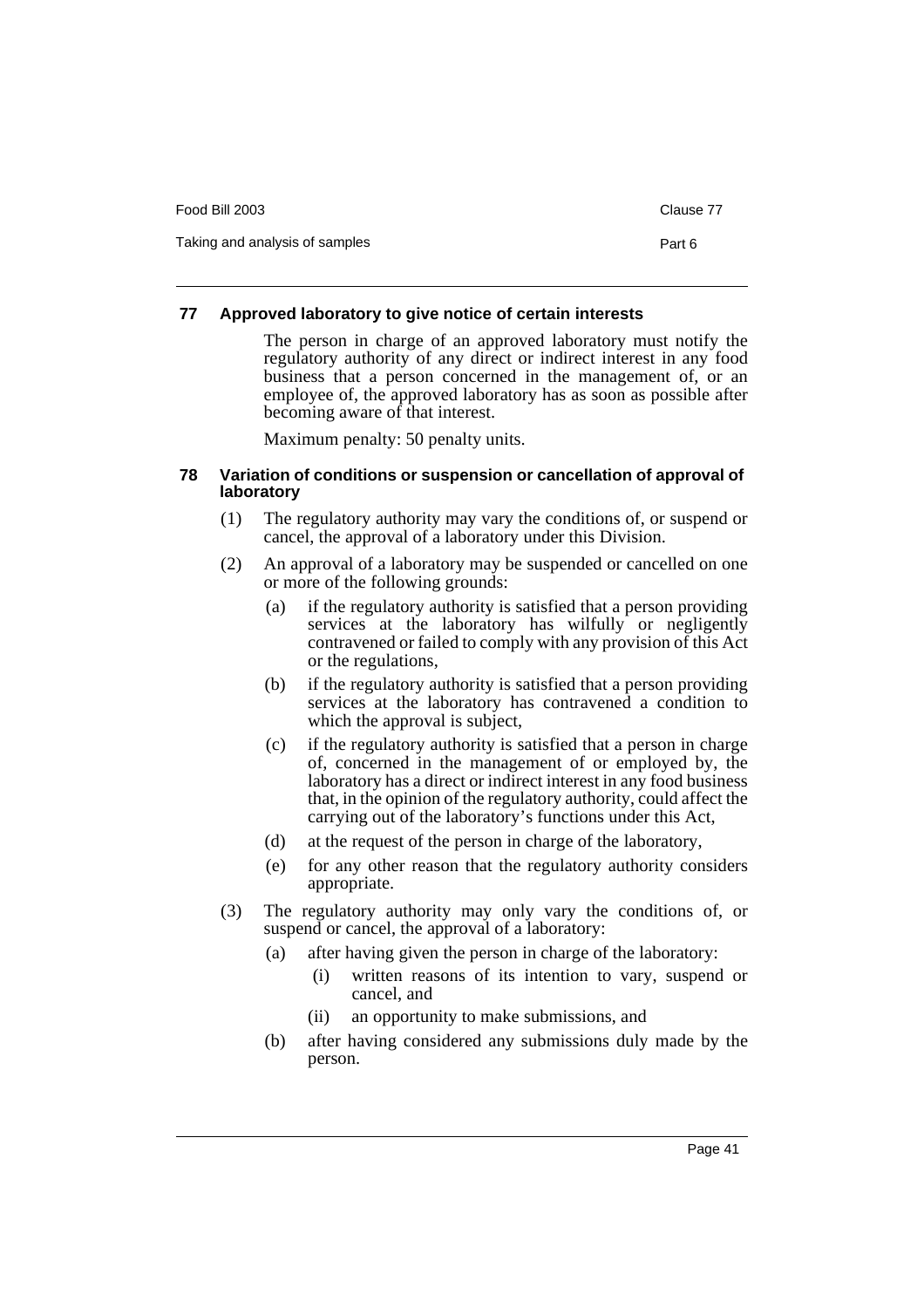#### Clause 79 Food Bill 2003

Part 6 Taking and analysis of samples

- (4) Subsection (3) does not apply to the cancellation of an approval at the request of the person in charge of the laboratory.
- (5) A variation of the conditions of, or the suspension or cancellation of, the approval of a laboratory:
	- (a) must be made by notice in writing, and
	- (b) must be served on the person in charge of the laboratory, and
	- (c) takes effect at the time at which the notice is served or at a later time specified in the notice.

#### **79 Review of decisions relating to approval**

- (1) An applicant for an approval of a laboratory under this Division, or the holder of such an approval, may apply to the Administrative Decisions Tribunal for a review of any of the following decisions relating to the application or approval:
	- (a) the grant or refusal of an application for approval of a laboratory under this Division,
	- (b) the imposition of conditions on an approval,
	- (c) the variation of conditions of an approval,
	- (d) the suspension or cancellation of an approval.
- (2) An application under this section may only be made within 10 days after service of:
	- (a) the relevant written approval or notice of refusal under section 75, in the case of an application for the review of a decision referred to in subsection  $(1)$   $(a)$  or  $(b)$ , or
	- (b) the relevant notice of the variation, suspension or cancellation under section 78, in the case of an application for the review of a decision referred to in subsection  $(1)$   $(c)$  or  $(d)$ .

### **80 List of approved laboratories to be maintained**

- (1) The regulatory authority is to prepare and maintain a list of approved laboratories.
- (2) The list is to be made publicly available and is to be revised at least annually.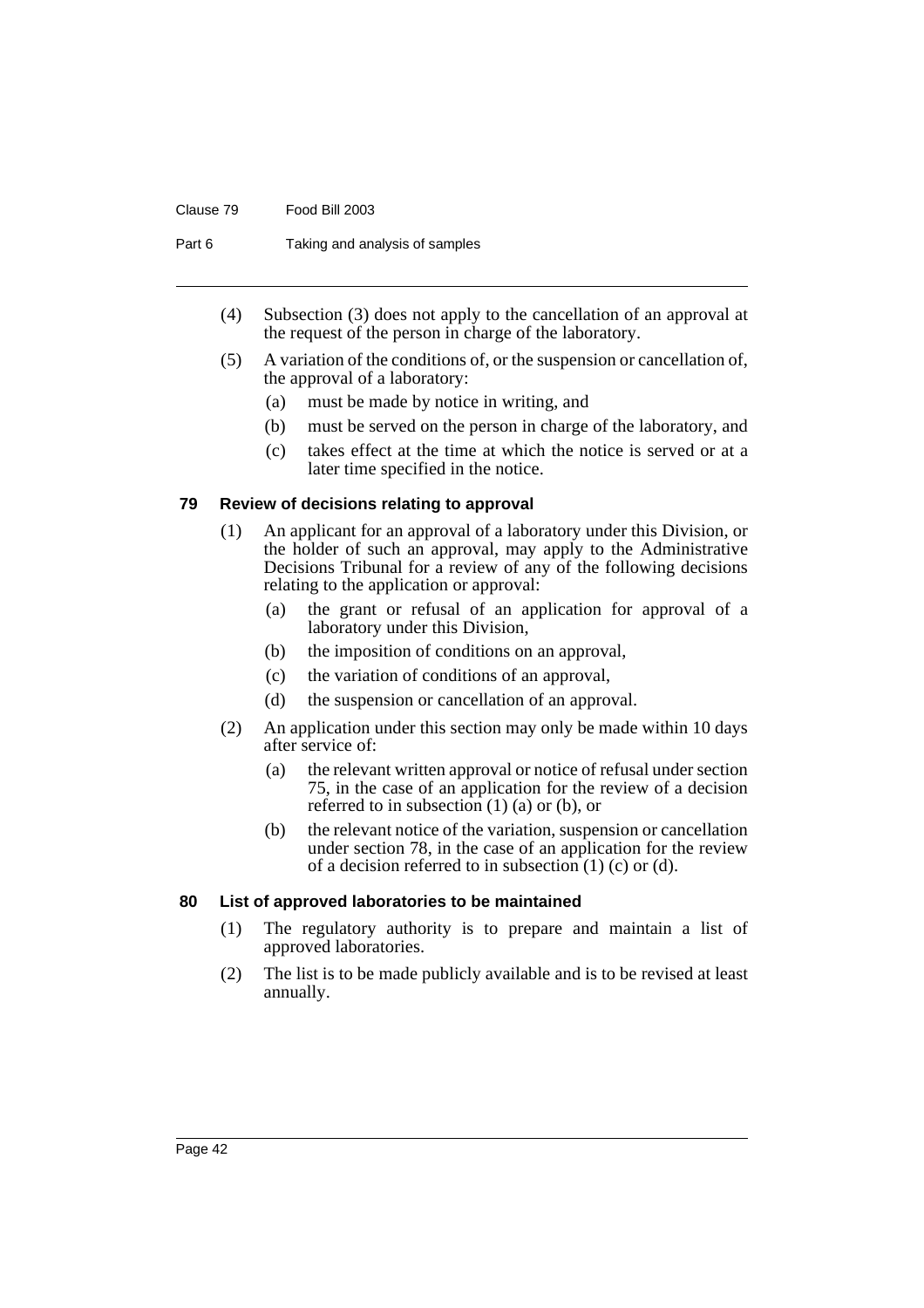Food Bill 2003 Clause 81 Taking and analysis of samples **Part 6** Part 6

# **Division 4 Approval of analysts**

### **81 Approval of persons to carry out analyses**

- (1) The regulatory authority may approve natural persons for the purposes of carrying out analyses under this Act.
- (2) A natural person may make an application, in the approved form, to the regulatory authority for an approval under this Division.
- (3) The application is to be accompanied by:
	- (a) such information as the regulatory authority requires to determine the application, and
	- (b) the fee, if any, prescribed by the regulations.
- (4) The regulatory authority may, after considering an application for approval:
	- (a) grant the application, with or without conditions, or
	- (b) refuse the application.
- (5) If the regulatory authority grants an application for approval, it must issue the applicant with a written approval that sets out the conditions to which the approval is subject.
- (6) If the regulatory authority refuses an application for approval, the regulatory authority must give notice of the refusal in writing to the applicant setting out the reasons for the refusal.

### **82 Term of approval**

Except during any period of suspension, an approval of a person granted under this Division remains in force until cancelled.

### **83 Approved analyst to give notice of certain interests**

A person who is an approved analyst must notify the regulatory authority of any direct or indirect interest in any food business that the person has as soon as possible after becoming aware of that interest.

Maximum penalty: 50 penalty units.

#### **84 Variation of conditions or suspension or cancellation of approval of analyst**

(1) The regulatory authority may vary the conditions of, or suspend or cancel, an approval under this Division.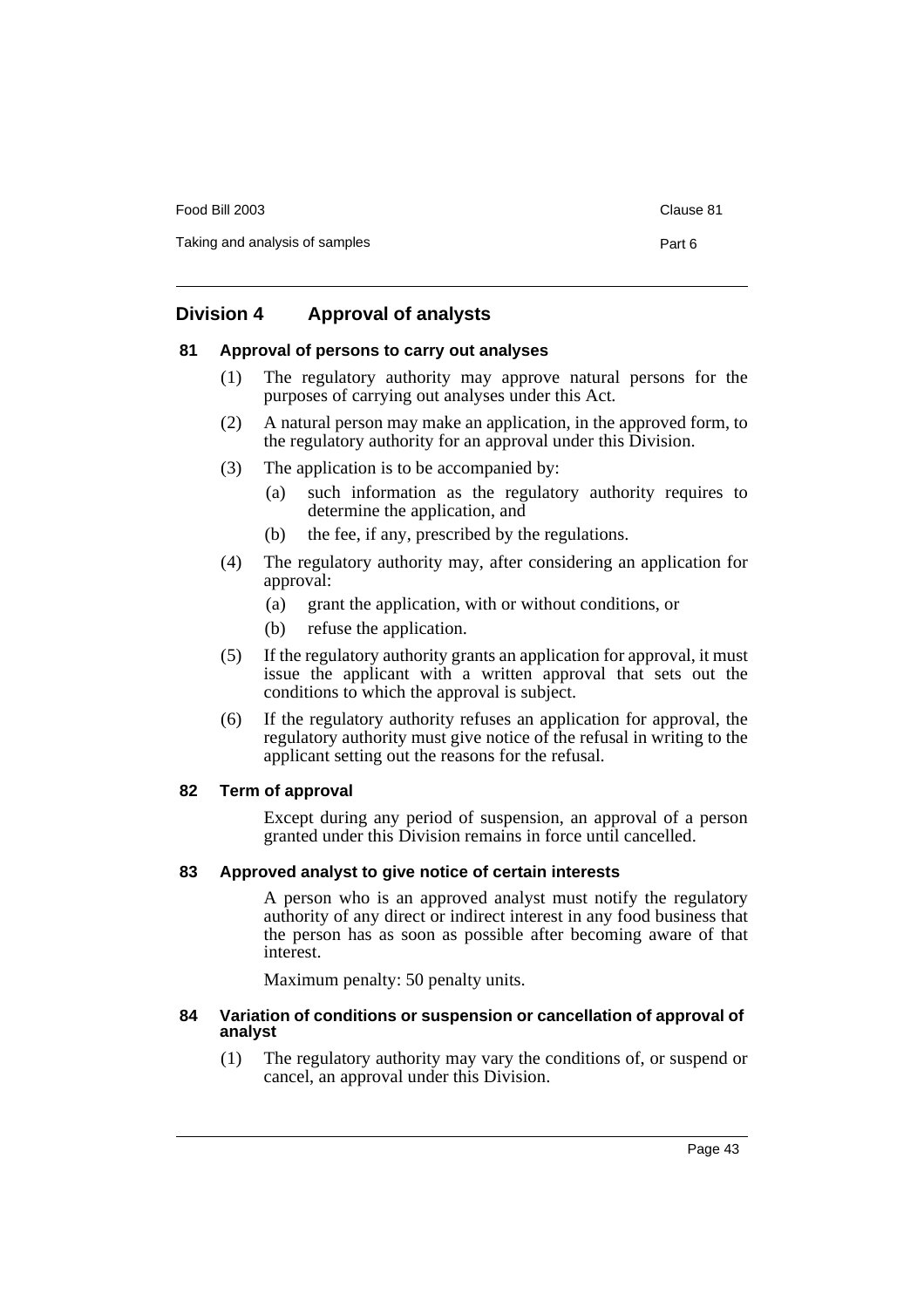#### Clause 85 Food Bill 2003

Part 6 Taking and analysis of samples

- (2) An approval of a person under this Division may be suspended or cancelled on one or more of the following grounds:
	- (a) if the regulatory authority is satisfied that the person has wilfully or negligently contravened any provision of this Act or the regulations,
	- (b) if the regulatory authority is satisfied that the person has contravened a condition to which the approval is subject,
	- (c) if the regulatory authority is satisfied that the person has a direct or indirect interest in any food business that, in the opinion of the regulatory authority, could affect the carrying out of the person's functions under this Act,
	- (d) at the request of the person,
	- (e) for any other reason that the regulatory authority considers appropriate.
- (3) The regulatory authority may only vary the conditions of, or suspend or cancel, the approval of a person under this Division:
	- (a) after having given the person:
		- (i) written reasons of its intention to vary, suspend or cancel, and
		- (ii) an opportunity to make submissions, and
	- (b) after having considered any submissions duly made by the person.
- (4) Subsection (3) does not apply to the cancellation of an approval at the request of the person to whom the approval relates.
- (5) A variation of the conditions of, or the suspension or cancellation of, an approval of a person under this Division:
	- (a) must be made by notice in writing, and
	- (b) must be served on the person, and
	- (c) takes effect at the time at which the notice is served or at a later time specified in the notice.

#### **85 Review of decisions relating to approval**

(1) An applicant for an approval under this Division, or the holder of such an approval, may apply to the Administrative Decisions Tribunal for a review of any of the following decisions of the regulatory authority relating to the application or approval: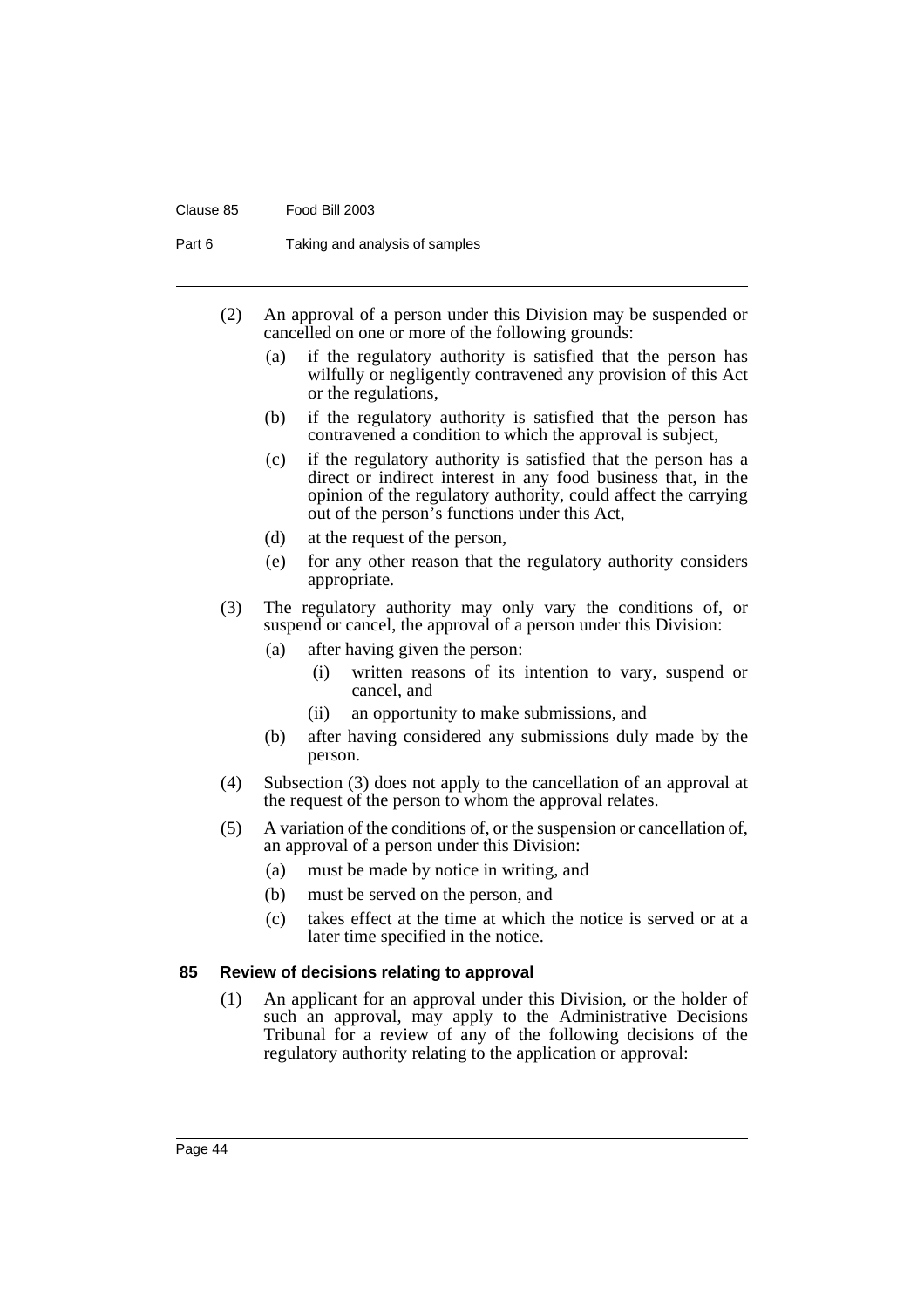| Food Bill 2003                 | Clause 86 |
|--------------------------------|-----------|
| Taking and analysis of samples | Part 6    |

- (a) the grant or refusal of an application for approval under this Division, or
- (b) the imposition of conditions on an approval, or
- (c) the variation of conditions of an approval, or
- (d) the suspension or cancellation of an approval.
- (2) An application under this section may only be made within 10 days after service of:
	- (a) the relevant written approval or notice of refusal under section 81, in the case of an application for the review of a decision referred to in subsection  $(1)$   $(a)$  or  $(b)$ , or
	- (b) the relevant notice of the variation, suspension or cancellation under section 84, in the case of an application for the review of a decision referred to in subsection  $(1)$  (c) or  $(d)$ .

### **86 List of approved analysts to be maintained**

- (1) The regulatory authority is to prepare and maintain a list of approved analysts.
- (2) The list is to be made publicly available and is to be revised at least annually.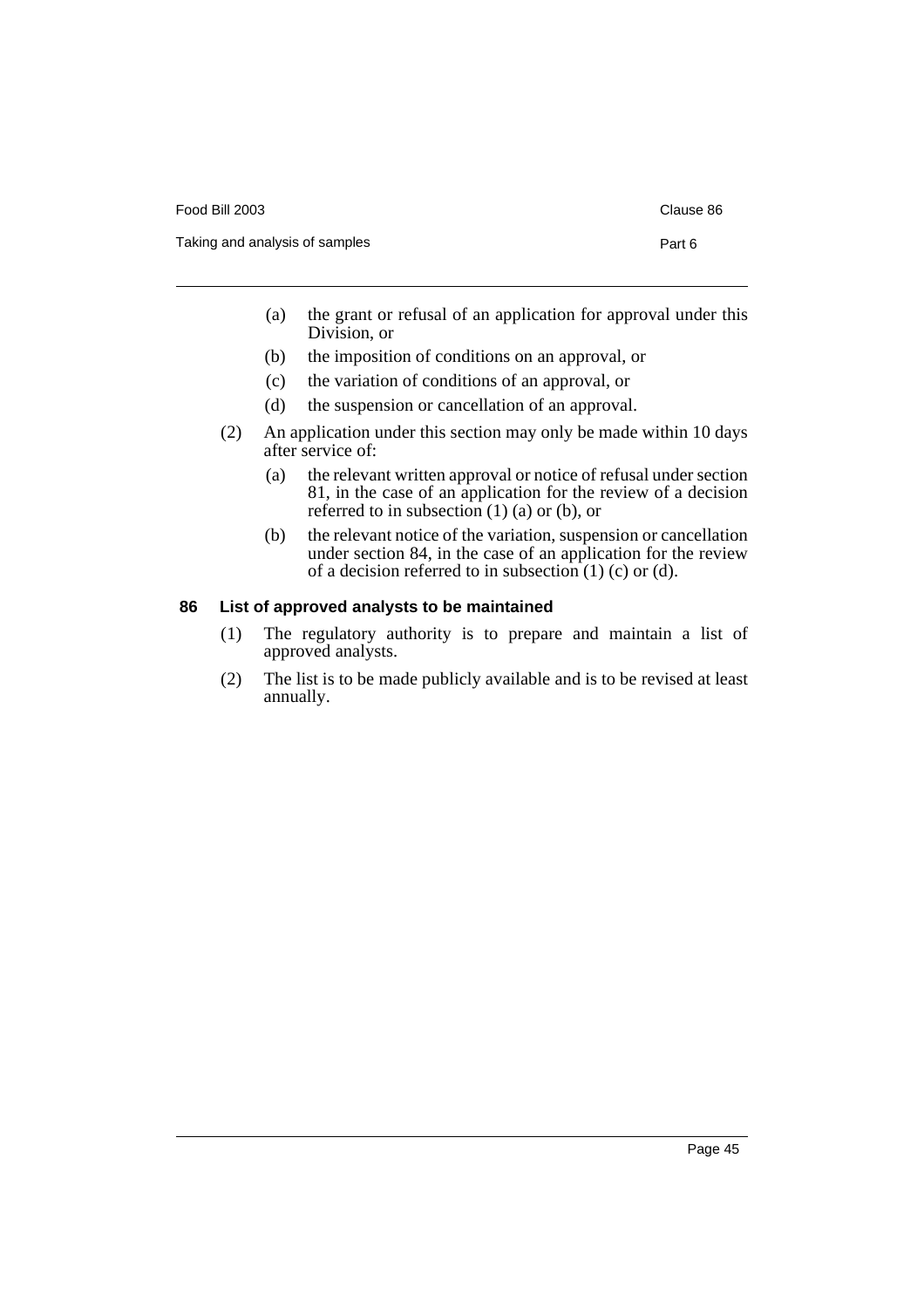#### Clause 87 Food Bill 2003

Part 7 Auditing

# **Part 7 Auditing**

### **Division 1 Approval of food safety auditors**

### **87 Approval of food safety auditors**

- (1) The regulatory authority may approve a natural person to be a food safety auditor for the purposes of this Act if the regulatory authority is satisfied that the person is competent to carry out the functions of a food safety auditor having regard to:
	- (a) the person's technical skills and experience, and
	- (b) any guidelines relating to competency criteria approved by the regulatory authority.
- (2) A natural person may make an application, in the approved form, to the regulatory authority for an approval under this Part.
- (3) The application is to be accompanied by:
	- (a) such information as the regulatory authority requires to determine the application, and
	- (b) the fee, if any, prescribed by the regulations.
- (4) The regulatory authority may, after considering an application for approval:
	- (a) grant the application, with or without conditions, or
	- (b) refuse the application.
- (5) If the regulatory authority grants an application for approval, it must issue the applicant with a written approval that sets out any conditions to which the approval is subject.
- (6) If the regulatory authority refuses an application for approval, the regulatory authority must give notice of the refusal in writing to the applicant setting out the reasons for the refusal.

### **88 Term of approval**

Except during any period of suspension, an approval granted under this Division remains in force for the period specified in the approval unless sooner cancelled.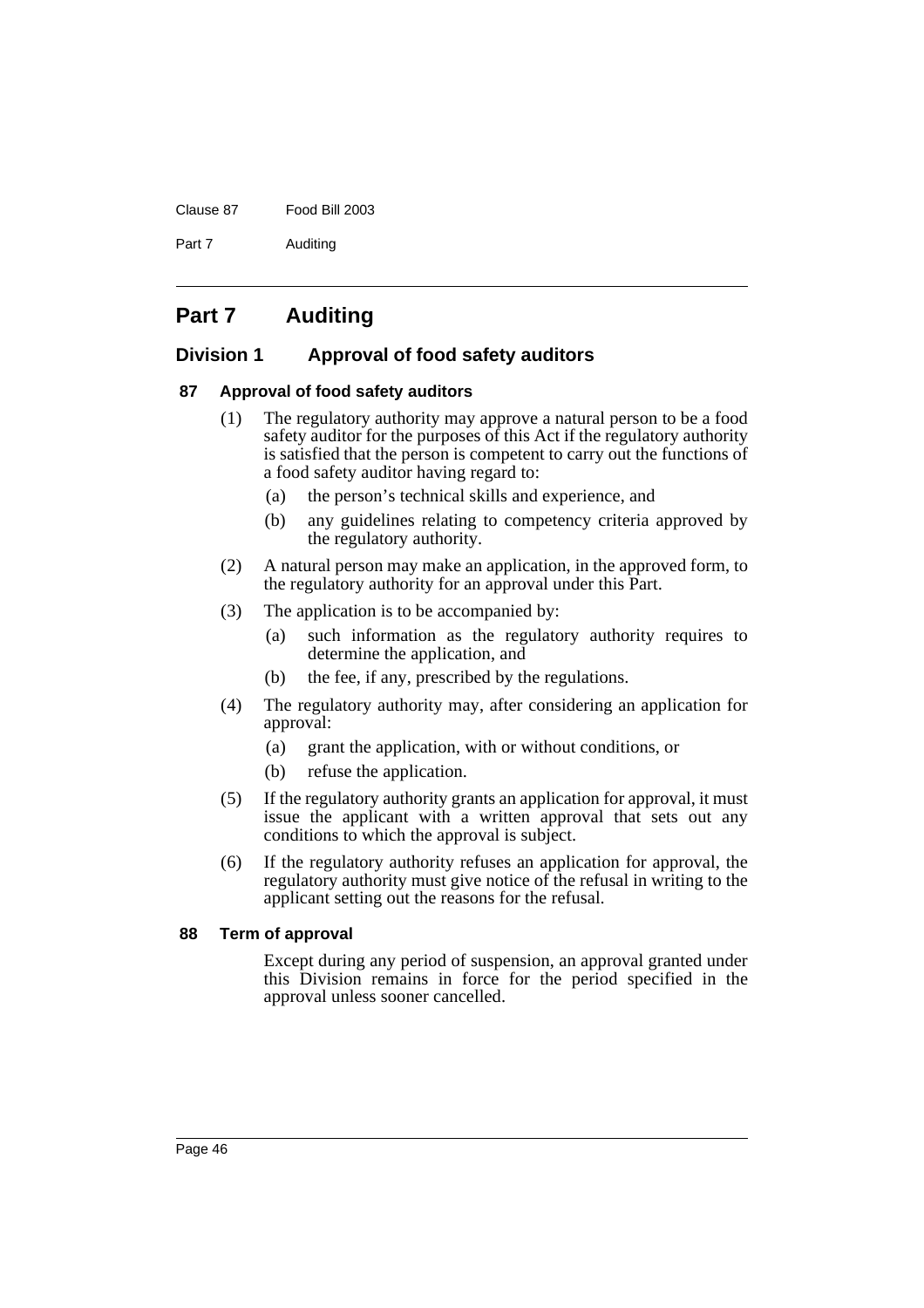Auditing **Part 7** 

### **89 Food safety auditor to give notice of certain interests**

(1) A food safety auditor must notify the regulatory authority of any direct or indirect interest in any food business that the auditor has as soon as possible after becoming aware of that interest.

Maximum penalty: 50 penalty units.

(2) Payment to an auditor for carrying out the functions of an auditor does not constitute a direct or indirect interest in a food business for the purposes of subsection (1).

### **90 Variation of conditions or suspension or cancellation of approval of auditor**

- (1) The regulatory authority may vary the conditions of, or suspend or cancel, an approval under this Division.
- (2) An approval of a person may be suspended or cancelled on one or more of the following grounds:
	- (a) if the regulatory authority is satisfied that the person has wilfully or negligently contravened any provision of this Act or the regulations,
	- (b) if the regulatory authority is satisfied that the person has contravened a condition to which the approval is subject,
	- (c) if the regulatory authority is satisfied that the person has not competently carried out any duty of an auditor under this Act,
	- (d) if the regulatory authority is satisfied that the person has a direct or indirect interest in any food business that, in the opinion of the regulatory authority, could affect the performance of the person's duties under this Act,
	- (e) at the request of the person,
	- (f) for any other reason that the regulatory authority considers appropriate.
- (3) Payment to an auditor for performing the duties of an auditor does not constitute a direct or indirect interest in a food business for the purposes of subsection (2) (d).
- (4) The regulatory authority may only vary the conditions of, or suspend or cancel, the approval of a person:
	- (a) after having given the person:
		- (i) written reasons of its intention to vary, suspend or cancel, and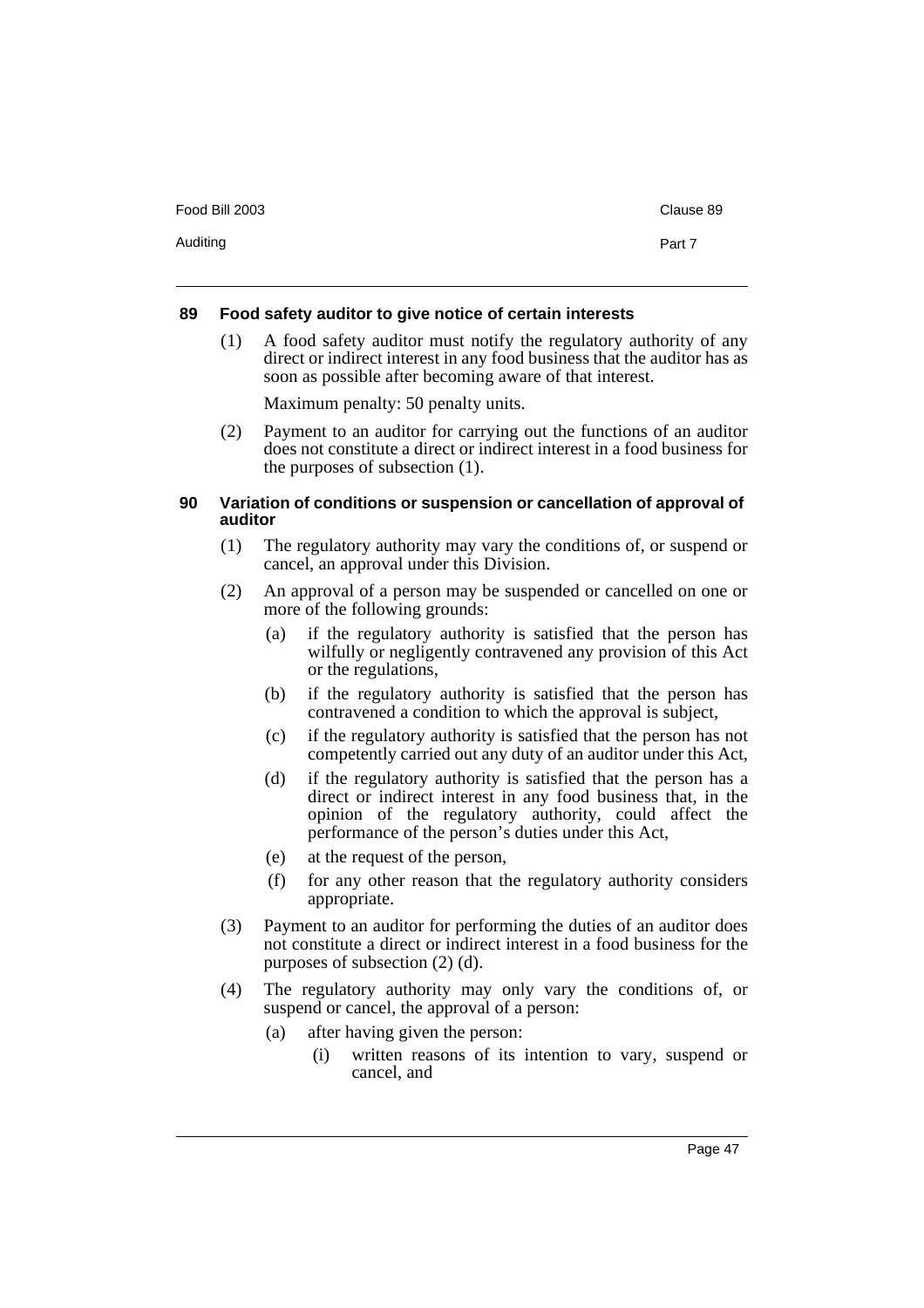#### Clause 91 Food Bill 2003

Part 7 Auditing

- (ii) an opportunity to make submissions, and
- (b) after having considered any submissions duly made by the person.
- (5) Subsection (4) does not apply to the cancellation of an approval at the request of the person to whom the approval relates.
- (6) A variation of the conditions of, or the suspension or cancellation of, the approval of a person under this Part:
	- (a) must be by notice in writing, and
	- (b) must be served on the person to whom the approval relates, and
	- (c) takes effect on the day on which the notice is served or on a later day specified in the notice.

#### **91 Review of decisions relating to approvals**

- (1) An applicant for an approval under this Division, or the holder of such an approval, may apply to the Administrative Decisions Tribunal for a review of any of the following decisions of the regulatory authority relating to the application or approval:
	- (a) the grant or refusal of an application for an approval under this Division,
	- (b) the imposition of conditions on an approval,
	- (c) the variation of conditions of an approval,
	- (d) the suspension or cancellation of an approval.
- (2) An applicant for an approval under this Division, or the holder of such an approval may apply to the regulatory authority for a review of any of the following decisions relating to the application or approval if the decision was made by a body acting under a delegation given by the regulatory authority:
	- (a) the grant or refusal of an application for an approval under this Division,
	- (b) the imposition of conditions on an approval,
	- (c) the variation of conditions of an approval,
	- (d) the suspension or cancellation of an approval.
- (3) An application under this section may only be made within 10 days after service of: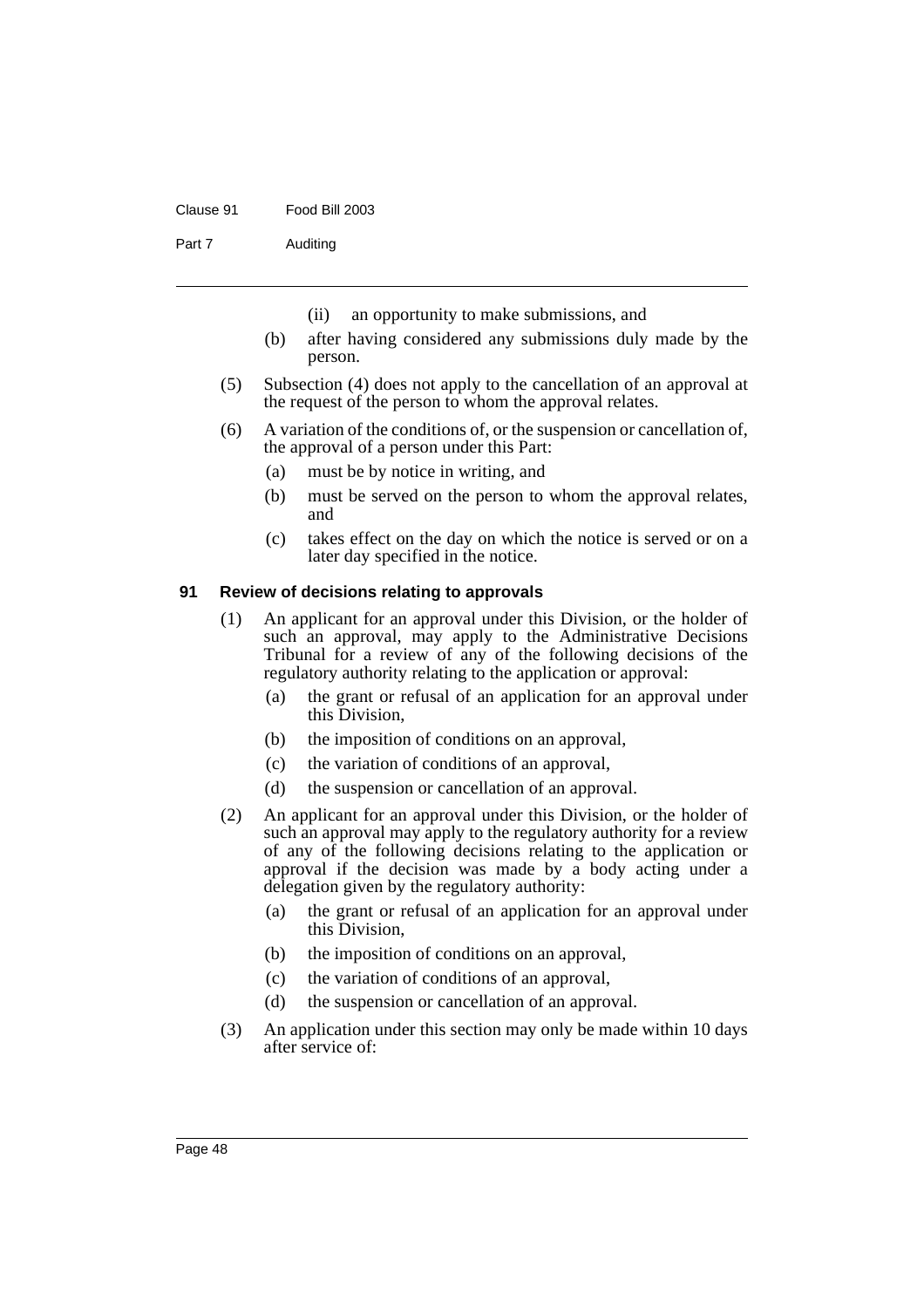- (a) the relevant written approval or notice of refusal under section 87, in the case of an application for the review of a decision referred to in subsection  $(1)$  (a) or  $(b)$  or  $(2)$  (a) or  $(b)$ , or
- (b) the relevant notice of the variation, suspension or cancellation under section 90, in the case of an application for the review of a decision referred to in subsection  $(1)$  (c) or  $(d)$  or  $(2)$  (c) or (d).

### **Division 2 Auditing and reporting requirements**

#### **92 Food safety programs and auditing requirements**

(1) The proprietor of a food business must ensure that any requirement imposed by the regulations in relation to the preparation, implementation, maintenance or monitoring of a food safety program for the food business is complied with.

Maximum penalty: 500 penalty units in the case of an individual and 2,500 penalty units in the case of a corporation.

(2) The proprietor of a food business must ensure that any food safety program required to be prepared by the regulations in relation to the food business is audited at least as frequently as is determined under section 93 (1), or as redetermined under section 96, in relation to the food business.

Maximum penalty: 500 penalty units in the case of an individual and 2,500 penalty units in the case of a corporation.

#### **93 Priority classification system and frequency of auditing**

- (1) The appropriate enforcement agency must determine:
	- (a) the priority classification of individual food businesses for the purposes of the application of any requirements of the regulations relating to food safety programs, and
	- (b) the frequency of auditing of any food safety programs required to be prepared by the regulations in relation to the food businesses.
- (2) The determination must be made having regard to a priority classification system for types of food businesses approved by the regulatory authority.
- (3) The appropriate enforcement agency must provide written notification to the proprietor of a food business of: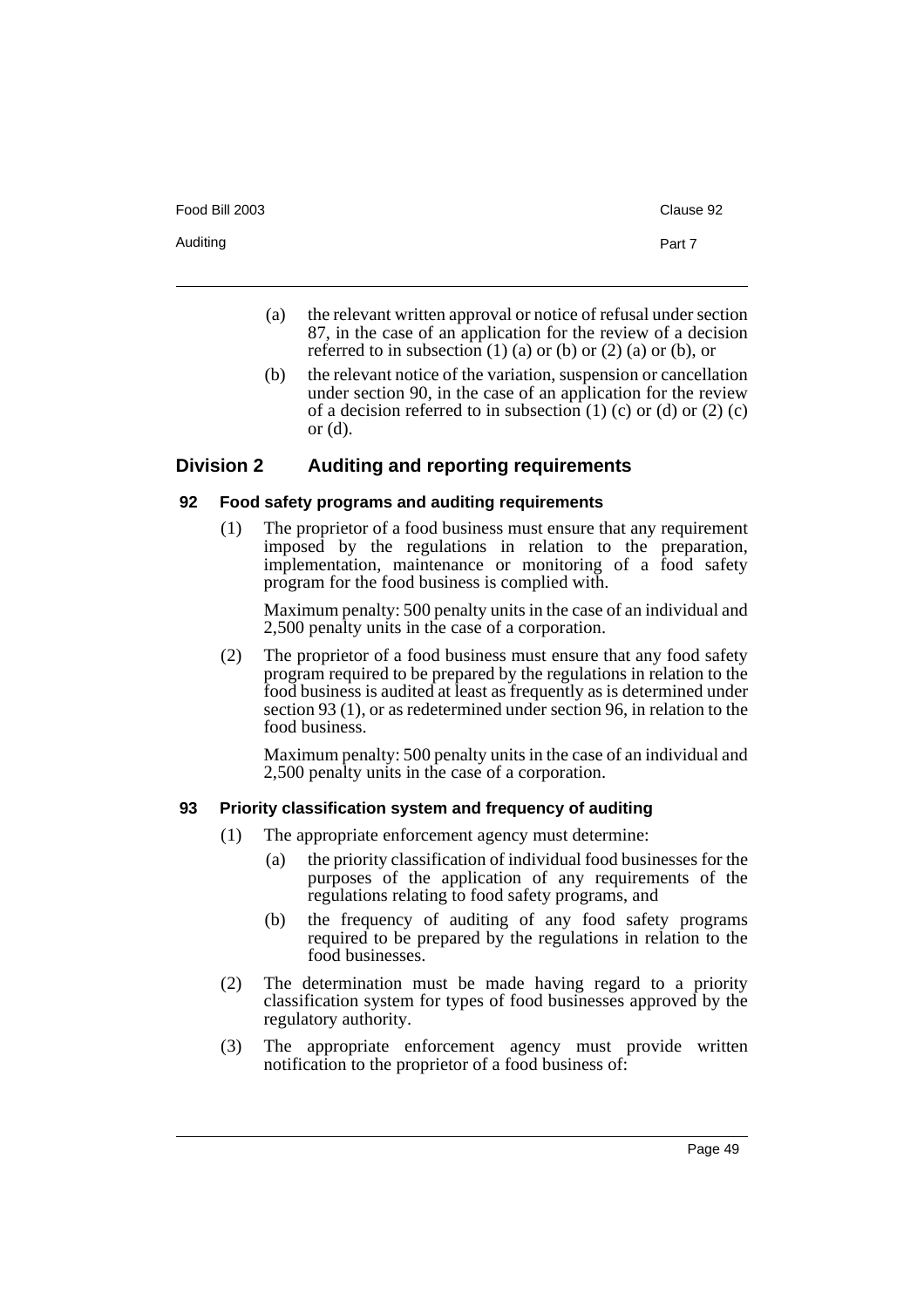#### Clause 94 Food Bill 2003

Part 7 Auditing

- (a) the priority classification it has determined for the food business, and
- (b) the frequency of auditing of any food safety programs required to be prepared by the regulations in relation to the food business, and
- (c) the date by which the food business must have implemented any food safety program required to be prepared by the regulations in relation to the food business.
- (4) The appropriate enforcement agency may change the priority classification of an individual food business if the appropriate enforcement agency believes that the classification is inappropriate for any reason, including as a result of changes made to the conduct of the food business.
- (5) The appropriate enforcement agency must provide written notification to the proprietor of a food business of any change in priority classification of the food business under subsection (4).

### **94 Duties of food safety auditors**

A food safety auditor has the following duties:

- (a) to carry out audits of any food safety programs required by the regulations to be prepared in relation to food businesses having regard to the requirements of the regulations,
- (b) to carry out any necessary follow-up action, including further audits, if necessary, to determine whether action has been taken to remedy any deficiencies of any such food safety program identified in an audit,
- (c) to carry out assessments of food businesses to ascertain their compliance with requirements of the Food Safety Standards,
- (d) to report in accordance with section 95.

### **95 Reporting requirements**

- (1) A food safety auditor must report in writing to the appropriate enforcement agency the results of any audit or assessment carried out by the food safety auditor for the purposes of this Act.
- (2) A report under subsection (1) must:
	- (a) be in the prescribed form, and
	- (b) be submitted to the appropriate enforcement agency within 21 days after the completion of the audit or assessment, and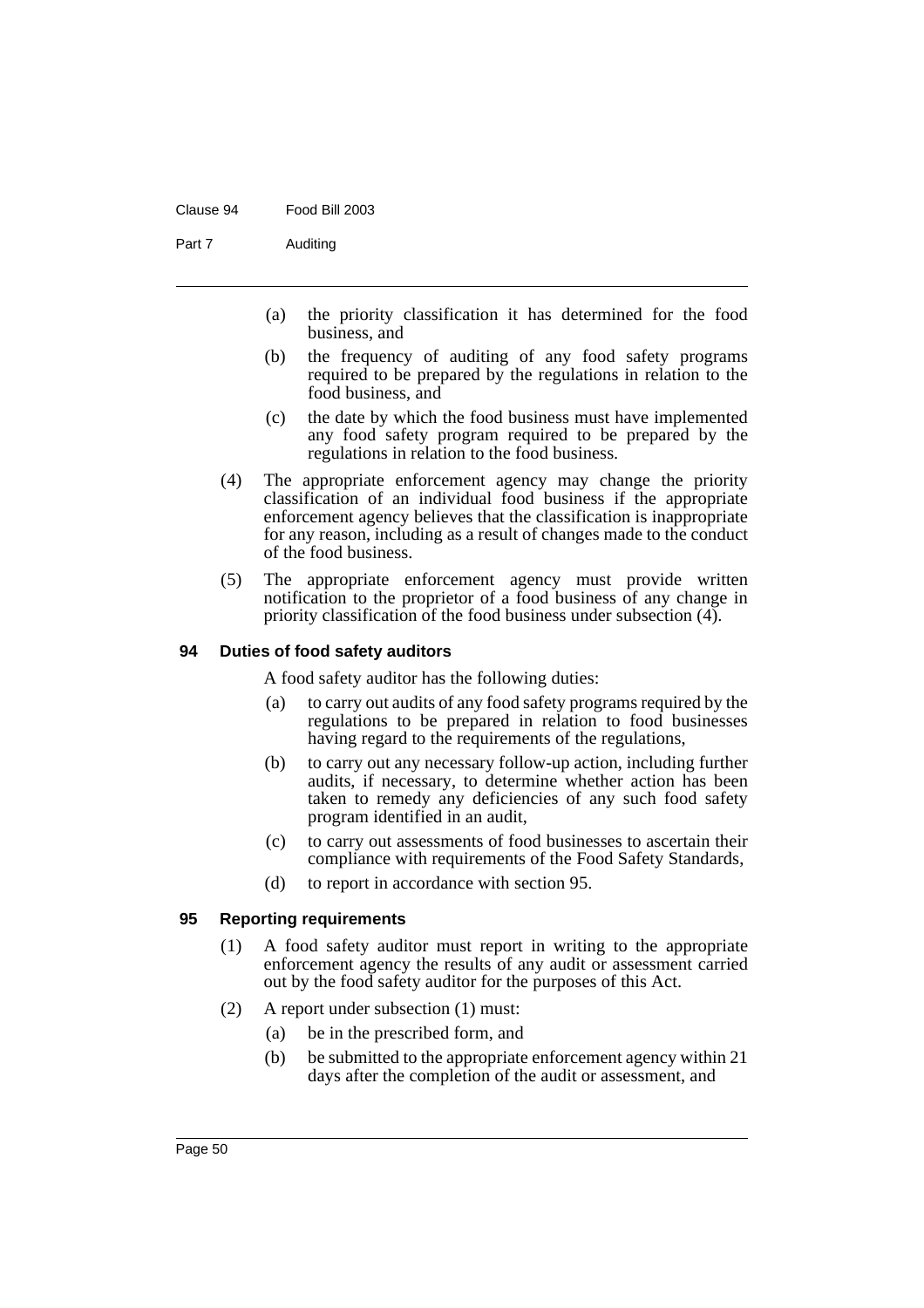- (c) take account of any action taken before the submission of the report to remedy any deficiency identified by the food safety auditor.
- (3) A food safety auditor must indicate in a report of an audit under subsection  $(1)$ :
	- (a) whether or not the food safety auditor is of the opinion that the food business is being carried on in compliance with the requirements of the regulations relating to food safety programs, and
	- (b) any such requirements that the food safety auditor is of the opinion are being contravened in relation to the food business and the manner in which they are being contravened.
- (4) A food safety auditor must indicate in a report of an assessment under subsection (1):
	- (a) whether or not the food safety auditor is of the opinion that the food business is being carried on in compliance with the provisions of the Food Safety Standards, and
	- (b) any such provisions that the food safety auditor is of the opinion are being contravened in relation to the food business and the manner in which they are being contravened.
- (5) A food safety auditor must report to the appropriate enforcement agency any contravention of this Act, the regulations relating to food safety programs, or the Food Safety Standards that comes to the food safety auditor's attention in the course of carrying out an audit or assessment for the purposes of this Act:
	- (a) that is an imminent and serious risk to the safety of food intended for sale, or
	- (b) that will cause significant unsuitability of food intended for sale,

as soon as possible but in any event within 24 hours after the contravention comes to the food safety auditor's attention.

- (6) A food safety auditor must report in writing to the appropriate enforcement agency, giving reasons, if the food safety auditor considers that the priority classification of a food business that has been audited by the food safety auditor should be changed.
- (7) A copy of a report provided to the appropriate enforcement agency in relation to an audit or assessment must be given to the proprietor of the food business concerned.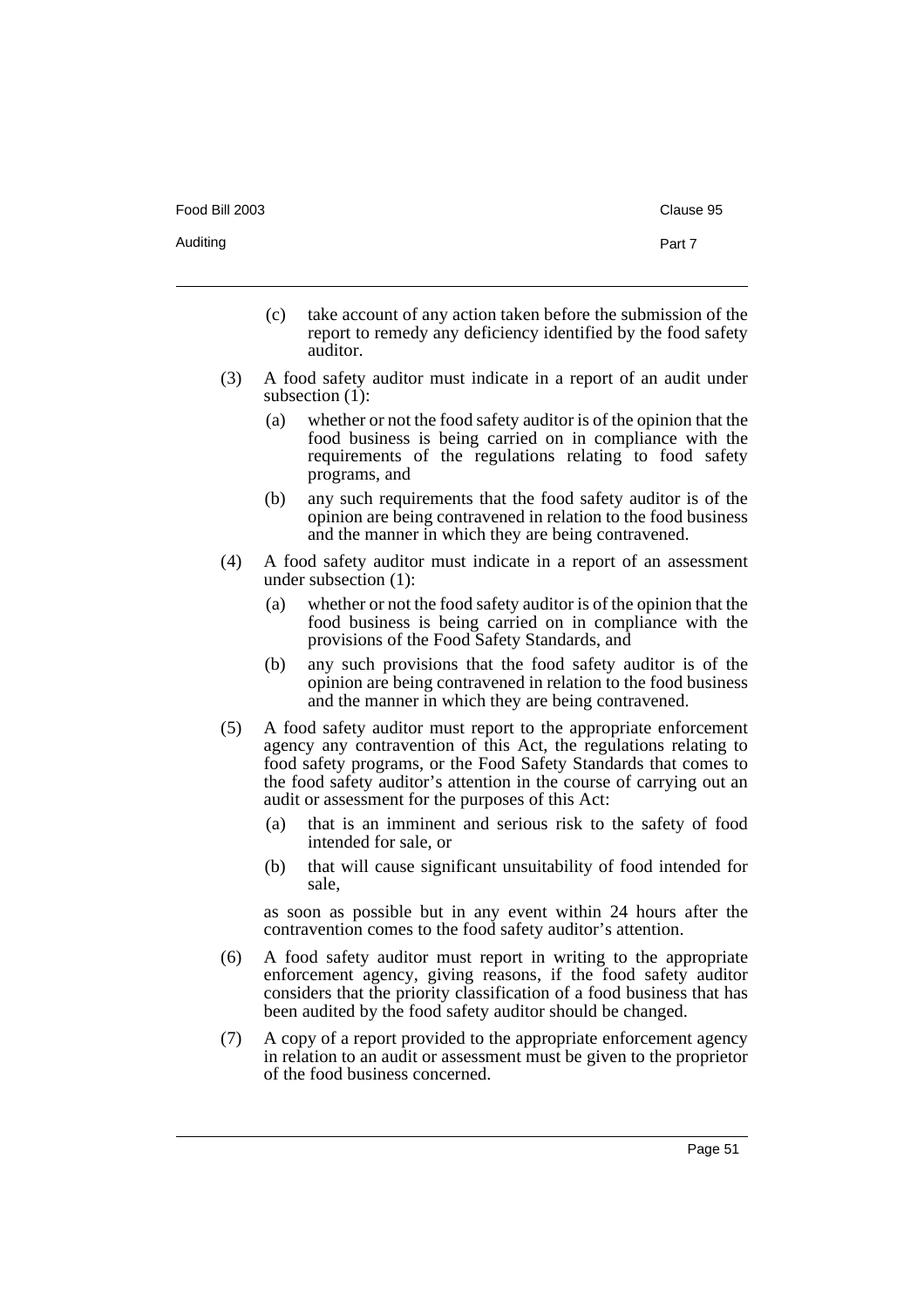#### Clause 96 Food Bill 2003

Part 7 Auditing

### **96 Redetermination of frequency of auditing**

(1) In this section:

*food safety program*, in relation to a food business, means the food safety program (if any) required by the regulations to be prepared for the food business.

*priority classification* means a priority classification set out in the priority classification system referred to in section 93.

- (2) A food safety auditor may determine that the audit frequency of a food safety program for a food business that has been audited by a food safety auditor be changed from the initial audit frequency applicable to a food business within the relevant priority classification to another audit frequency.
- (3) The audit frequency to which the initial frequency may be changed must be within the range of audit frequencies appropriate for food businesses within that relevant priority classification.
- (4) A food safety auditor must have regard to the following matters in making such a determination:
	- (a) the compliance history of the food business concerned in relation to any requirements of the regulations regarding food safety programs and the requirements of the Food Safety Standards,
	- (b) the audit compliance history (if any) established before the commencement of this subsection.

### **97 Certificates of authority of food safety auditors**

- (1) The regulatory authority is to provide each food safety auditor with a certificate of authority as a food safety auditor.
- (2) The certificate of authority:
	- (a) must state that it is issued under this Act, and
	- (b) must give the name of the person to whom it is issued and bear a photograph of that person and the person's signature, and
	- (c) must state the date, if any, on which it expires, and
	- (d) must specify any conditions to which the person's approval is subject, and
	- (e) must bear the signature of the person by whom it is issued and state the capacity in which the person is acting in issuing the certificate.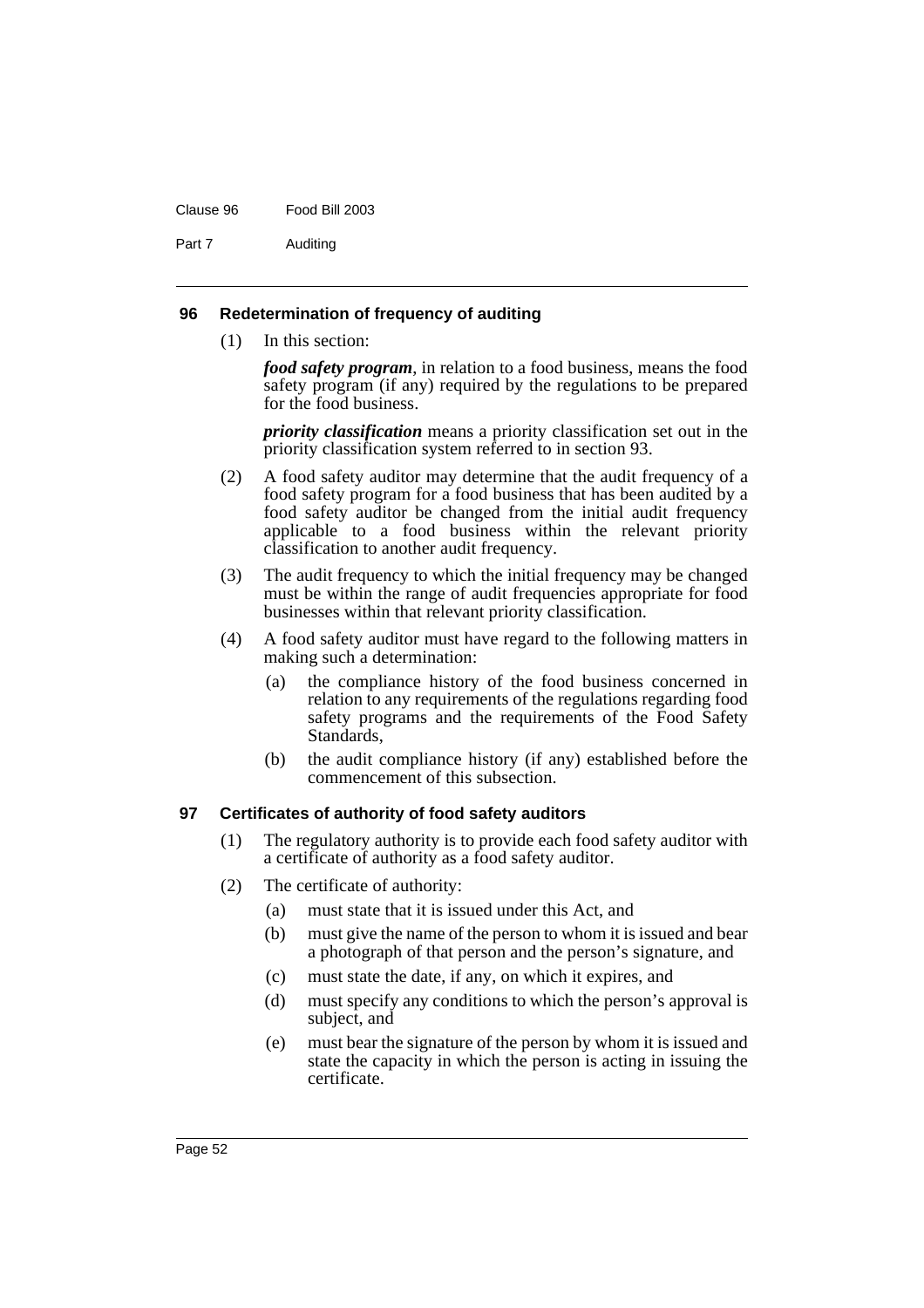| Food Bill 2003 | Clause 98 |
|----------------|-----------|
| Auditing       | Part 7    |

### **98 List of food safety auditors to be maintained**

- (1) The regulatory authority is to prepare and maintain a list of food safety auditors.
- (2) The list is to be made publicly available and is to be revised at least annually.

### **99 Obstructing or impersonating food safety auditors**

(1) A person must not, without reasonable excuse, resist, obstruct or attempt to obstruct, a food safety auditor in the exercise of the food safety auditor's functions under this Act.

Maximum penalty: 500 penalty units in the case of an individual and 2,500 penalty units in the case of a corporation.

(2) A person who impersonates a food safety auditor is guilty of an offence.

Maximum penalty: 500 penalty units.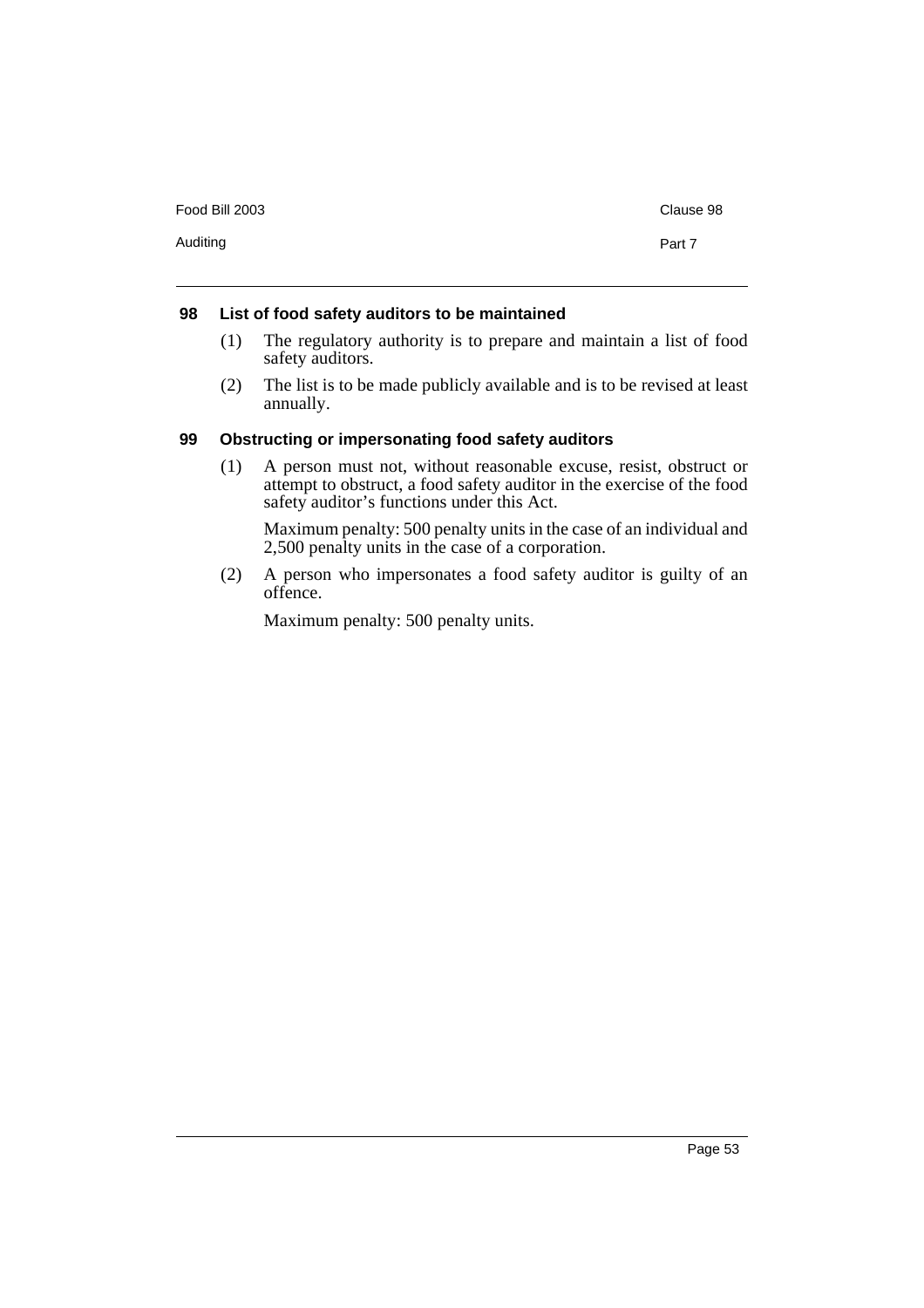Clause 100 Food Bill 2003

Part 8 Notification and registration of food businesses and approval of food premises

# **Part 8 Notification and registration of food businesses and approval of food premises**

#### **100 Notification of conduct of food businesses**

The proprietor of a food business must not conduct the food business unless the proprietor has given written notice, in the approved form, of the information specified in the Food Safety Standards that is to be notified to the appropriate enforcement agency before the business is conducted.

Maximum penalty: 500 penalty units in the case of an individual and 1,200 penalty units in the case of a corporation.

#### **101 Exemption in relation to notification of information**

Section 21 (to the extent to which it requires notification of the information referred to in section 100) and section 100 do not apply to the following food businesses:

- (a) any food business that is not required by the Food Safety Standards to notify that information, or
- (b) any food business that is registered under this Act or under a law prescribed by the regulations.

#### **102 Registration of food businesses**

(1) The proprietor of a food business that is required by the regulations to be registered under this Part must not carry on the food business unless it is registered under this Part.

Maximum penalty: 500 penalty units in the case of an individual and 1,200 penalty units in the case of a corporation.

- (2) The appropriate enforcement agency may register a food business for the purposes of this Part.
- (3) The proprietor of a food business may make an application, in the approved form, to the appropriate enforcement agency for the registration of the food business under this Part.
- (4) The application is to be accompanied by:
	- (a) if required by the appropriate enforcement agency, the design and fitout specifications, in a form approved by the appropriate enforcement agency, of any premises or proposed premises on which food is to be handled in the course of carrying on the food business, and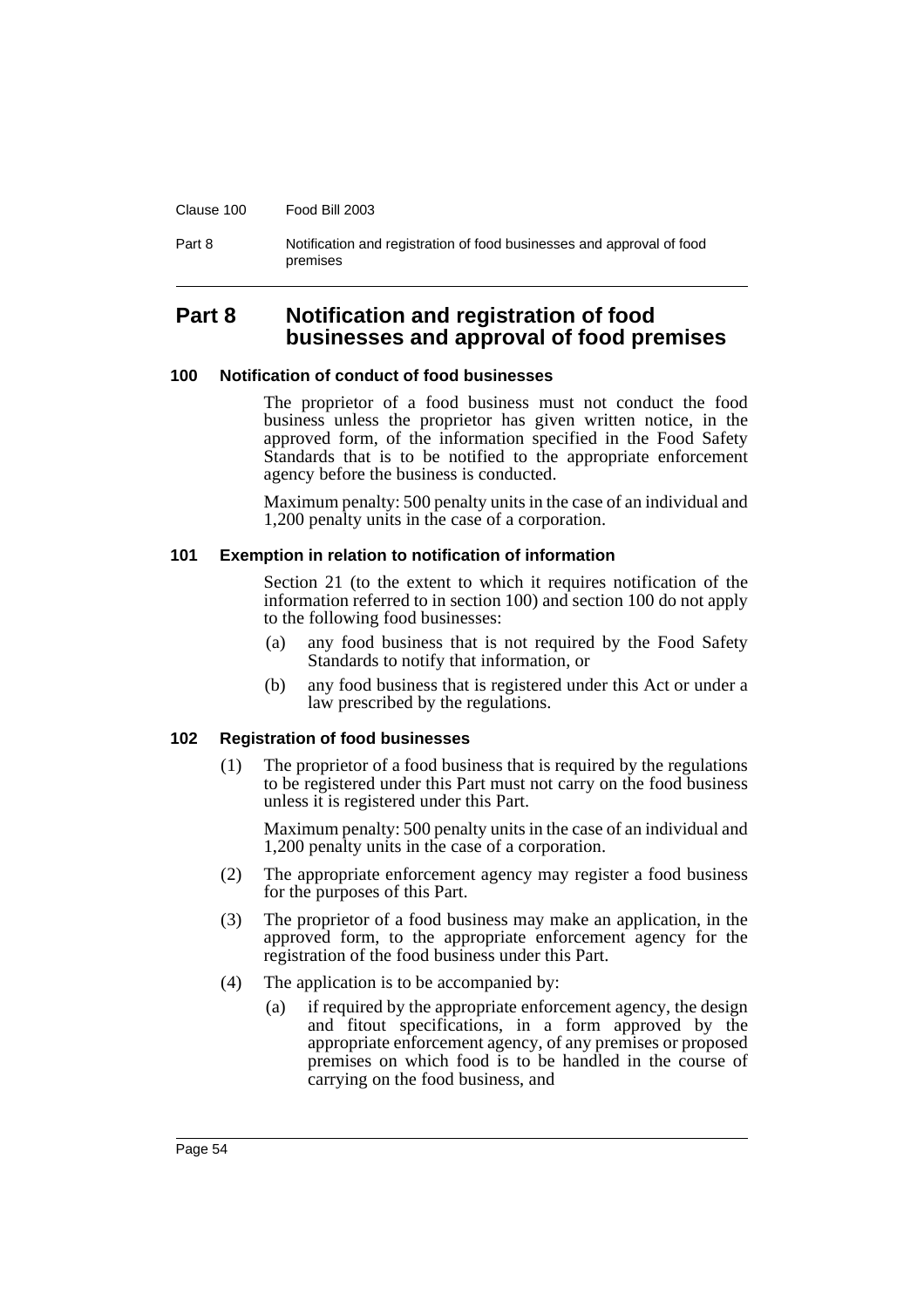| Food Bill 2003                                                                    | Clause 103 |
|-----------------------------------------------------------------------------------|------------|
| Notification and registration of food businesses and approval of food<br>premises | Part 8     |

- (b) such other information as the appropriate enforcement agency requires to determine the application, and
- (c) the fee, if any, prescribed by the regulations.
- (5) The appropriate enforcement agency may, after considering an application for registration:
	- (a) grant the application, with or without conditions, or
	- (b) refuse the application.
- (6) If the appropriate enforcement agency grants an application for registration, it must issue the applicant with a certificate of registration that sets out the conditions to which the registration is subject.
- (7) If the appropriate enforcement agency refuses an application for registration, the appropriate enforcement agency must give notice of the refusal in writing to the applicant setting out the reasons for the refusal.

### **103 Renewal of registration**

- (1) The holder of a certificate of registration under this Part may, at any time during the currency of the registration, apply to the appropriate enforcement agency for a renewal of the registration.
- (2) The application is to be accompanied by such fee, if any, as is prescribed by the regulations.
- (3) The appropriate enforcement agency may, after considering an application for renewal of registration:
	- (a) grant the application, with or without conditions, or
	- (b) refuse the application.
- (4) If the appropriate enforcement agency grants an application for renewal of registration, the registration is renewed by the issue of a further certificate of registration:
	- (a) that takes effect from the expiry of the holder's current certificate of registration, or
	- (b) if the certificate is issued after that expiry—that takes effect, or is taken to have effect, from the date specified in the certificate.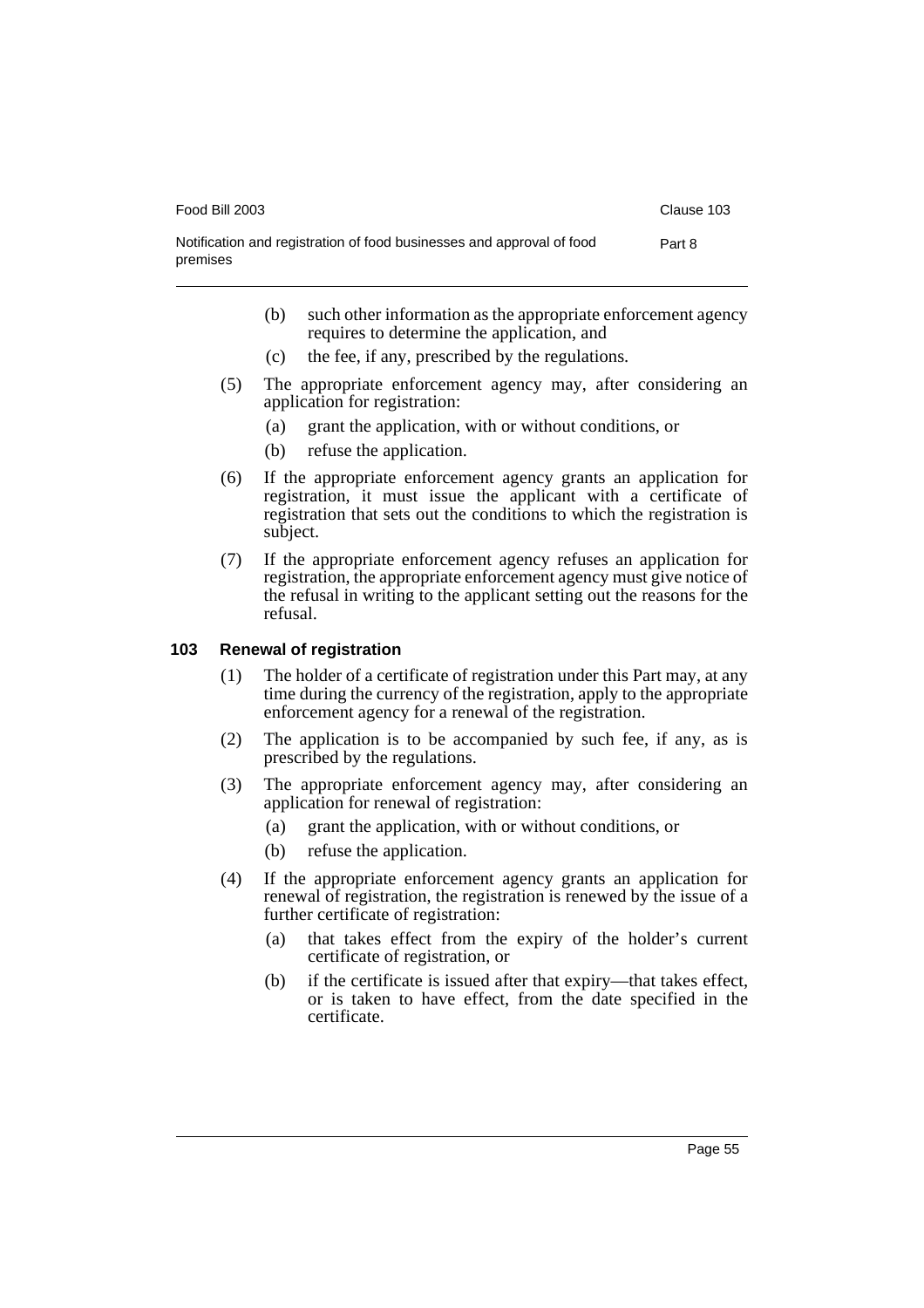#### Clause 104 Food Bill 2003

#### Part 8 Notification and registration of food businesses and approval of food premises

- (5) If the appropriate enforcement agency refuses an application for renewal of registration, the appropriate enforcement agency must give notice of the refusal in writing to the applicant setting out the reasons for the refusal.
- (6) Nothing in this section gives any force to a certificate of registration that has expired or been cancelled, or otherwise affects the operation of section 104.

#### **104 Term of registration**

Except during any period of suspension, the registration of a food business granted under this Part remains in force for the period specified in the certificate unless sooner cancelled.

#### **105 Variation of conditions or suspension or cancellation of registration of food businesses**

- (1) The appropriate enforcement agency may vary the conditions of, or suspend or cancel, the registration of a food business under this Part.
- (2) The registration of a food business may be suspended or cancelled on one or more of the following grounds:
	- (a) if the appropriate enforcement agency is satisfied that there has been a contravention of any provision of this Act or the regulations in the conduct of the food business,
	- (b) if the appropriate enforcement agency is satisfied that a condition to which the registration is subject is being contravened by the food business,
	- (c) at the request of the holder of the certificate of registration,
	- (d) for any other reason that the appropriate enforcement agency considers appropriate.
- (3) The appropriate enforcement agency may only vary the conditions of, or suspend or cancel, the registration of a food business under this Part:
	- (a) after having given the holder of the certificate of registration:
		- (i) written notice of its intention to vary, suspend or cancel the registration setting out its reasons, and
		- (ii) an opportunity to make submissions, and
	- (b) after having considered any submissions duly made by the holder.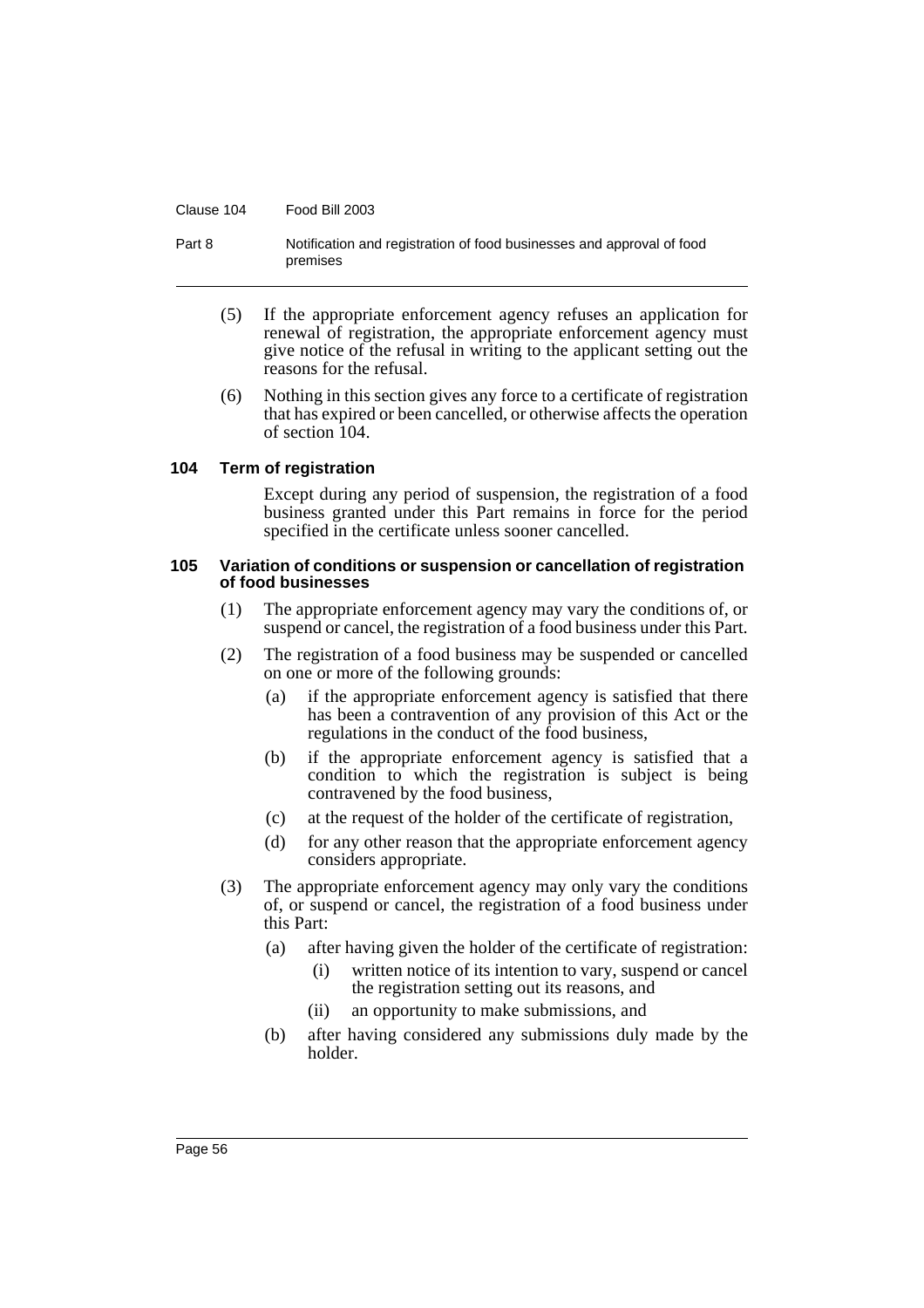| Food Bill 2003                                                                    | Clause 106 |
|-----------------------------------------------------------------------------------|------------|
| Notification and registration of food businesses and approval of food<br>premises | Part 8     |

- (4) Subsection (3) does not apply to the cancellation of registration at the request of the holder of the certificate of registration.
- (5) A variation of the conditions of, or the suspension or cancellation of, the registration of premises:
	- (a) must be made by notice in writing, and
	- (b) must be served on the holder of the certificate of registration, and
	- (c) takes effect on the day on which the notice is served or on a later day specified in the notice.

### **106 Review of decisions relating to registration**

- (1) An applicant for registration of a food business under this Part, or the holder of any such registration, may apply to the Administrative Decisions Tribunal for a review of any of the following decisions of an enforcement agency relating to the application or registration:
	- (a) the grant or refusal of an application for the registration, or the renewal of registration, of a food business under this Part,
	- (b) the imposition of conditions on the registration of a food business,
	- (c) the variation of conditions of the registration of a food business,
	- (d) the suspension or cancellation of the registration of a food business.
- (2) An application under this section may only be made within 10 days after:
	- (a) the issue of the relevant certificate of registration under section 102 (6) or 103 (4) or the service of the relevant notice of refusal under section 102 (7) or 103 (5), in the case of an application for the review of a decision referred to in subsection  $(1)$   $(a)$  or  $(b)$ , or
	- (b) the service of the relevant notice of the variation, suspension or cancellation under section 105 (5), in the case of an application for the review of a decision referred to in subsection  $(1)$  (c) or  $(d)$ .

### **107 Register of food businesses to be maintained**

- (1) Each enforcement agency is to prepare and maintain a list of:
	- (a) food businesses notified to it under section 100, and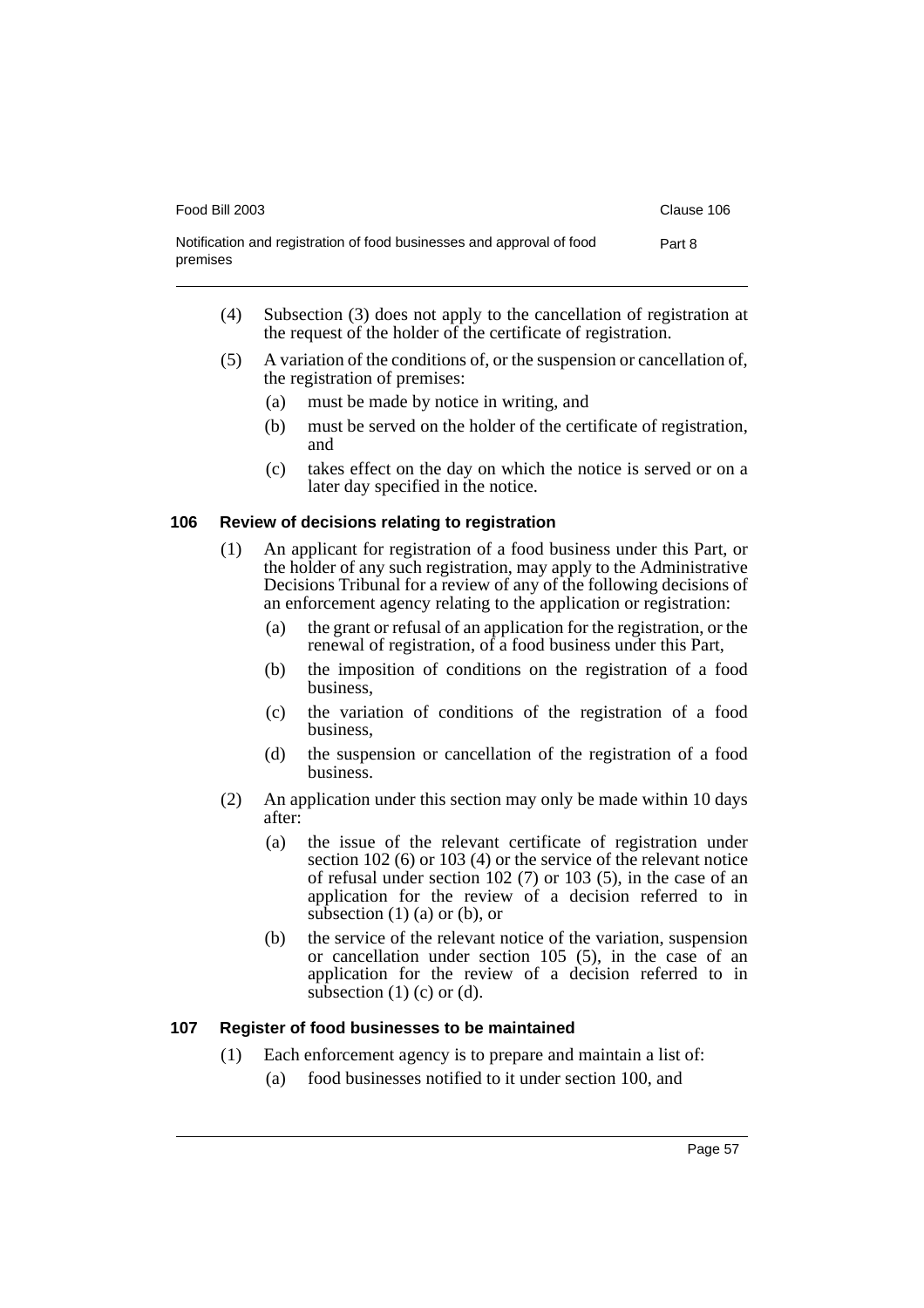# Clause 107 Food Bill 2003 Part 8 Notification and registration of food businesses and approval of food premises

(b) food businesses registered by it under section 102.

(2) The list is to be made publicly available and is to be revised at least annually.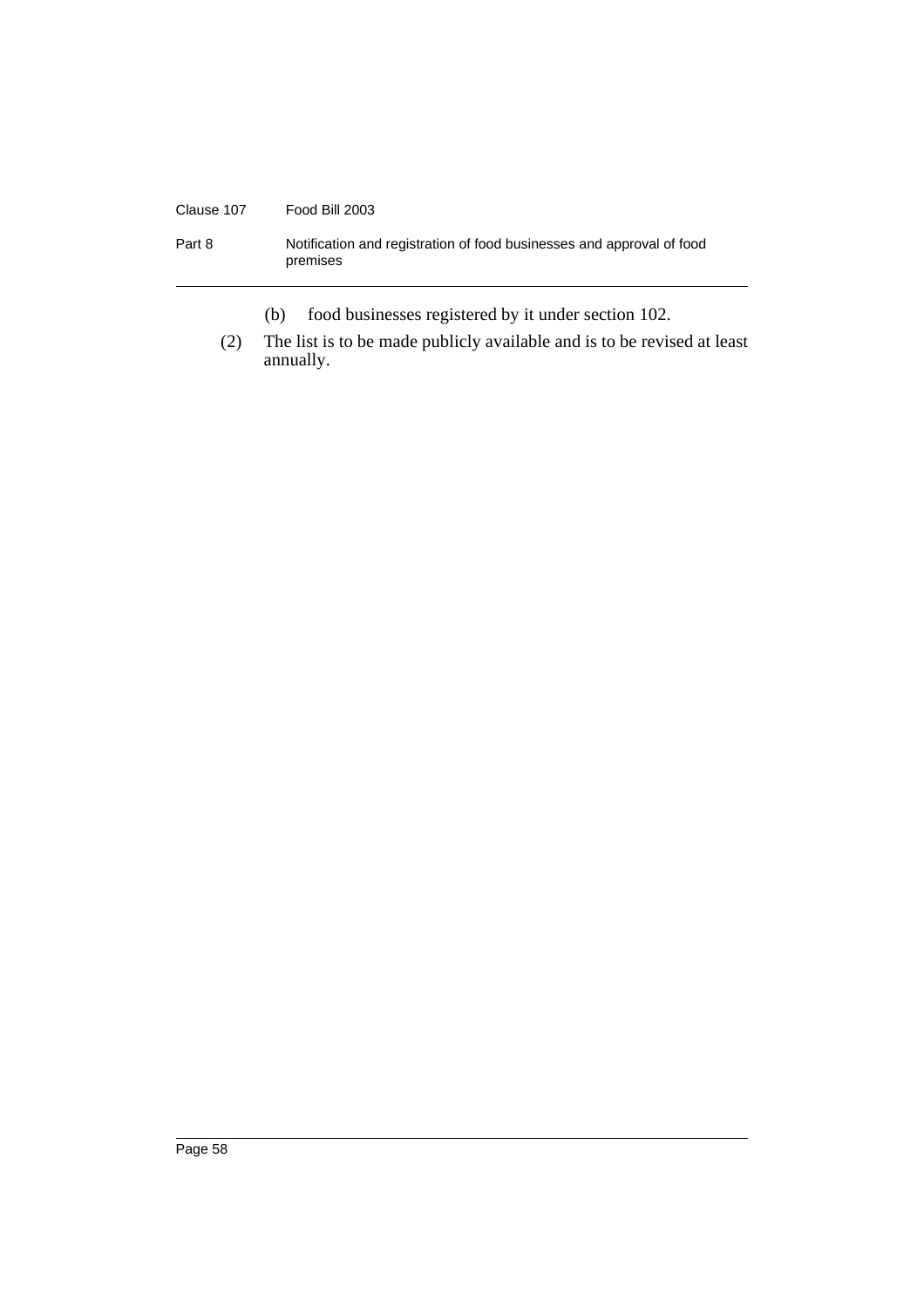Food Bill 2003 Clause 108

# **Part 9 Administration**

### **Division 1 Regulatory authority**

### **108 Functions of the regulatory authority in relation to this Act**

The regulatory authority has such functions in relation to the administration of this Act as are conferred or imposed on it by or under this Act.

### **109 Delegation**

- (1) The regulatory authority may delegate to:
	- (a) a member of staff of the regulatory authority, or
	- (b) an authorised officer, or
	- (c) the holder of an office prescribed by the regulations,

any function of the regulatory authority under this Act that is not specified in subsection (2).

- (2) The following functions of the regulatory authority cannot be delegated:
	- (a) the power of delegation conferred by this section,
	- (b) any function under Part 3 (Emergency powers),
	- (c) any function under section 111 (Conditions on exercise of functions by enforcement agencies).
- (3) A delegate may sub-delegate to a person referred to in subsection (1) any function delegated by the regulatory authority if the delegate is authorised in writing to do so by the regulatory authority.
- (4) A function must not be delegated under this section to an enforcement agency without the consent in writing of the enforcement agency.

### **Division 2 Functions of enforcement agencies**

### **110 Functions of enforcement agencies in relation to this Act**

- (1) An enforcement agency has such functions in relation to the administration of this Act as are conferred or imposed on it by or under this Act or are delegated to it under this Act.
- (2) A function conferred specifically on an enforcement agency (other than the regulatory authority) by this Act cannot be delegated.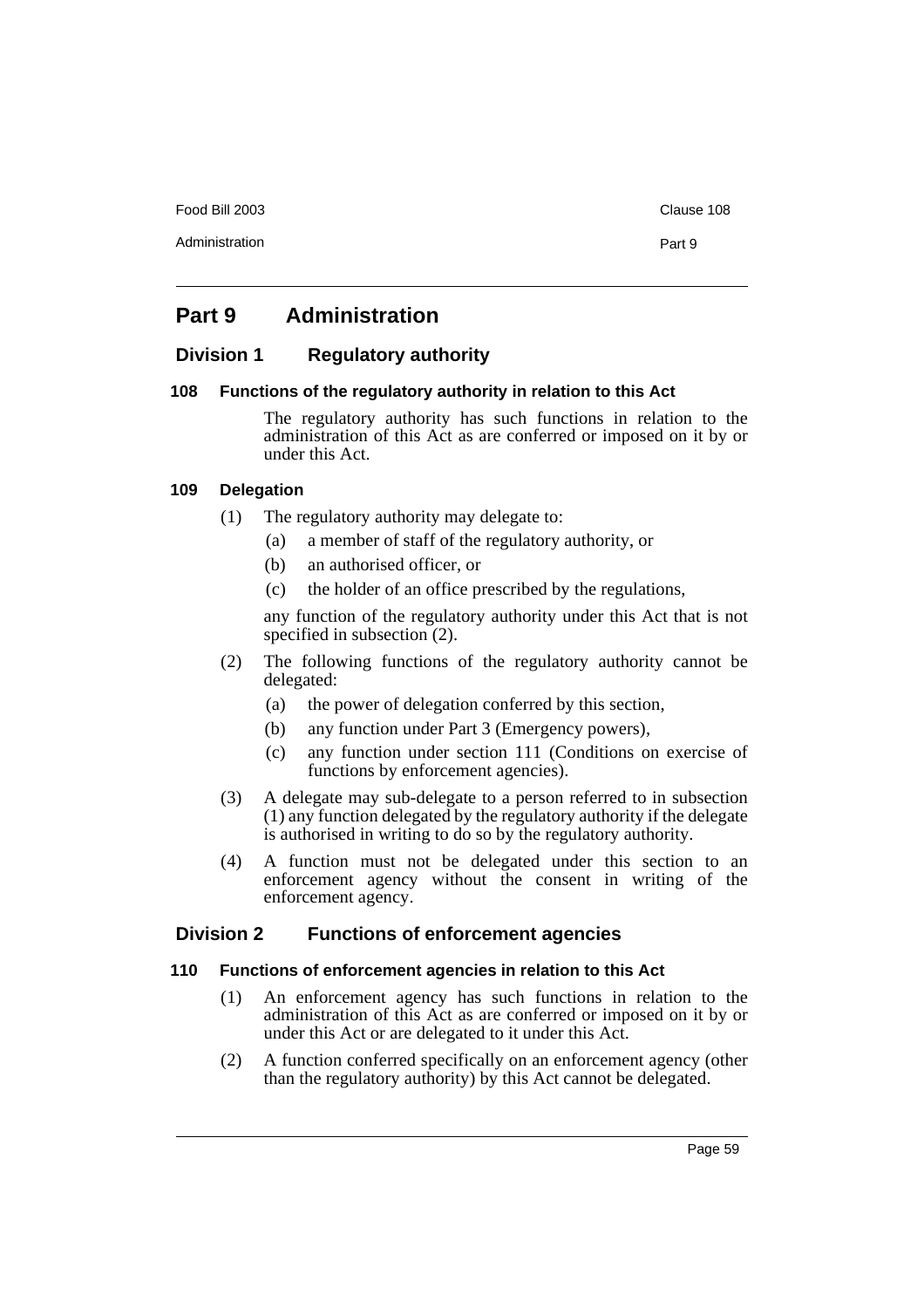#### Clause 111 Food Bill 2003

Part 9 Administration

#### **111 Conditions on exercise of functions by enforcement agencies**

The regulatory authority, after consultation with an enforcement agency, may, in writing, impose conditions or limitations on the exercise of functions under this Act by the enforcement agency.

#### **112 Exercise of functions by enforcement agencies**

- (1) The regulatory authority may adopt national guidelines relating to the exercise of its functions under this Act and may require other enforcement agencies and authorised officers to adopt those guidelines in the carrying out of their functions under this Act.
- (2) In this section, *national guidelines* means guidelines prepared for the purposes of this section by the Commonwealth Food Authority.

#### **113 Reports by enforcement agencies**

- (1) An enforcement agency (other than the regulatory authority) is to report to the regulatory authority, at such intervals as the regulatory authority requires, on the performance of functions under this Act by persons employed or engaged by the agency.
- (2) In addition to any report required under subsection (1), an enforcement agency is to forward to the regulatory authority details of any proceedings for an offence under this Act or the regulations taken by an officer of the agency within one month of the proceedings being finally dealt with.

### **Division 3 Appointment of authorised officers**

### **114 Appointment of authorised officers**

- (1) An enforcement agency may appoint a person to be an authorised officer for the purposes of this Act, but only if the enforcement agency considers the person has appropriate qualifications or experience to exercise the functions of an authorised officer.
- (2) Each enforcement agency is to prepare and maintain a list of authorised officers appointed by it.

### **115 Certificates of authority**

(1) An enforcement agency is to provide each authorised officer appointed by it with a certificate of authority as an authorised officer.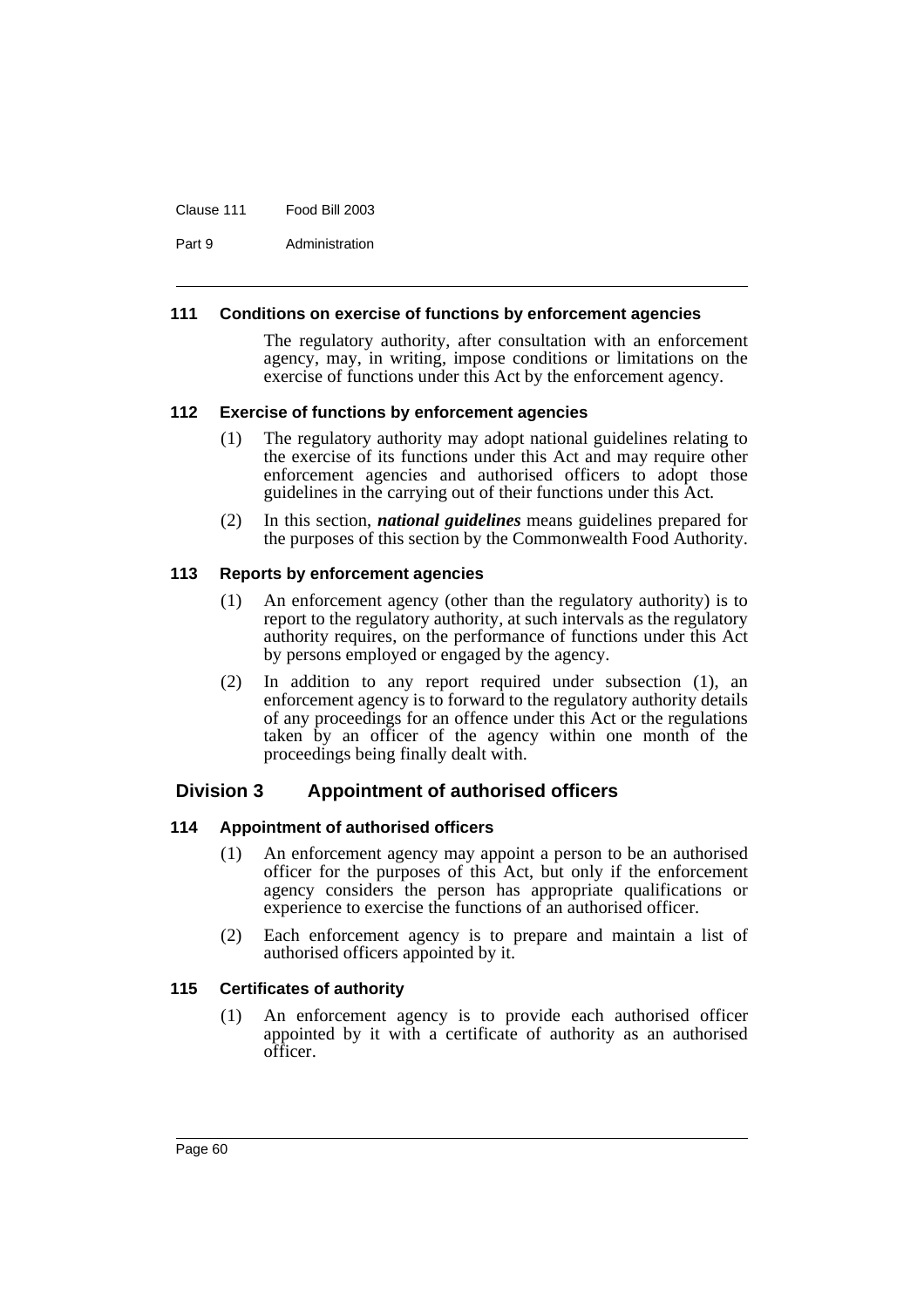| Food Bill 2003 |  |
|----------------|--|
|----------------|--|

- (2) The functions of an authorised officer may be limited by the authorised officer's certificate of authority.
- (3) The certificate of authority:
	- (a) must state that it is issued under this Act, and
	- (b) must give the name of the person to whom it is issued and bear a photograph of that person and the person's signature, and
	- (c) must state the date, if any, on which it expires, and
	- (d) must specify any conditions to which the person's authority is subject, and
	- (e) must bear the signature of the person by whom it is issued and state the capacity in which the person is acting in issuing the certificate.
- (4) An authorised officer is required to produce the certificate of authority:
	- (a) if requested to do so by the proprietor of a food business whose premises are entered by the authorised officer, or
	- (b) if requested to do so by a person whom the authorised officer requires to produce anything or to answer any question.

### **Division 4 Advisory committees**

#### **116 Establishment of advisory committees**

- (1) The Minister may establish advisory committees to assist the regulatory authority in the exercise of its functions.
- (2) An advisory committee is to consist of members appointed from persons having expertise in one or more of the following areas:
	- (a) the food industry,
	- (b) public health,
	- (c) the interests of consumers,
	- (d) the enforcement of food legislation.
- (3) In addition, the Minister may appoint as members of an advisory committee persons having expertise in nutrition, toxicology, microbiology and food technology and such other persons as the Minister considers have appropriate expertise, qualifications or experience as will enable them to make a valuable contribution to the advisory committee.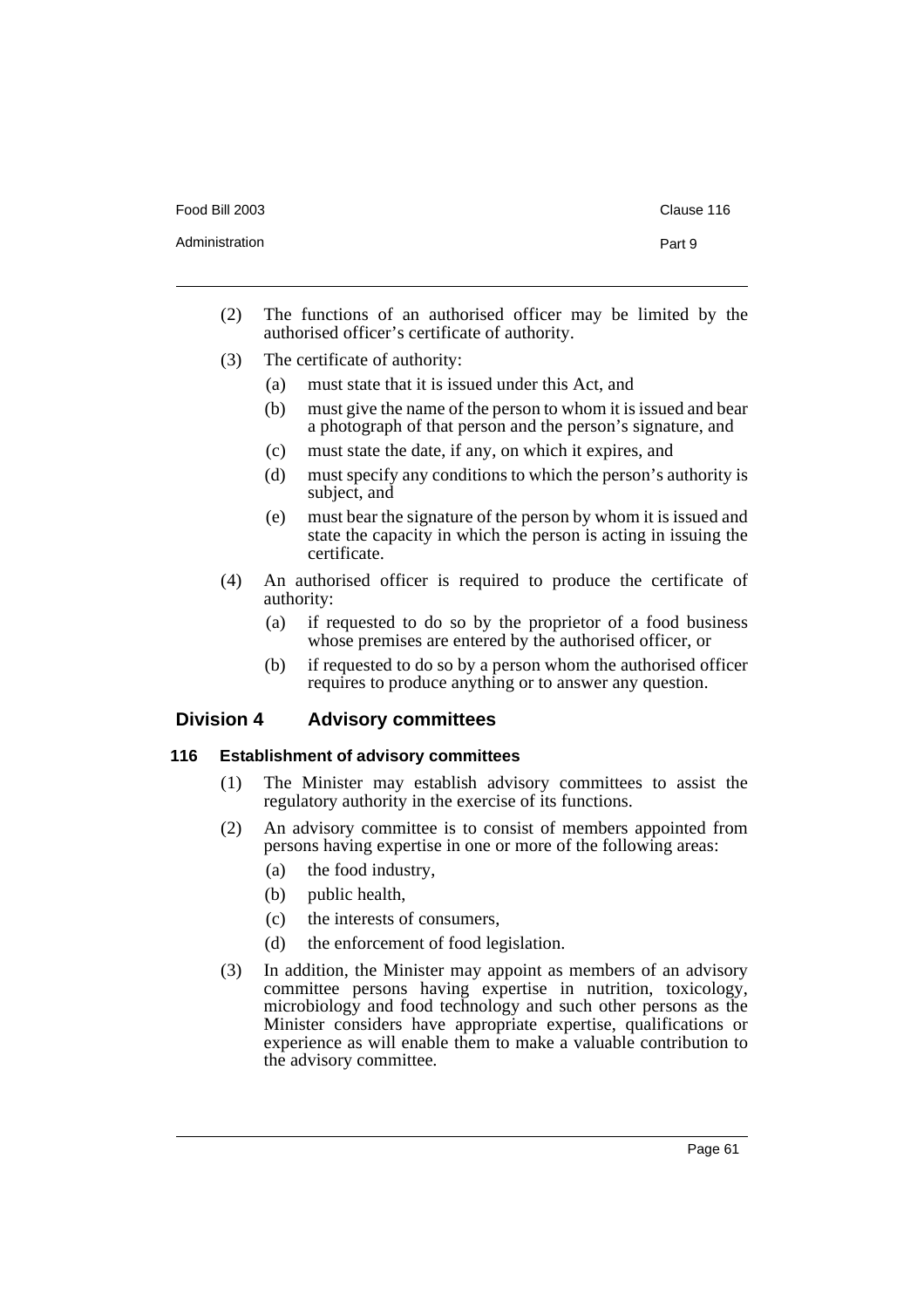#### Clause 117 Food Bill 2003

Part 9 Administration

(4) The Minister may determine the term of office and remuneration of members and the procedure of an advisory committee.

#### **117 Functions of advisory committees**

An advisory committee has the following functions:

- (a) to provide advice to the Minister and the regulatory authority on any issue relating to food as the Minister or the regulatory authority may require,
- (b) such other advisory functions relating to food as the Minister may determine.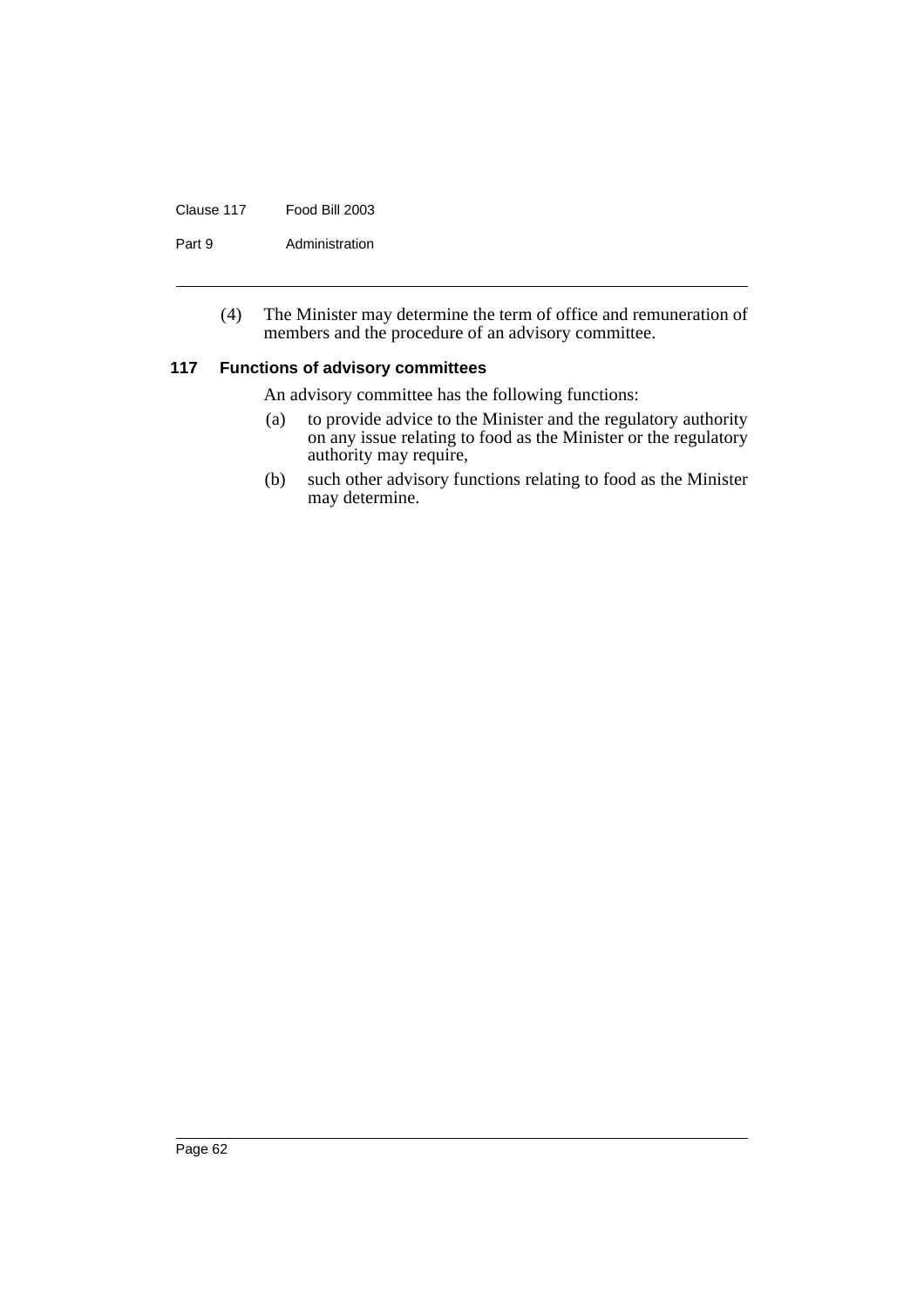Food Bill 2003 Clause 118

# **Part 10 Procedural and evidentiary provisions**

### **118 Nature of proceedings for offences**

- (1) Proceedings for an offence under this Act or the regulations may be dealt with:
	- (a) summarily before a Local Court, or
	- (b) before the Supreme Court in its summary jurisdiction.
- (2) If proceedings are brought before a Local Court, the maximum monetary penalty that the Local Court may impose for the offence is \$10,000, despite any higher maximum monetary penalty provided in respect of the offence.

### **119 Institution of proceedings**

- (1) Proceedings for an offence under this Act or the regulations may only be instituted:
	- (a) unless paragraph (b) applies, within 12 months after the date on which the offence is alleged to have been committed, or
	- (b) if the proceedings are in respect of a sample of food, within 6 months after the date on which the sample was obtained.
- (2) The court may extend the time referred to in subsection (1) for the institution of proceedings.

### **120 Penalty notices for certain offences**

- (1) An authorised officer may serve a penalty notice on a person if it appears to the officer that the person has committed an offence under this Act or the regulations, being an offence prescribed by the regulations.
- (2) A penalty notice is a notice to the effect that, if the person served does not wish to have the matter determined by a court, the person may pay, within the time and to the person specified in the notice, the penalty prescribed by the regulations for the offence if dealt with under this section.
- (3) A penalty notice is to be served personally or by post.
- (4) If the amount of the penalty prescribed for an alleged offence is paid under this section, no person is liable to any further proceedings for the alleged offence.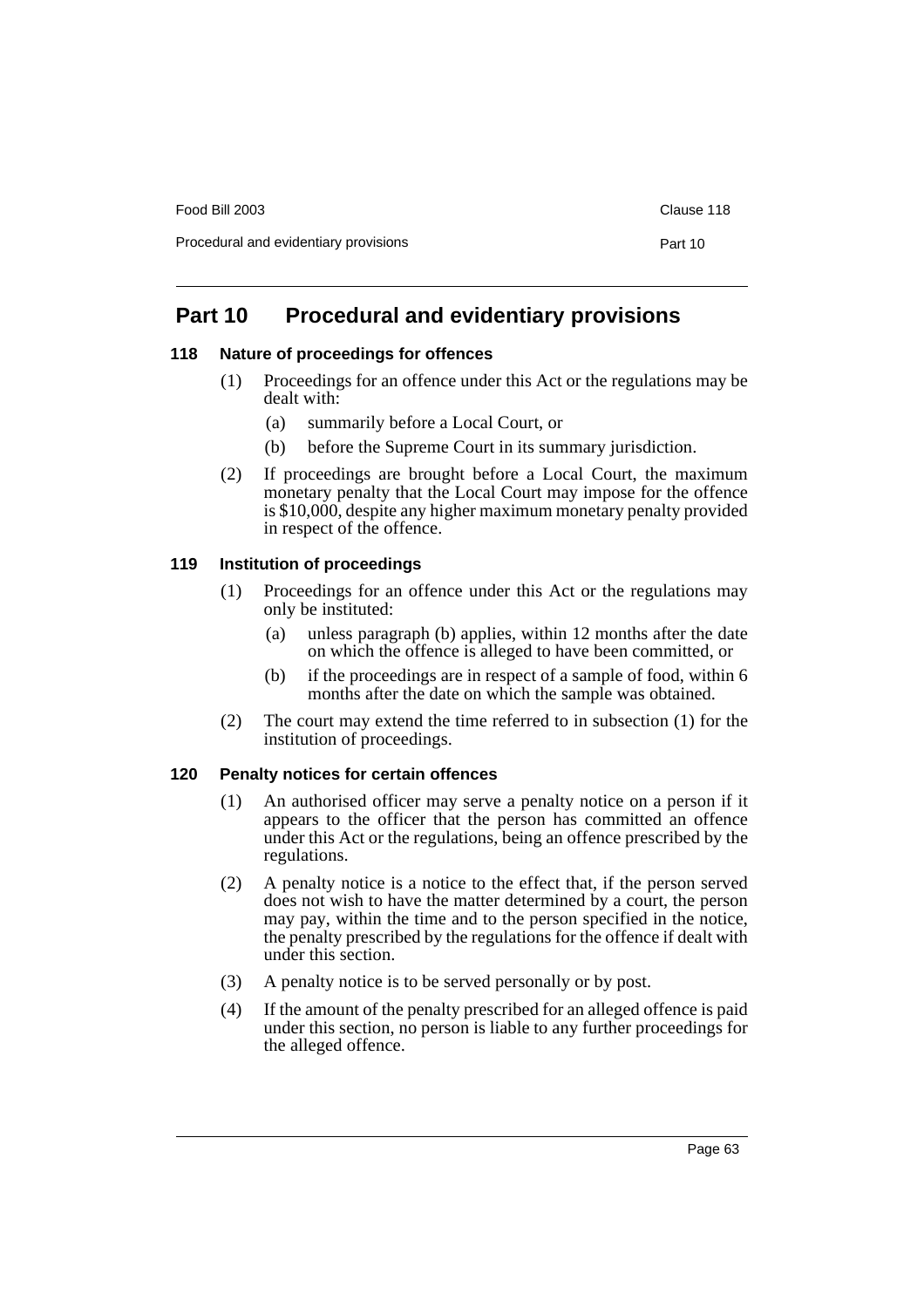#### Clause 121 Food Bill 2003

Part 10 Procedural and evidentiary provisions

- (5) Payment under this section is not to be regarded as an admission of liability for the purpose of, nor in any way as affecting or prejudicing, any civil claim, action or proceeding arising out of the same occurrence.
- (6) The regulations may:
	- (a) prescribe an offence for the purposes of this section by specifying the offence or by referring to the provision creating the offence, and
	- (b) prescribe the amount of penalty payable for the offence if dealt with under this section, and
	- (c) prescribe different amounts of penalties for different offences or classes of offences.
- (7) The amount of a penalty prescribed under this section for an offence must not exceed the maximum amount of penalty which could be imposed for the offence by a court.
- (8) This section does not limit the operation of any other provision of, or made under, this or any other Act relating to proceedings that may be taken in respect of offences.
- (9) In this section, *authorised officer* means a police officer, the Director-General or an authorised officer as defined in section 4 (1).

### **121 Offences by employers**

- (1) If an employee contravenes any provision of this Act or the regulations, the employer is taken to have contravened the same provision.
- (2) It is a defence in proceedings against an employer for such a contravention if it is established that the employer could not, by the exercise of due diligence, have prevented the contravention.
- (3) An employer may be proceeded against and convicted under a provision pursuant to this section whether or not the employee has been proceeded against or been convicted under that provision.

### **122 Offences by corporations**

(1) If a corporation contravenes, whether by act or omission, any provision of this Act or the regulations, each person who is a director of the corporation or who is concerned in the management of the corporation is taken to have contravened the same provision, unless the person satisfies the court that: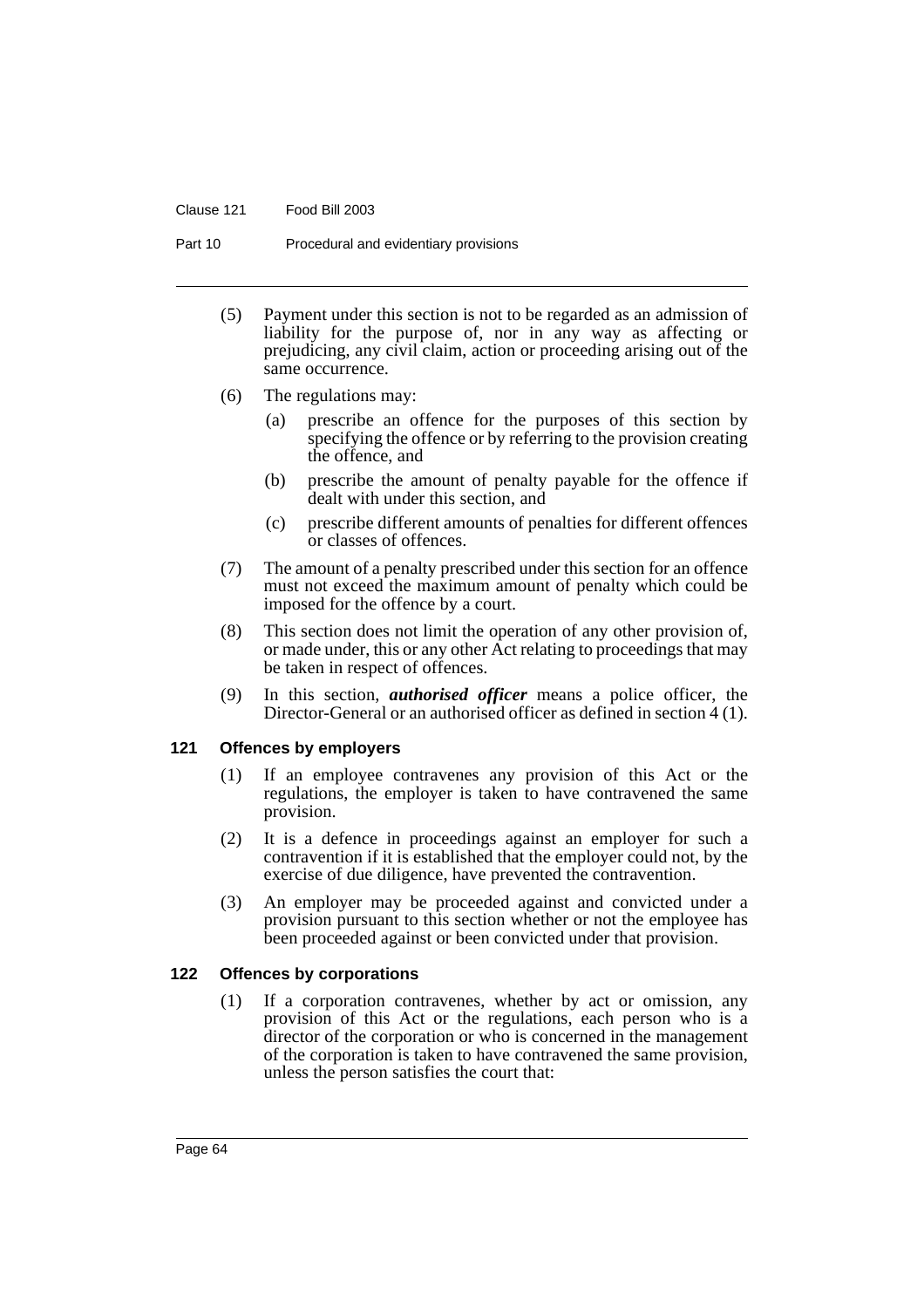| Food Bill 2003                        | Clause 123 |  |
|---------------------------------------|------------|--|
| Procedural and evidentiary provisions | Part 10    |  |
|                                       |            |  |

- (a) the corporation contravened the provision without the knowledge actual, imputed or constructive of the person, or
- (b) the person was not in a position to influence the conduct of the corporation in relation to its contravention of the provision, or
- (c) the person, if in such a position, used all due diligence to prevent the contravention by the corporation.
- (2) A person may be proceeded against and convicted under a provision pursuant to this section whether or not the corporation has been proceeded against or been convicted under that provision.
- (3) Nothing in this section affects any liability imposed on a corporation for an offence committed by the corporation against this Act or the regulations.
- (4) Without limiting any other law or practice regarding the admissibility of evidence, evidence that an officer, employee or agent of a corporation (while acting in his or her capacity as such) had, at any particular time, a particular intention, is evidence that the corporation had that intention.

### **123 Liability of employees and agents**

- (1) Except as provided by subsection (2), it is no defence in proceedings for an offence under this Act or the regulations that the defendant was, at the time of the commission of the offence, an employee or agent of another person.
- (2) In any proceedings for an offence under this Act or the regulations, it is a defence for the defendant to prove that the defendant was under the personal supervision of the proprietor of the food business, or the owner or person in charge of the place or vehicle, in relation to which the offence was committed or of another person representing that proprietor, owner or person in charge.

### **124 Alternative verdicts for serious food offences**

(1) If, on the trial of a person charged with an offence against section 13 the trier of fact is not satisfied that the person committed the offence but is satisfied that the person committed an offence against section 16 (1), the trier of fact may find the person not guilty of the offence charged but guilty of an offence against section 16 (1), and the person is liable to punishment accordingly.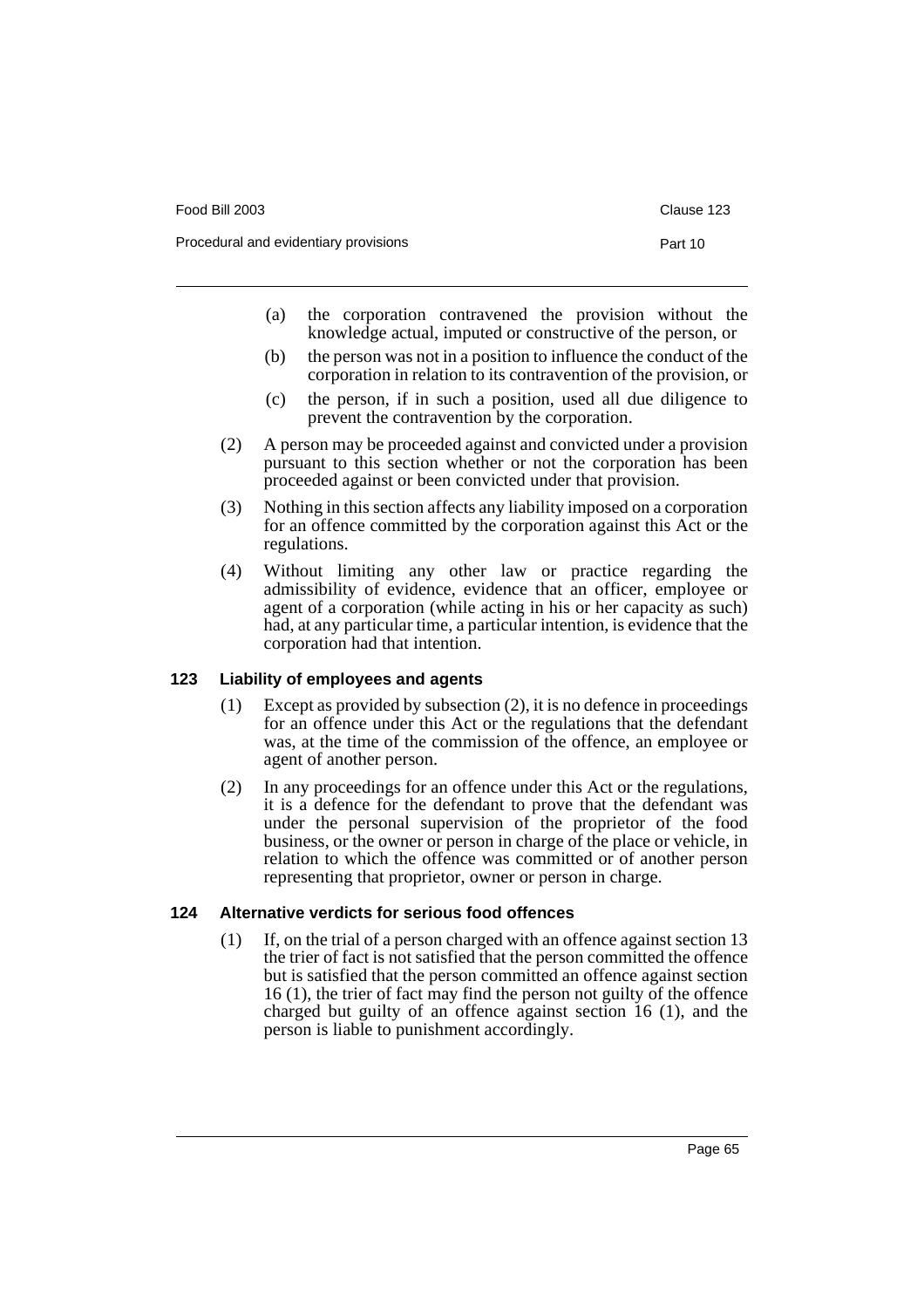Clause 125 Food Bill 2003

Part 10 Procedural and evidentiary provisions

(2) If, on the trial of a person charged with an offence against section 14, the trier of fact is not satisfied that the person committed the offence but is satisfied that the person committed an offence against section 16 (2), the trier of fact may find the person not guilty of the offence charged but guilty of an offence against section 16 (2), and the person is liable to punishment accordingly.

#### **125 No defence to allege deterioration of sample**

In any proceedings for an offence under this Act or the regulations, it is not a defence for a person to allege that any part of a sample retained for future comparison with a sample that has been analysed has from natural causes deteriorated, perished or undergone any material change in its constitution.

#### **126 Onus to prove certain matters on defendant**

In any proceedings for an offence under this Act or the regulations against a defendant who was responsible for making a statement on a package or in an advertisement relating to the origin or composition of the food in question or the therapeutic or nutritive properties of the food, being a statement that is alleged to have caused the food to be falsely described, the onus of proving the correctness of the statement is on the defendant.

### **127 Presumptions**

In any proceedings for an offence under this Act or the regulations, it is presumed until, on the balance of probabilities, the contrary is proved that:

- (a) any substance or thing capable of being used as food that was sold or prepared for sale or conveyed or intended for sale was sold, prepared, conveyed or intended for sale for human consumption, and
- (b) any substance or thing capable of being used as food is not for human consumption if it is prominently marked as not being for human consumption, or with words to that effect, and
- (c) food that is part of a batch, lot or consignment of food of the same class or description is representative of all of the food in that batch, lot or consignment, and
- (d) each part of a sample of food divided for the purpose of analysis under this Act is of uniform composition with every other part of that sample, and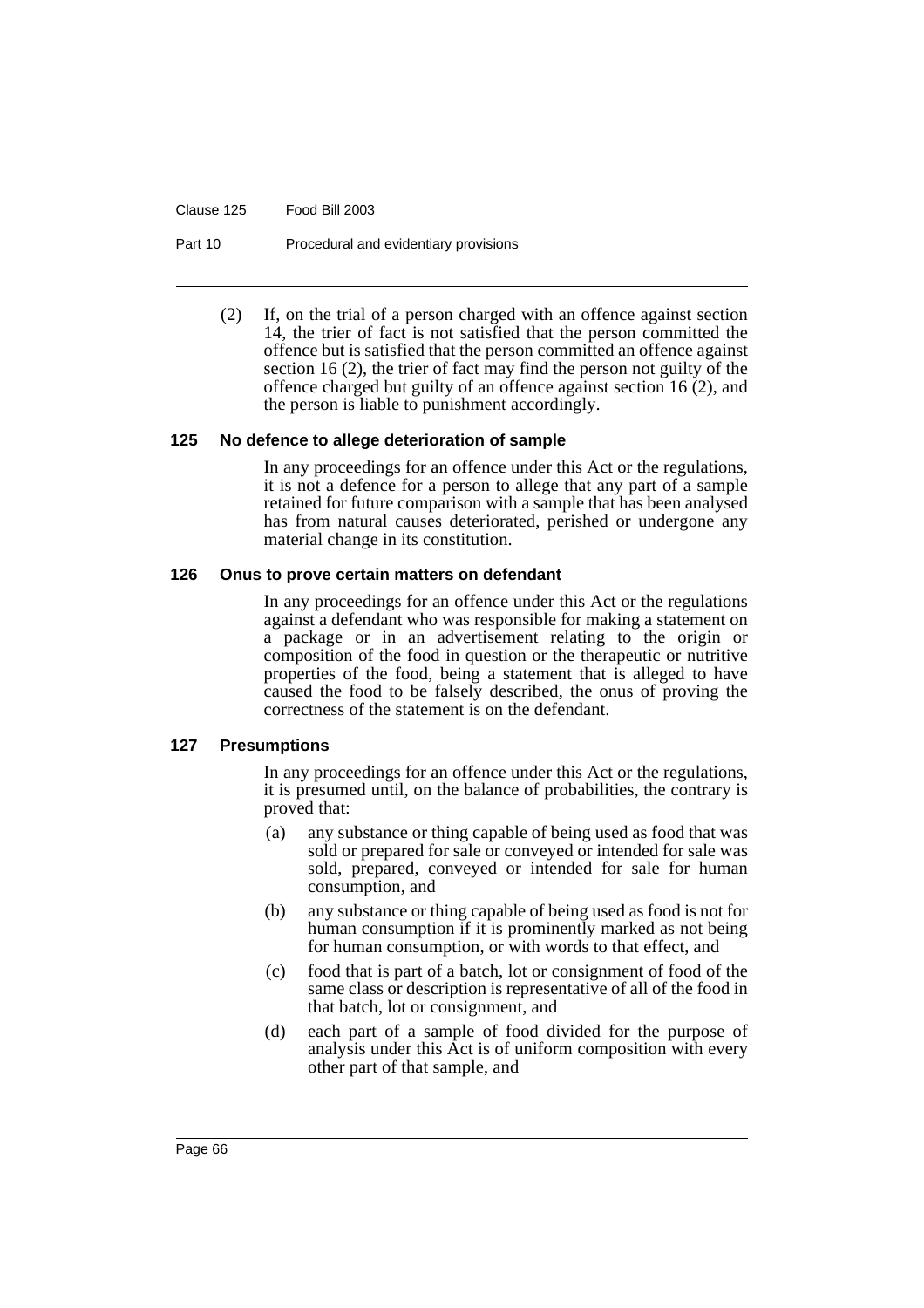Food Bill 2003 Clause 128

- (e) a person who sold food in the conduct of a food business and was not the proprietor of the food business sold the food as the agent of the proprietor, and
- (f) a person who appears from any statement on a package containing food for sale to have imported, manufactured, packed or prepared the food is the importer, manufacturer, packager or preparer of the food, as the case may be, and
- (g) food that has been sold to a consumer has been sold at some time by any person who respectively imported, manufactured, prepared or packed the food, and
- (h) a signature purporting to be that of the regulatory authority, an authorised officer, the person in charge of an approved laboratory or an approved analyst is that signature.

#### **128 Certificate evidence and evidence of analysts**

- (1) A certificate of the result of an analysis obtained by the defendant or the prosecution in proceedings for an offence under this Act or the regulations is admissible in any such proceedings and evidence of the facts stated in it if:
	- (a) the certificate was issued in accordance with section 74, and
	- (b) a copy of the certificate is served by the person who obtained it on the other party to the proceedings at least 7 days before the hearing.
- (2) An analyst who carried out an analysis in relation to which a certificate is produced as evidence in proceedings as referred to in subsection  $(1)$  need not be called as a witness in the proceedings by the party producing the certificate unless the court hearing the proceedings so orders (whether on application made to it or by any other means).
- (3) In any proceedings for an offence under this Act or the regulations, the prosecution cannot rely on an analysis as evidence for the purposes of those proceedings unless the person who carried out the analysis:
	- (a) is employed or engaged by an approved laboratory, or
	- (b) is an approved analyst, or
	- (c) was acting under the supervision of an approved analyst.
- (4) In any proceedings for an offence under this Act or the regulations: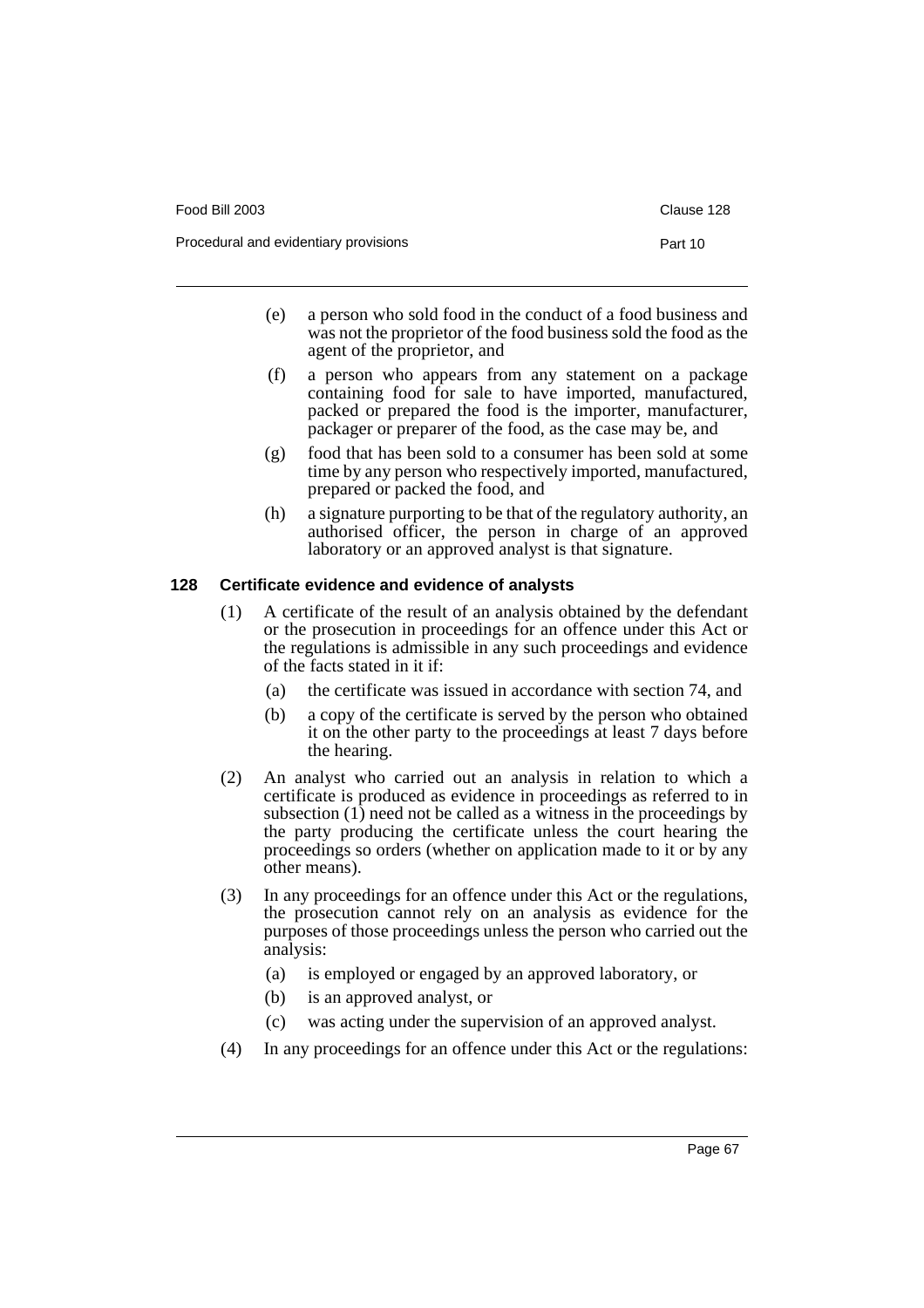#### Clause 129 Food Bill 2003

Part 10 Procedural and evidentiary provisions

- (a) a document purporting to be a copy of any registration, approval, order, notice or authority under this Act is evidence of that registration, approval, order, notice or authority, or
- (b) a document purporting to be signed by the regulatory authority certifying that at a specified time or during a specified period:
	- (i) there was or was not in force any registration, approval, order, notice or authority in relation to a specified person or persons, or
	- (ii) that a registration, approval, order, notice or authority was or was not subject to specified conditions,

is evidence of the matters contained in the document, or

- (c) a document purporting to be signed by the regulatory authority certifying:
	- (i) as to the receipt or otherwise of any notice, application or payment, or
	- (ii) that any amount of fees or other money is payable under this Act by a specified person and has not been paid at the date of the certificate,

is evidence of the matters contained in the document.

#### **129 Power of court to order further analysis**

- (1) In any proceedings for an offence under this Act or the regulations, the court may, if satisfied that:
	- (a) there is a disagreement between the evidence of the analysts for the parties to the proceedings, and
	- (b) it is in the interests of justice to do so,

order that the part or parts of any sample retained under section 71 be sent by the enforcement agency concerned to an analyst specified by the court or agreed to by the parties.

- (2) An order may be made under subsection (1) at the request of any party to the proceedings or on the court's own motion.
- (3) An analyst who is sent a part or parts of a sample for analysis under this section is to make an analysis of that part or those parts for the information of the court.
- (4) Subject to section 131, the cost of an analysis under this section is to be borne by the enforcement agency concerned.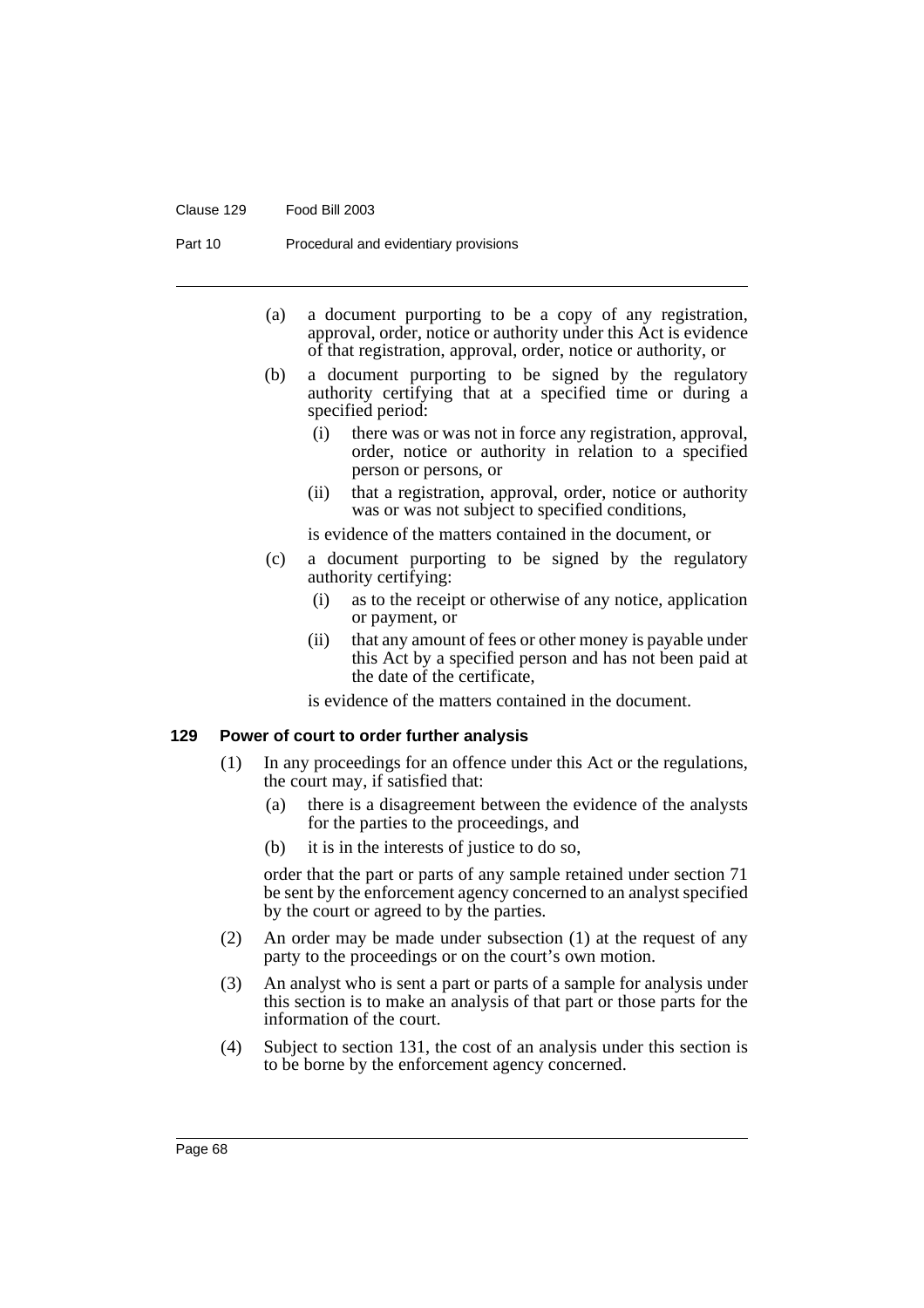| Food Bill 2003                        | Clause 130 |
|---------------------------------------|------------|
| Procedural and evidentiary provisions | Part 10    |

#### **130 Disclosure by witnesses**

- (1) In any proceedings for an offence under this Act or the regulations, a witness for the prosecution is not compelled to disclose the fact that the witness received information, the nature of the information received or the name of the person from whom the information was received.
- (2) An authorised officer appearing as a witness in any proceedings is not compelled to produce any document containing any confidential matter made or received in his or her capacity as an authorised officer.
- (3) Despite subsections (1) and (2), a court hearing proceedings for an offence under this Act or the regulations may order the disclosure of any matter, or the production of a document, referred to in those subsections if the court considers that it is necessary in the interests of justice.

#### **131 Court may order costs and expenses**

Without affecting any other power of a court to award costs, a court that hears proceedings for an offence under this Act or the regulations has power to make such orders as it thinks fit in respect of the costs and expenses of and incidental to the examination, seizure, detention, storage, analysis (including further analysis), destruction or other disposition of any thing the subject of those proceedings.

### **132 Court may order corrective advertising**

A court by which a person (in this section referred to as *the defendant*) is found guilty of an offence under Part 2, may make one or both of the following orders:

- (a) an order requiring the defendant to disclose in a particular manner to the public, to a particular person or to a particular class of persons specified information, or information of a specified kind, which the defendant possesses or to which the defendant has access,
- (b) an order requiring the defendant to publish, at his or her own expense, in a manner and at times specified in the order, advertisements the terms of which are specified in the order.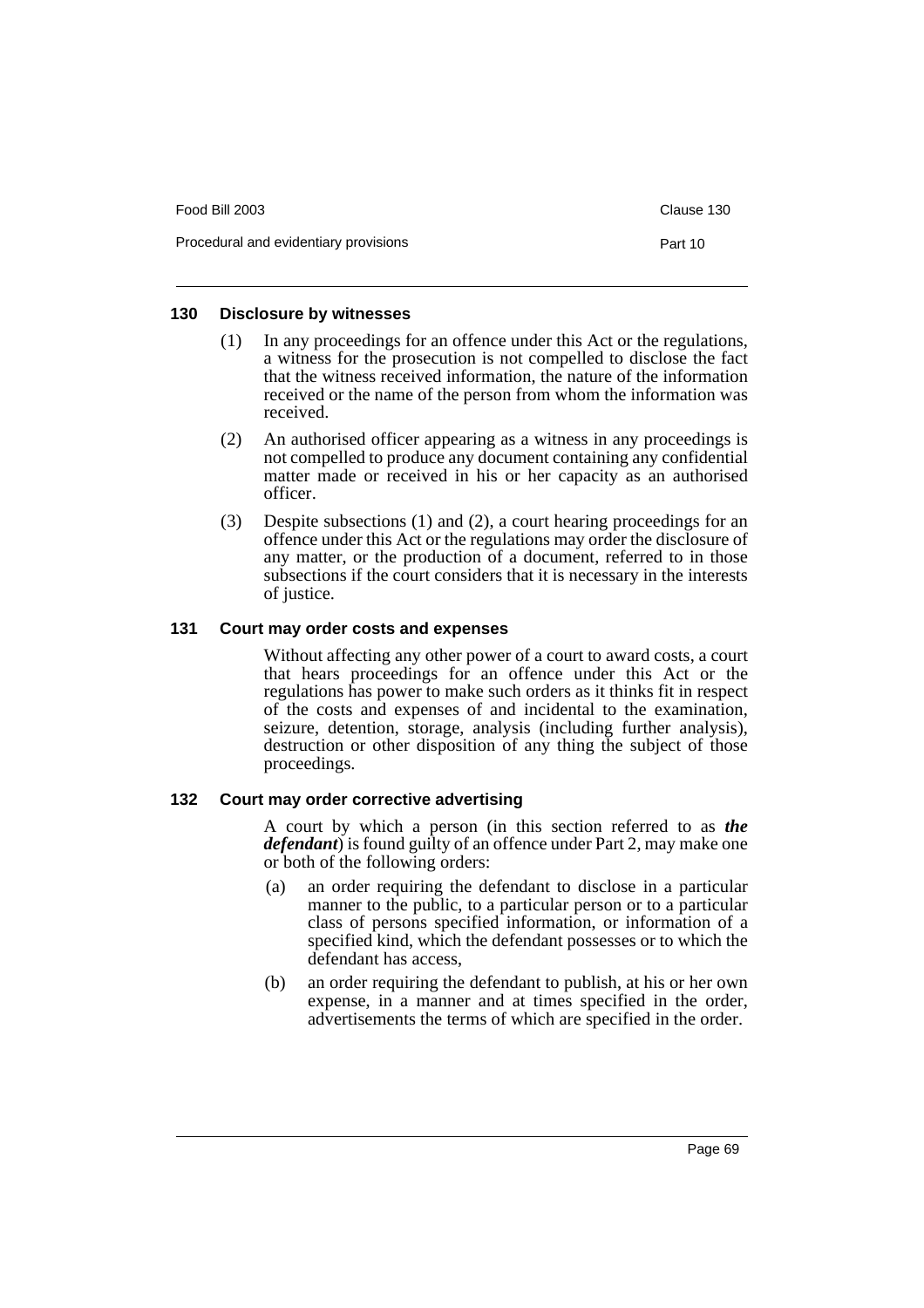#### Clause 133 Food Bill 2003

Part 10 Procedural and evidentiary provisions

#### **133 Information in relation to prosecutions to be forwarded to Director-General**

Whenever an information is laid by an employee of a council or a police officer against a person for an offence against this Act or the regulations, it is the duty of the council concerned or the Commissioner of Police, as the case requires, to forward to the regulatory authority, within one month after the prosecution is dealt with:

- (a) a copy of the information, and
- (b) particulars of the result of the prosecution.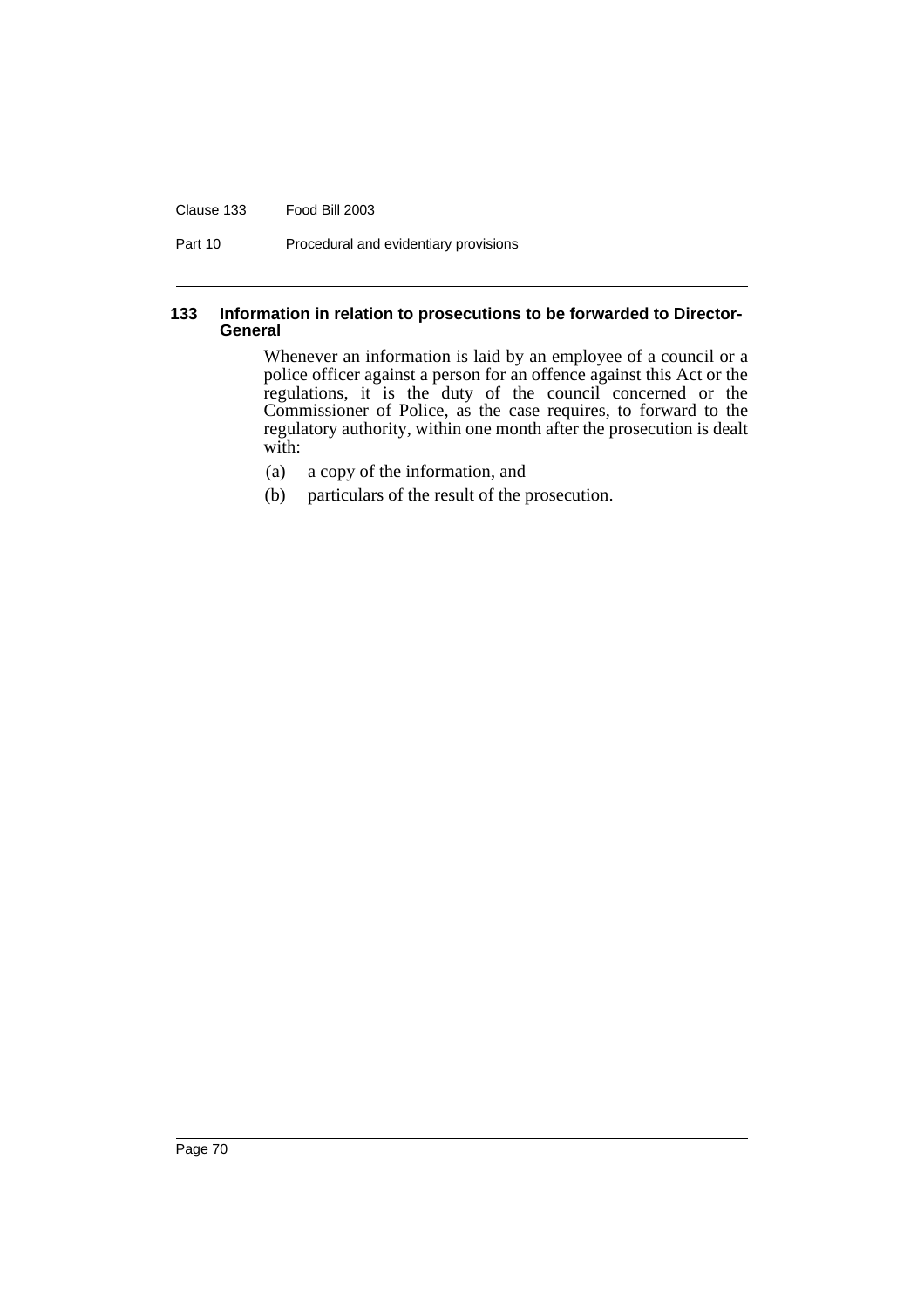Food Bill 2003 Clause 134

# **Part 11 Miscellaneous**

#### **134 Protection from personal liability**

- (1) Any matter or thing done or omitted to be done by an enforcement agency, an advisory committee, or a protected person does not, if the matter or thing was done or omitted in good faith for the purpose of executing any provision of this Act or any other law, subject a protected person personally to any action, liability, claim or demand.
- (2) In this section, *protected person* means any of the following:
	- (a) the Minister,
	- (b) any member of the enforcement agency or of the staff of the enforcement agency,
	- (c) an authorised officer,
	- (d) any person acting under the direction of an enforcement agency,
	- (e) any member of an advisory committee,
	- (f) a person employed by the Crown to carry out analyses for the purposes of this Act or a person carrying out analyses under the supervision of such a person.

### **135 Exclusion of liability of the State and others**

- (1) This section applies to civil proceedings for damages or other compensation brought against the State, the regulatory authority or other enforcement agency or a protected person referred to in section 134.
- (2) Damages or other compensation is not payable in any such civil proceedings to the extent that:
	- (a) the claim is made in connection with the handling, sale or consumption of food, and
	- (b) the claim is based on alleged negligence or other breach of duty (including statutory duty) arising because of the exercise of, or the failure to exercise, any function under this Act.
- (3) This section does not affect any entitlement to compensation expressly conferred by this Act.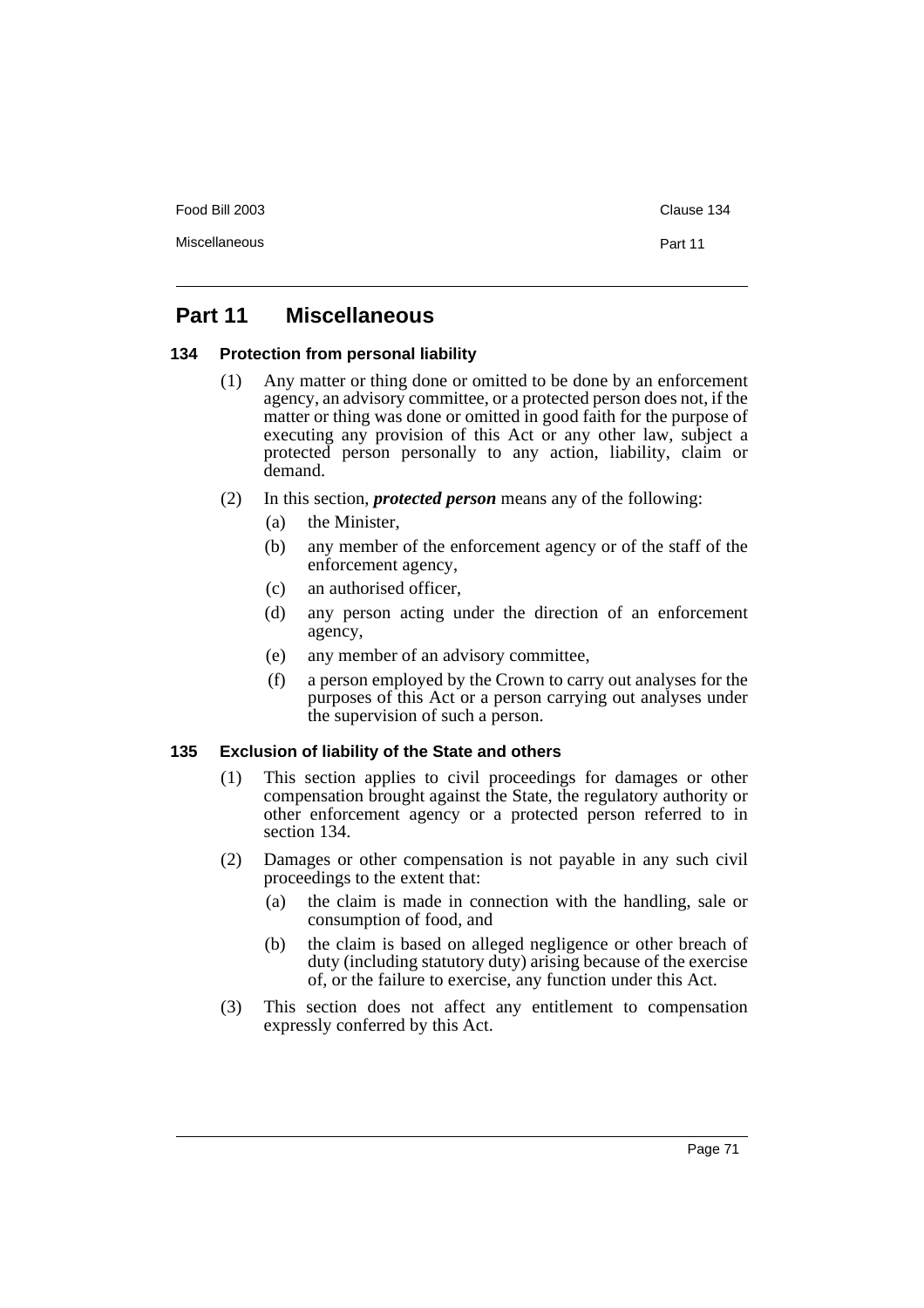Clause 136 Food Bill 2003

Part 11 Miscellaneous

### **136 Disclosure of certain confidential information**

- (1) A person who has, in connection with the administration or execution of this Act, obtained information relating to manufacturing secrets or commercial secrets or confidential processes must not disclose that information unless the disclosure is made:
	- (a) with the consent of the person from whom the information was obtained, or
	- (b) in connection with the administration or execution of this Act, or
	- (c) for the purposes of any legal proceedings arising out of this Act or of any report of any such proceedings, or
	- (d) in accordance with a requirement imposed by or under this Act or any other law, or
	- (e) to a person administering or enforcing a law of another jurisdiction that corresponds to this Act or any other law prescribed by the regulations, or
	- (f) to the Commonwealth Food Authority, or
	- (g) to a law enforcement authority, or
	- (h) with other lawful excuse.

Maximum penalty: 500 penalty units.

(2) A person is not guilty of an offence under this section if the information was publicly available at the time the disclosure concerned was made.

### **137 Publication of names of offenders**

- (1) The regulatory authority may publish a notification under this section in the Gazette or in a newspaper circulating in this State in respect of any person who is convicted of an offence under this Act or the regulations relating to the handling or sale of food or an employee or agent of whom has been convicted of such an offence.
- (2) The notification may only be published within 21 days after the conviction unless an appeal is made against the conviction.
- (3) If an appeal is made against the conviction, a notification under this section must not be published unless a final order has been made on appeal affirming the conviction, in which case, the notification may only be published within 21 days of the final order being made.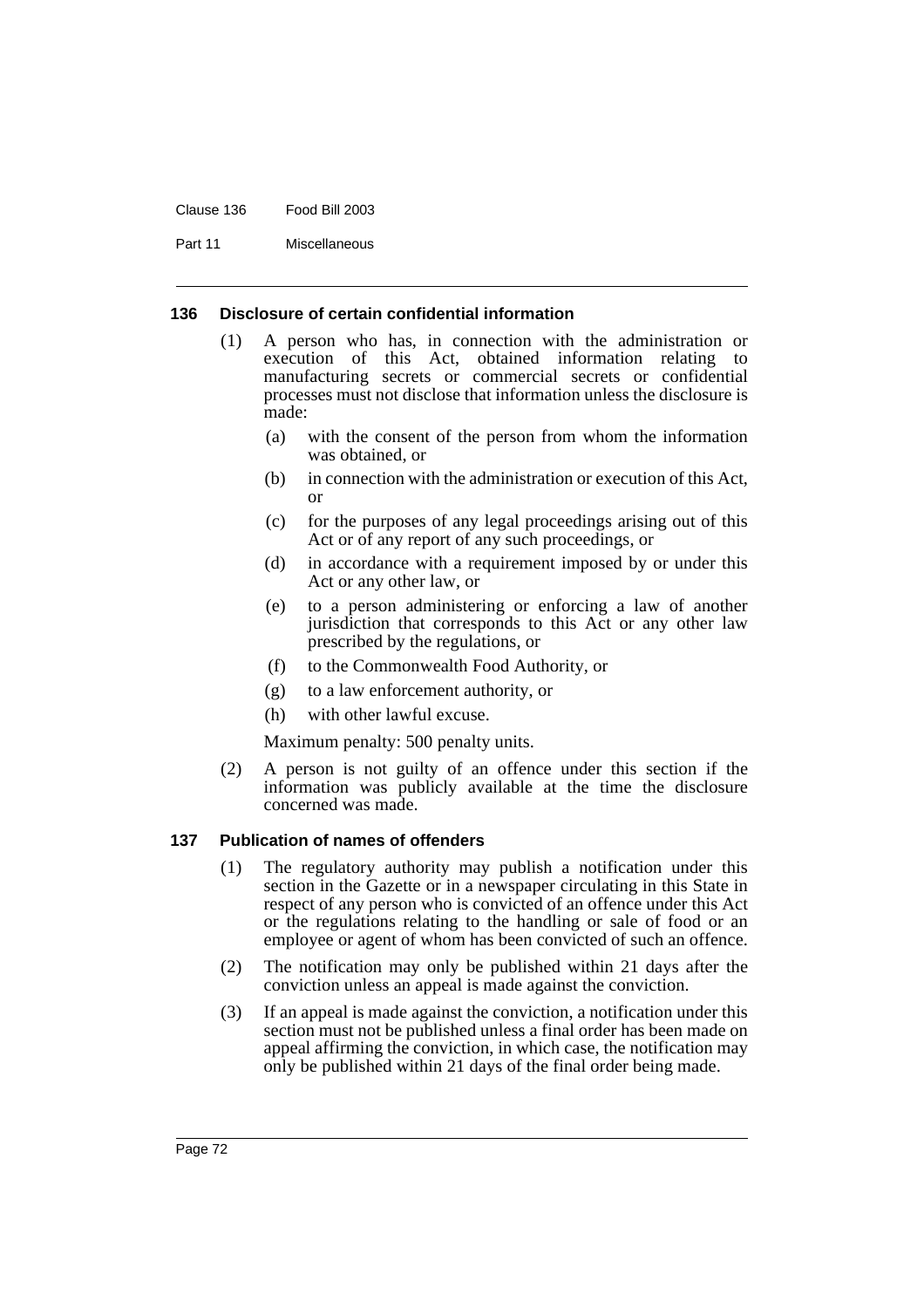- (4) A notification under this section may contain:
	- (a) the address of the relevant person's place of business, and
	- (b) the trade or company name under which the company trades, if relevant, and
	- (c) a description of the nature of the offence, the decision of the court, the penalty imposed or any forfeiture incurred, and
	- (d) such other information relating to the safety of the food concerned as the regulatory authority thinks necessary.
- (5) No liability is incurred by a person for publishing in good faith:
	- (a) a notification under this section, or
	- (b) a fair report or summary of such a notification.

### **138 Act to bind Crown**

This Act binds the Crown in right of New South Wales and, in so far as the legislative power of the Parliament of New South Wales permits, the Crown in all its other capacities.

### **139 Regulations**

- (1) The Governor may make regulations, not inconsistent with this Act, for or with respect to any matter that by this Act is required or permitted to be prescribed or that is necessary or convenient to be prescribed for carrying out or giving effect to this Act, including the following:
	- (a) requiring the preparation, implementation, maintenance and monitoring of food safety programs for food businesses to ensure that the provisions of this Act and the Food Standards Code are complied with,
	- (b) fees or charges for the purposes of this Act, including (but not limited to) fees or charges for the provision of information, or for the carrying out of any inspection or analysis (whether or not the inspection or analysis was requested or agreed to), or in connection with the notification of the use of any food business or the registration of any food business,
	- (c) fees for the making of applications under this Act,
	- (d) requirements for the notification by food businesses of information relating to the conduct of those food businesses,
	- (e) regulating or prohibiting any activity relating to the handling or sale of food.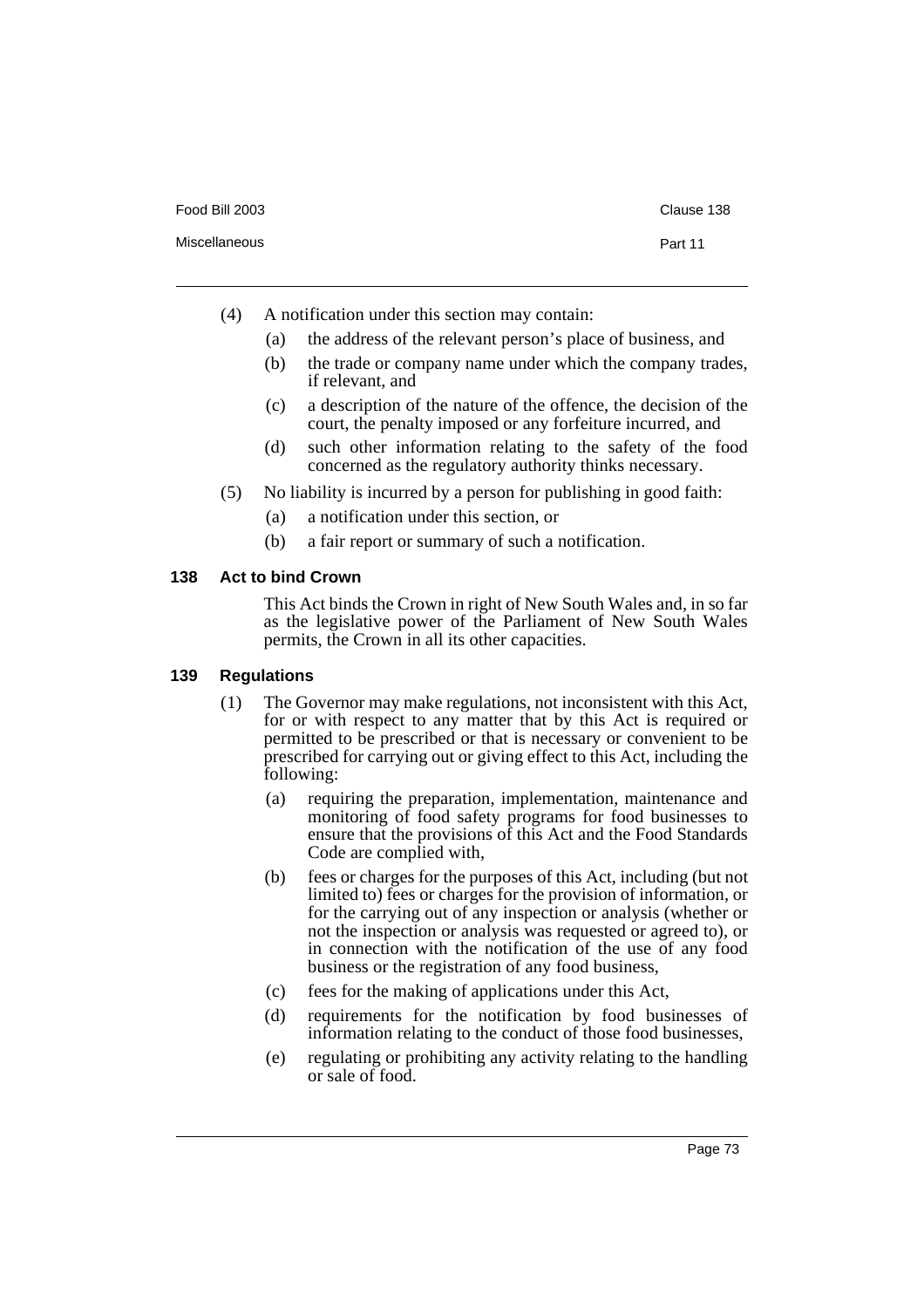Clause 140 Food Bill 2003

Part 11 Miscellaneous

- (2) A regulation may create an offence punishable by a penalty not exceeding 25 penalty units.
- (3) The regulations may apply, adopt or incorporate, whether wholly or in part or with or without modifications, any standard, code (except the Food Standards Code) or other document as in force from time to time or as in force at a particular time.

### **140 Temporary emergency regulations modifying the Code**

- (1) Regulations may be made for the purposes of this section that contain provisions that are in addition to, or in substitution for, one or more of the provisions of the Food Standards Code as those provisions of the Code apply in this State.
- (2) A regulation made for the purposes of this section must not be made unless the Minister has certified that such a regulation is necessary as it relates to an issue of public health and safety.
- (3) A provision of a regulation made for the purposes of this section does not continue in force:
	- (a) except as provided by paragraph (b), for a period that is more than 12 months, or
	- (b) if the provision is the same in substance as a provision of a regulation that was previously in force under this Act, for a period that, when added to the period for which that previous provision was in force, is more than 12 months.

### **141 Other regulations modifying the Code**

- (1) Regulations may be made for the purposes of this section that contain provisions that are in addition to, or in substitution for, one or more of the provisions of the Food Standards Code as those provisions of the Code apply in this State.
- (2) A regulation made for the purposes of this section must not be made unless the Minister has certified that such a regulation does not have a significant impact on the implementation and enforcement of uniform food laws in Australia.
- (3) A regulation made for the purposes of this section may be made only with the approval of the Premier.

### **142 Repeals**

The *Food Act 1989* and the *Food Regulation 2001* are repealed.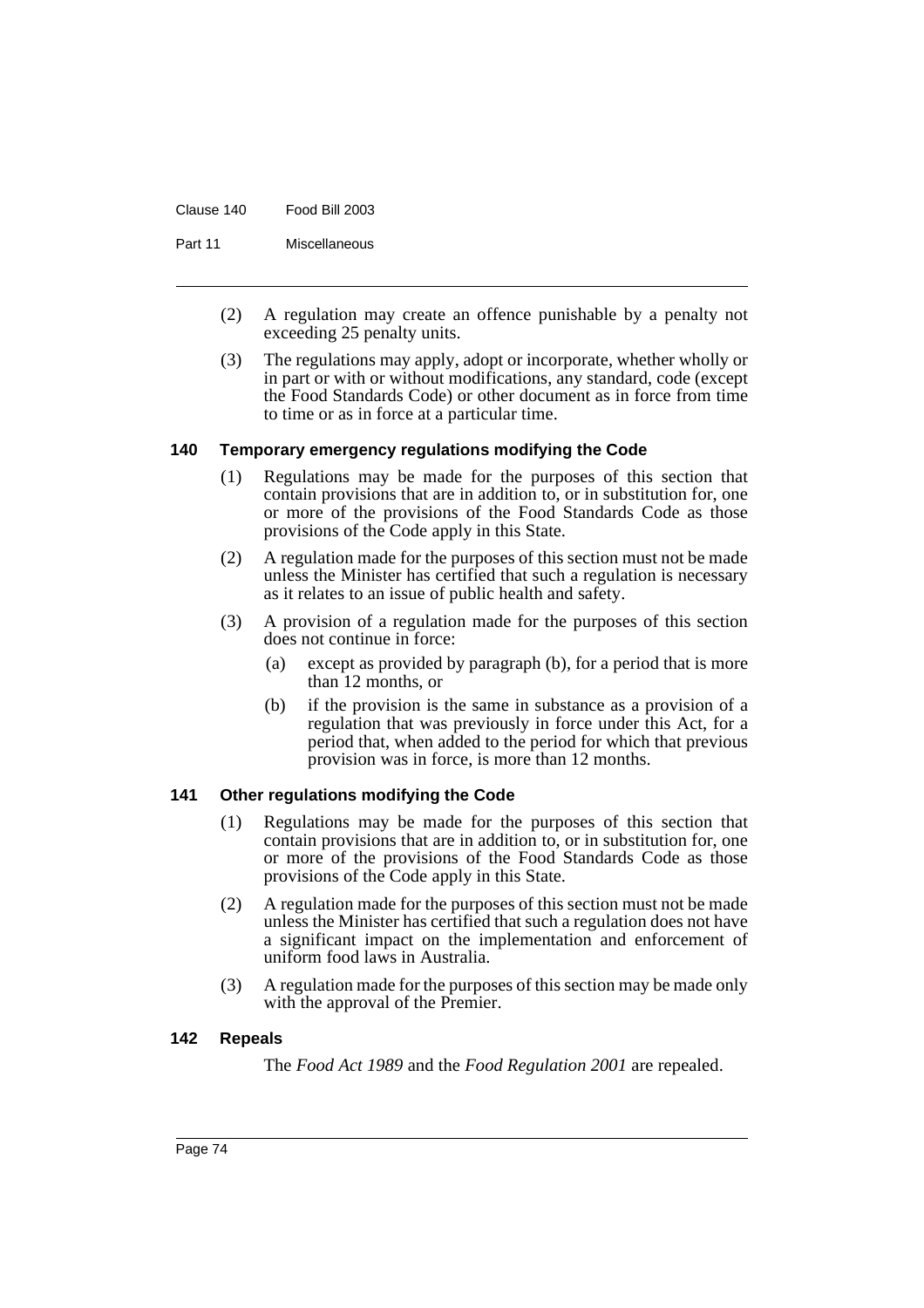| Food Bill 2003 | Clause 143 |
|----------------|------------|
| Miscellaneous  | Part 11    |
|                |            |

# **143 Amendment of other Acts**

Each Act specified in Schedule 1 is amended as set out in that Schedule.

### **144 Savings, transitional and other provisions**

Schedule 2 has effect.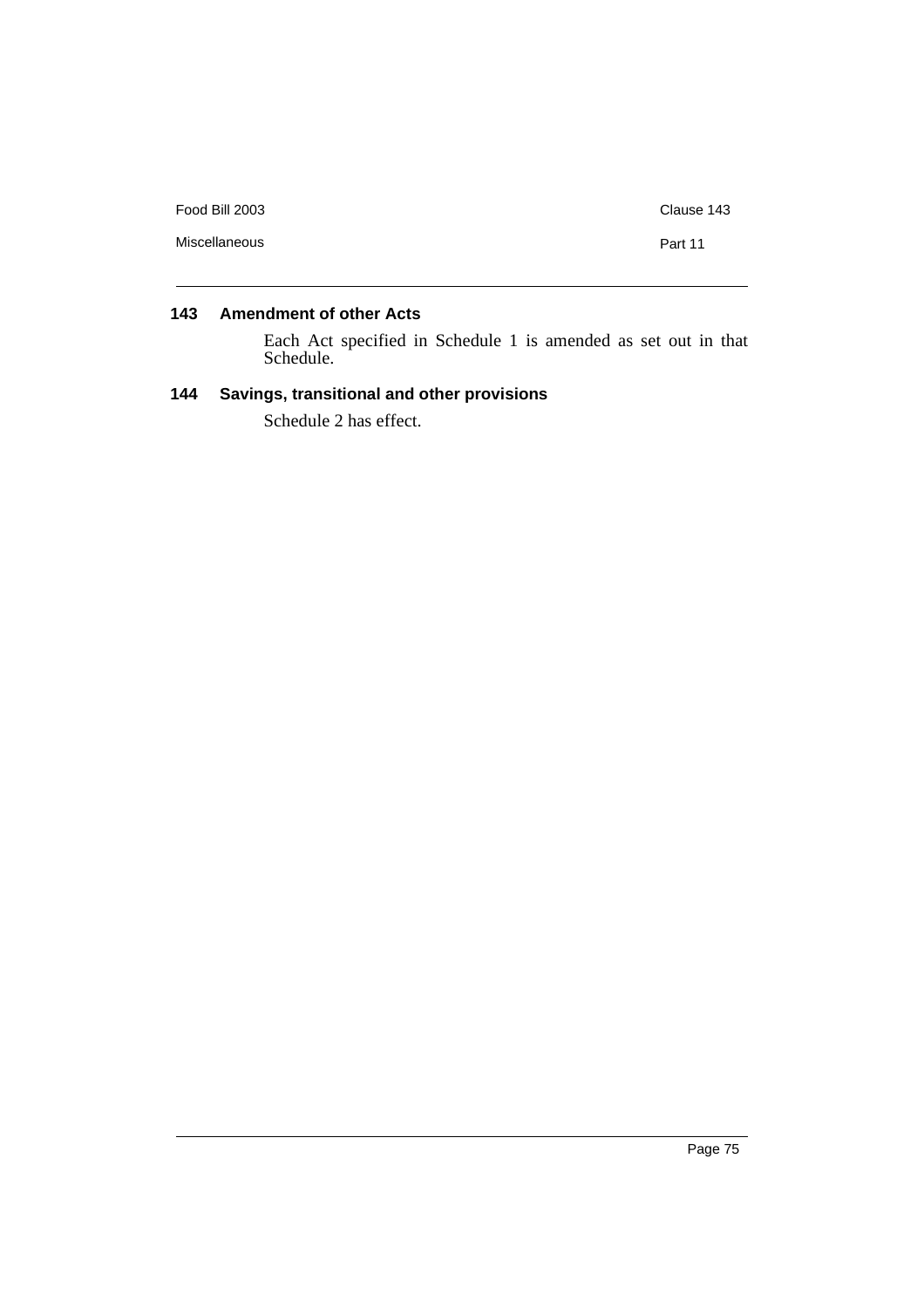Food Bill 2003

Schedule 1 Amendment of other Acts

# **Schedule 1 Amendment of other Acts**

(Section 143)

# **1.1 Contaminated Land Management Act 1997 No 140**

### **Section 112 Regulations**

Omit "Section 88 of the *Food Act 1989*" from section 112 (5).

Insert instead "Section 12 of the *Food Act 2003*".

### **1.2 Fair Trading Act 1987 No 68**

### **Schedules 1 and 2**

Omit "*Food Act 1989*" wherever occurring.

Insert instead "*Food Act 2003*".

# **1.3 Fluoridation of Public Water Supplies Act 1957 No 58**

### **Section 8 Proof of certificate of analyst**

Omit "any person appointed by the Director-General of the Department of Health as an analyst under the *Food Act 1989*" from section 8 (3).

Insert instead "any person who is an approved analyst within the meaning of the *Food Act 2003*".

# **1.4 Food Production (Safety) Act 1998 No 128**

### **[1] Sections 3 (1) (definition of "relevant Ministers"), 6 and 19 (4)**

Omit "*Food Act 1989*" wherever occurring.

Insert instead "*Food Act 2003*".

### **[2] Section 14 Authorised officers**

Omit "any person appointed under section 79 (1) of the *Food Act 1989*".

Insert instead "an authorised officer within the meaning of the *Food Act 2003*".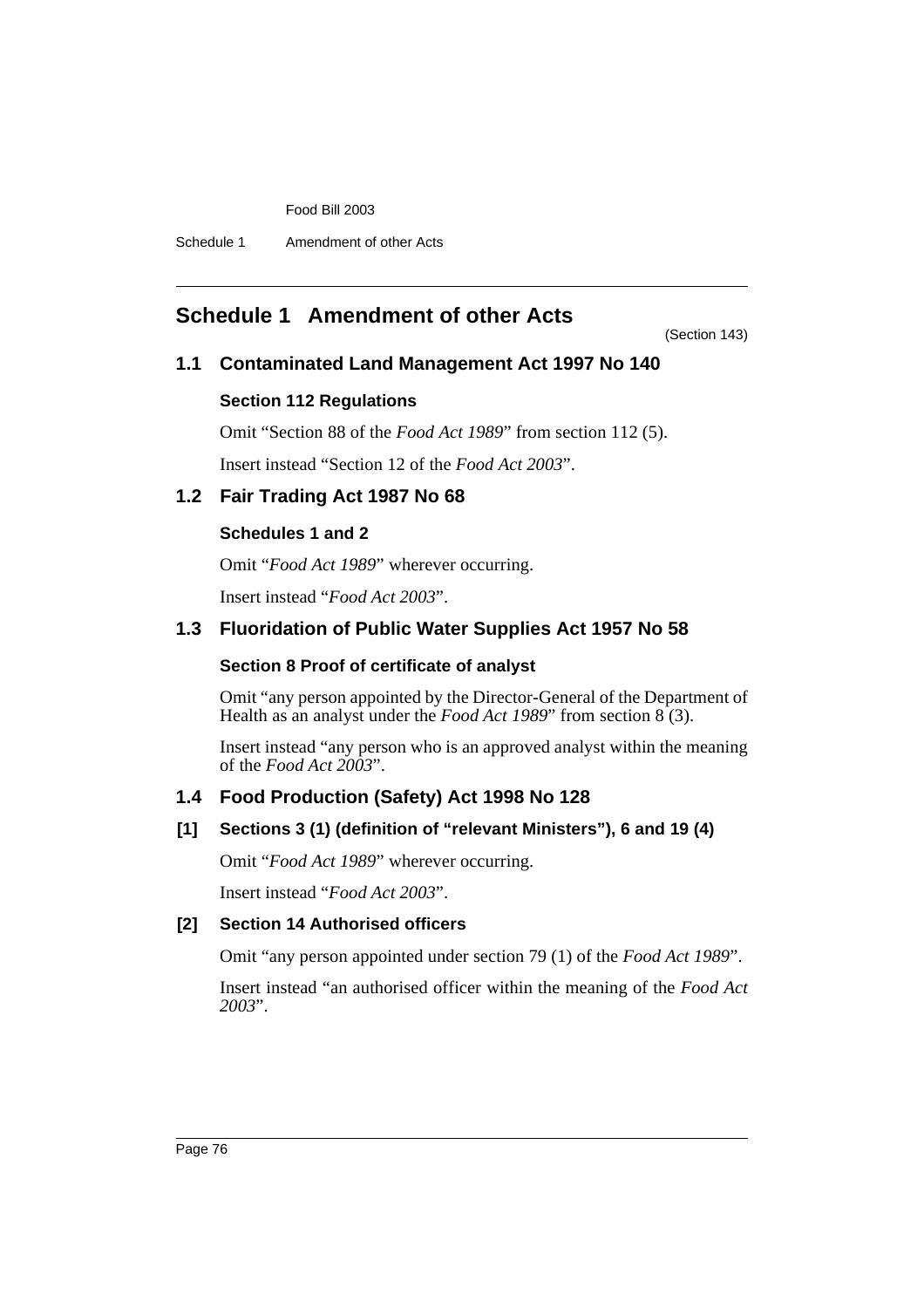Amendment of other Acts **Schedule 1** and the set of other Acts Schedule 1

# **1.5 Local Government Act 1993 No 30**

### **[1] Section 22 Other functions**

Omit "*Food Act 1989*" from the note to that section.

Insert instead "*Food Act 2003*".

### **[2] Section 124 Orders**

Omit the matter relating to the *Food Act 1989* from the note to the section. Insert instead:

*Food Act 2003* (by delegation) improvement notice or prohibition order

# **1.6 Protection of the Environment Operations Act 1997 No 156**

### **Section 323 Regulations**

Omit "Section 88 of the *Food Act 1989*" from section 323 (6).

Insert instead "Section 12 of the *Food Act 2003*".

### **1.7 Search Warrants Act 1985 No 37**

### **Section 10 Definitions**

Omit "section 18 of the *Food Act 1989*" from the definition of *search warrant*.

Insert instead "section 39 of the *Food Act 2003*".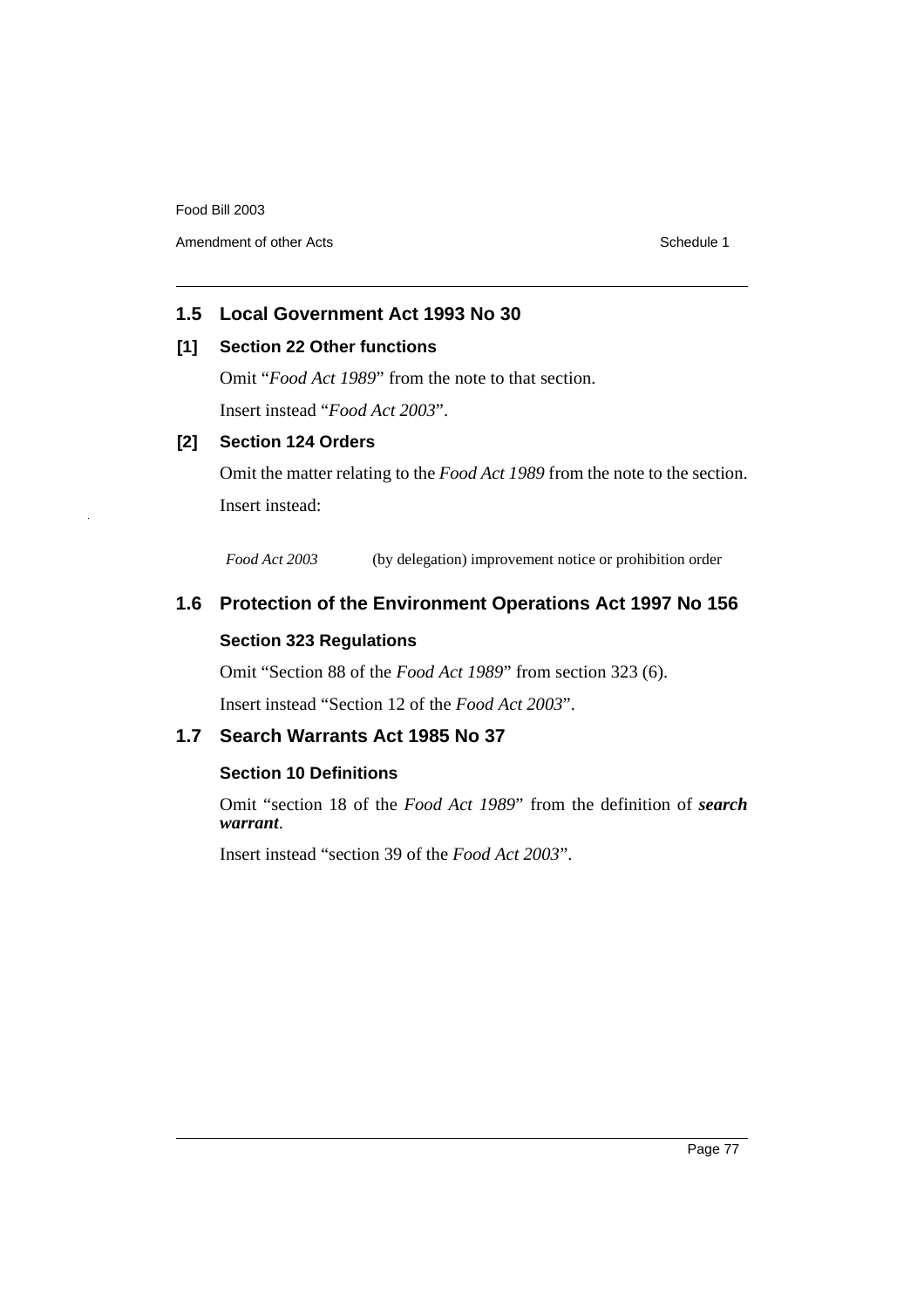Food Bill 2003

Schedule 2 Savings, transitional and other provisions

#### **Schedule 2 Savings, transitional and other provisions** (Section 144)

# **Part 1 General**

### **1 Regulations**

- (1) The regulations may contain provisions of a savings or transitional nature consequent on the enactment of the following Acts: this Act
- (2) If such a regulation so provides, it has effect despite any provision of this Act.
- (3) Any such provision may, if the regulations so provide, take effect from the date of assent to the Act concerned or a later date.
- (4) To the extent to which any such provision takes effect from a date that is earlier than the date of its publication in the Gazette, the provision does not operate so as:
	- (a) to affect, in a manner prejudicial to any person (other than the State or an authority of the State), the rights of that person existing before the date of its publication, or
	- (b) to impose liabilities on any person (other than the State or an authority of the State) in respect of anything done or omitted to be done before the date of its publication.

# **Part 2 Provisions consequent on enactment of this Act**

**2 Definition**

In this Part, *former Act* means the *Food Act 1989*.

### **3 Inspectors**

A person appointed as an inspector for the purposes of the former Act and holding that position immediately before the commencement of section 114 of this Act is taken to have been appointed as an authorised officer under that section and the appointment is subject to the same conditions as were imposed on the original appointment.